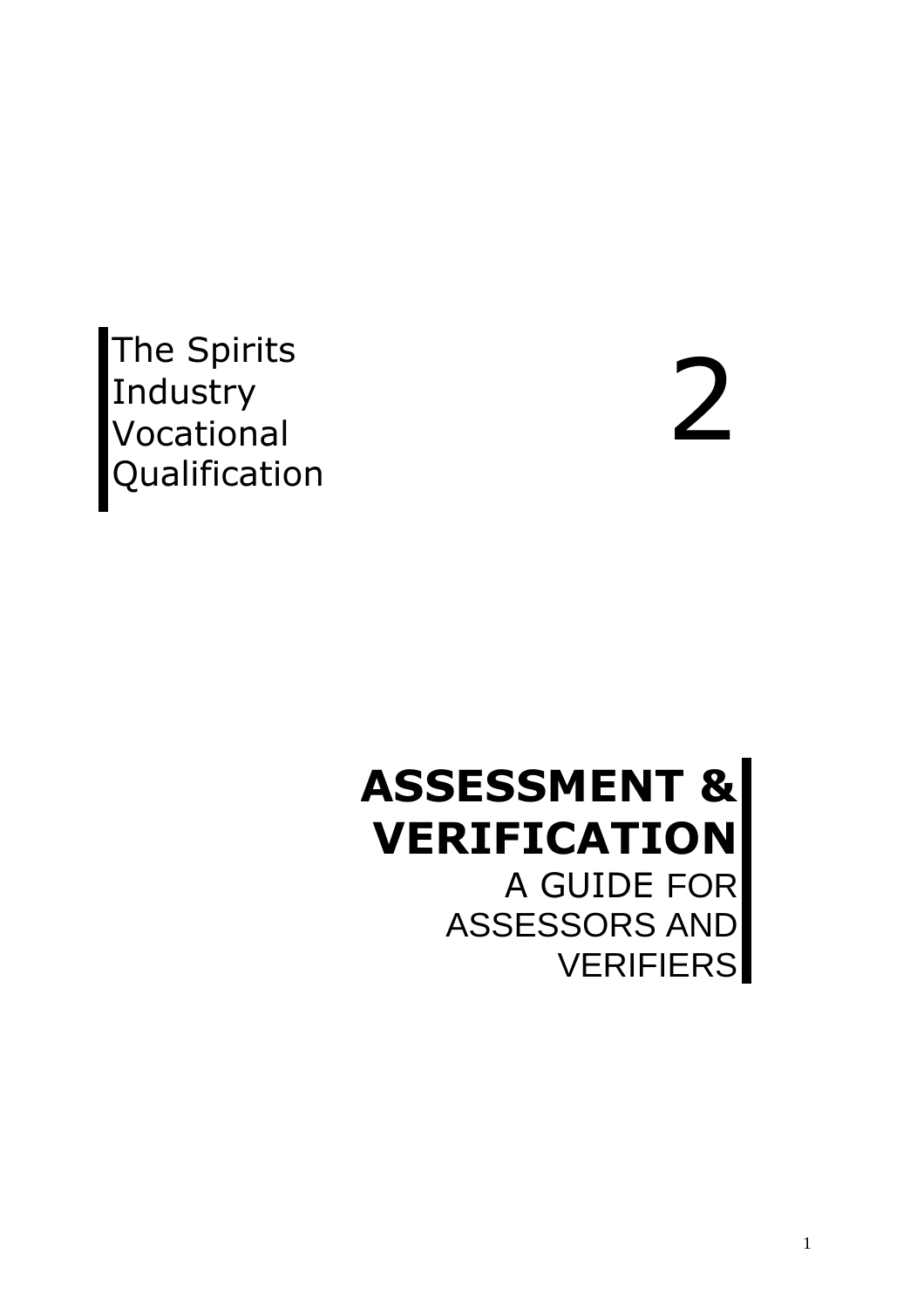### **Index**

| <b>Contents of Guidance Book 2</b>     |  |  |  |  |  |  |
|----------------------------------------|--|--|--|--|--|--|
| Section A - Introduction to Assessment |  |  |  |  |  |  |

| Evidence of Assessor and Verifier Competence                                    | 4         |  |  |  |  |  |  |  |
|---------------------------------------------------------------------------------|-----------|--|--|--|--|--|--|--|
| How is the SIVQ assessed?                                                       |           |  |  |  |  |  |  |  |
| What is evidence?                                                               | 5         |  |  |  |  |  |  |  |
| Demonstrating knowledge, understanding and skills                               |           |  |  |  |  |  |  |  |
| Range                                                                           | 7         |  |  |  |  |  |  |  |
| When can simulation be used?                                                    | 8         |  |  |  |  |  |  |  |
| Good assessment practice                                                        | 8         |  |  |  |  |  |  |  |
| Assessment through observation                                                  | 8         |  |  |  |  |  |  |  |
| Questioning to determine knowledge evidence                                     | 10        |  |  |  |  |  |  |  |
| Integration of assessment                                                       | 11        |  |  |  |  |  |  |  |
| Section B - How to compile a candidate<br>portfolio (including worked examples) | 12        |  |  |  |  |  |  |  |
| General information                                                             | 12        |  |  |  |  |  |  |  |
| Evidence collection process                                                     | 12        |  |  |  |  |  |  |  |
| Planning your portfolios                                                        | 13        |  |  |  |  |  |  |  |
| Starting a portfolio                                                            | 14        |  |  |  |  |  |  |  |
| Contents checklist                                                              | 14        |  |  |  |  |  |  |  |
| Collecting the evidence                                                         | 16        |  |  |  |  |  |  |  |
| Presenting evidence                                                             | 18        |  |  |  |  |  |  |  |
| Referencing evidence                                                            | 18        |  |  |  |  |  |  |  |
| <b>Worked examples</b>                                                          | $20 - 27$ |  |  |  |  |  |  |  |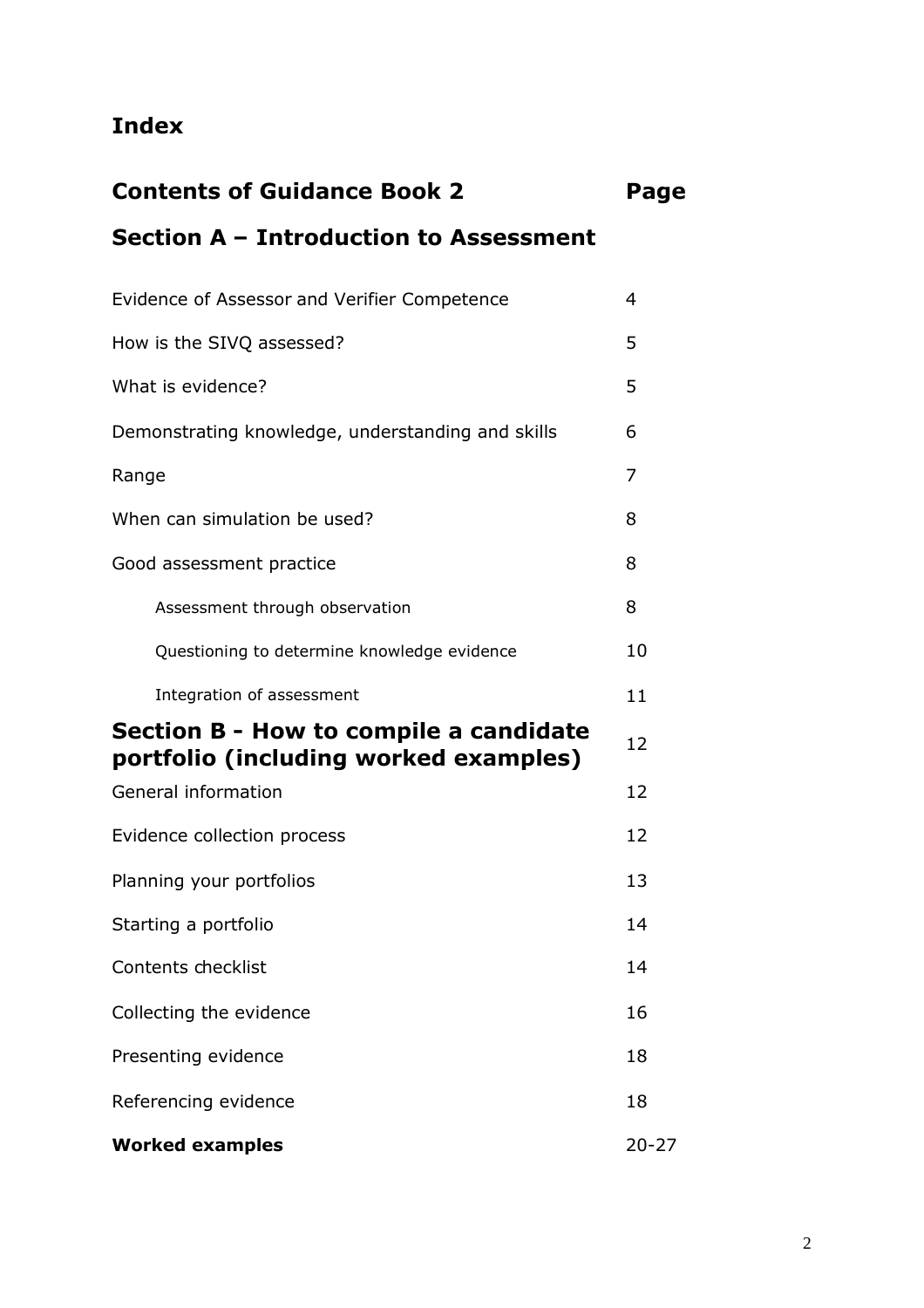| Section C -Optional blank recording<br>documents for use in the SIVQ                             |    |  |  |  |  |  |
|--------------------------------------------------------------------------------------------------|----|--|--|--|--|--|
| Section D – Introduction to Internal<br><b>Verification in the SIVQ</b>                          | 47 |  |  |  |  |  |
| Relationships with assessors                                                                     | 47 |  |  |  |  |  |
| Relationships with external verifiers                                                            | 48 |  |  |  |  |  |
| Checklist for internal verification                                                              | 49 |  |  |  |  |  |
| Recording internal verification activity                                                         | 50 |  |  |  |  |  |
| Examples of records of verifying activity                                                        | 51 |  |  |  |  |  |
| Appendix 2/1 The Role of the Assessor and their<br>Standards of Performance in the SIVQ          | 55 |  |  |  |  |  |
| Appendix 2/2 The Role of the Internal Verifier and their<br>Standards of Performance in the SIVQ | 58 |  |  |  |  |  |
| Appendix 2/3 Map of Units (Showing SQA unit numbers)                                             | 63 |  |  |  |  |  |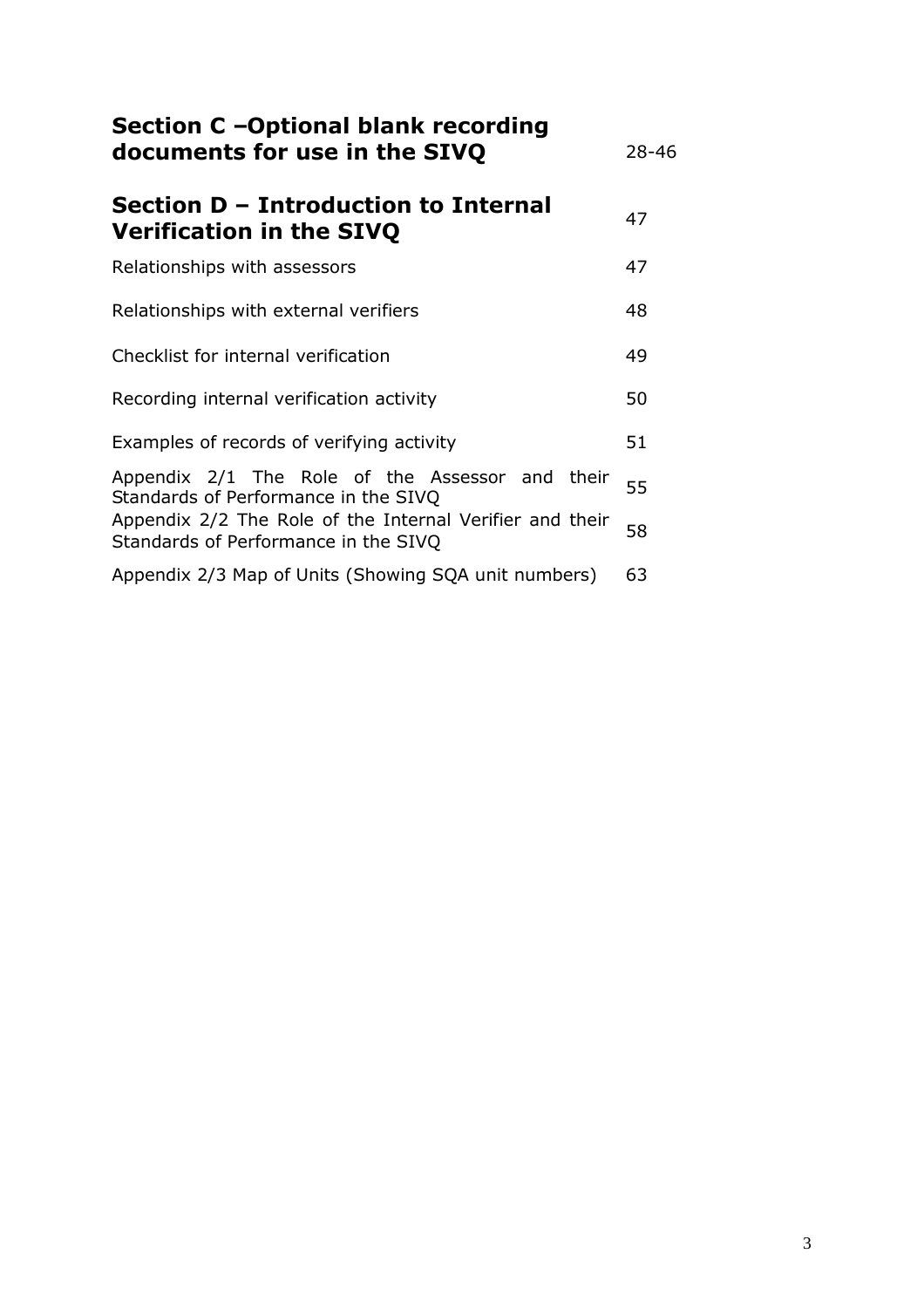## **Section A – Introduction to Assessment**

In Booklet 1 'Getting Started' there is information about the SIVQ, how an organization can become a Centre and how to choose appropriate units to suit the needs of your organization and candidates. There is also a general description of the unit structure and about the different roles involved (assessor, internal verifier, external verifier).

#### **Evidence of Assessor and Verifier Competence**

For the SIVQ, assessors and internal verifiers are required to have occupational expertise in the parts of the qualification they are assessing/verifying. In other words they must be able to understand the processes, practices and activities. For this reason, many Centres pick supervisors or line managers to become assessors and verifiers.

It is also important that the assessors and verifiers are good at assessing and verifying and they understand the processes involved!

There are national occupational standards available for assessors and verifiers that are often referred to as the A1 and V1 units and are available from:

**FNTO** Kimberley House 47 Vaughan Way Leicester LE1 4SG tel: 0116-251 7979 fax: 0116-251 1464 e-mail: [info@empnto.co.uk](mailto:info@empnto.co.uk)

Although, assessors and verifiers do not necessarily have to achieve an A1 or A2 qualification for the SIVQ, it is nevertheless important to be assured of their competence to comply with SQA's quality assurance criteria. The DISWG has therefore recommended that assessors and verifiers should have:

- a) Occupational expertise and experience in the relevant part of the award they are assessing or verifying against; AND
- b) Preferably to have or be working towards an A1 or V1 qualifications (whichever is most appropriate) or to have undertaken some other recognised internal/external training/qualification to satisfy the DISWG that they are capable of carrying out assessor/verifier duties. It has been suggested that training in-house should be undertaken by a qualified assessor to ensure an equivalent level of competence; AND
- c) Be able to provide evidence that they are assessing and verifying to an equivalent standard<sup>[1](#page-3-0)</sup>. You can do this in any one of the following ways:

<span id="page-3-0"></span><sup>&</sup>lt;sup>1</sup> A summary of the standards required of assessors and verifiers can be seen in Appendix 2/1 and 2/2.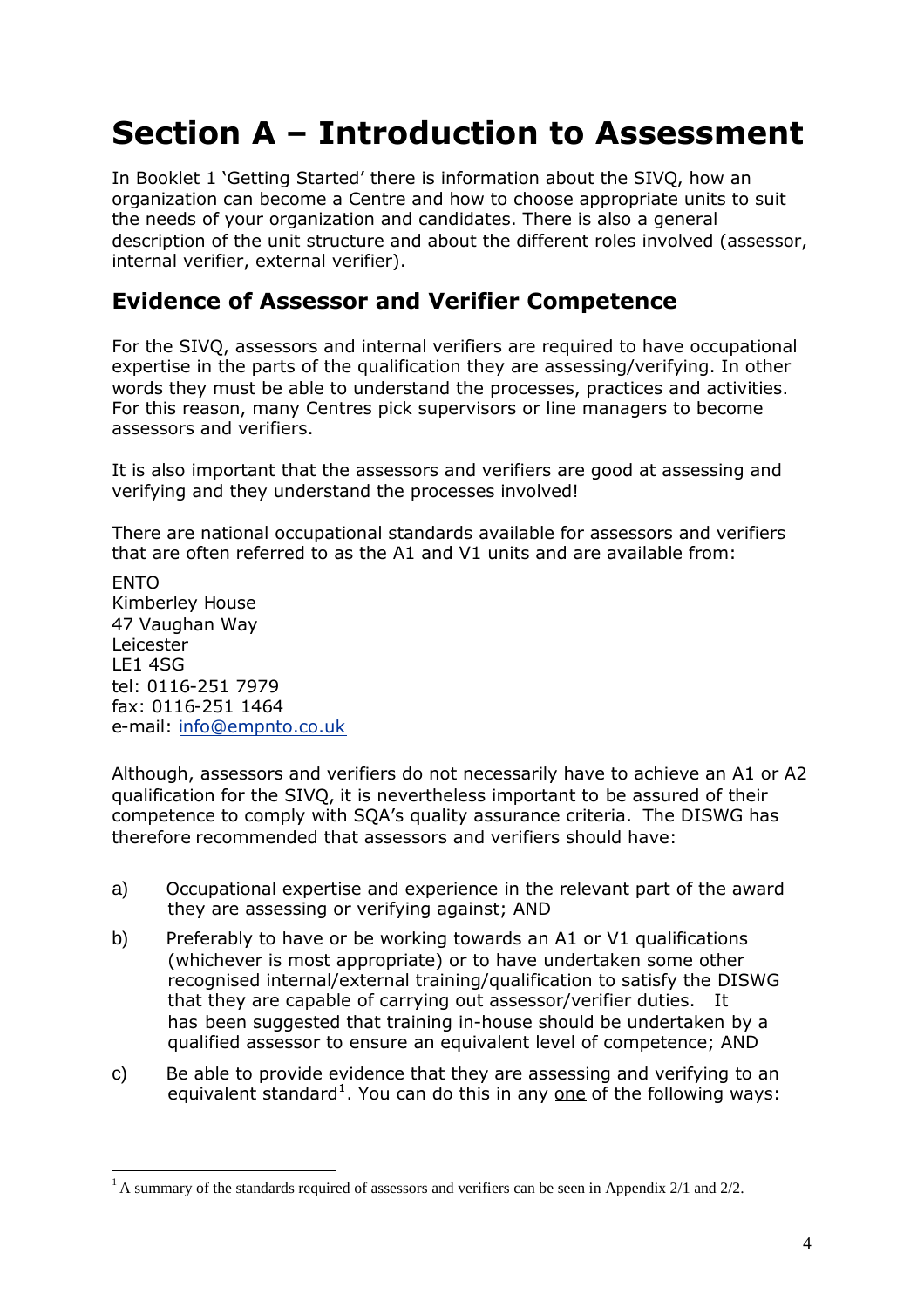- Asking assessors and verifiers to keep a portfolio of their assessment activities and decisions which proves competence against these standards.
- Testing or otherwise evaluating assessors and verifiers against these standards and keeping records
- Asking assessors and verifiers to achieve the A1 or V1 awards (which will include building a portfolio).

SQA expect assessors and verifiers to be working to the standards of A1 and V1. Any other qualifications and/or experience would be investigated by SQA to ensure its criteria were met. It is in the best interests of assessors/verifiers to have a recognised assessor/verifier qualification. The standards of performance expected by assessors and verifiers for this award are itemised in Appendix 2.1 and 2.2 at the back of this booklet.

#### **How is the SIVQ assessed?**

Assessment is based on what the candidate can do and what the candidate knows.

As an assessor it is up to you to ensure that the candidate has appropriate opportunities to demonstrate what they can do (performance criteria) and what they know (knowledge and understanding) against the SIVQ standards.

Assessment is flexible and a candidate can be certificated for each unit they successfully achieve, even if they do not complete the full  $SIVO.^2$  $SIVO.^2$ 

There is no set period of time in which candidates need to complete a unit. However, you should work with the candidate to set target dates for completing them; otherwise the process could go on forever.

There are many factors (such as the candidates' previous experience; demands within your workplace and an availability of resources) which will affect how quickly you can complete the assessment process and candidates ability to achieve the qualification.

### **What is evidence?**

To claim competence for an SIVQ unit you need to gather evidence which shows that candidates have met the required standards. It is important that the evidence you collect is easily understood so that it can be checked against the standards, by you, the Centre and the external verifier from SQA.

Evidence can take many forms including:

- direct observation of candidates' performance
- products of candidates' work
- authenticated statement witness testimony

<span id="page-4-0"></span><sup>&</sup>lt;sup>2</sup> A minimum of 8 units to include the 2 compulsory units and at least one process unit (see Booklet 1 -Getting Started, page 3).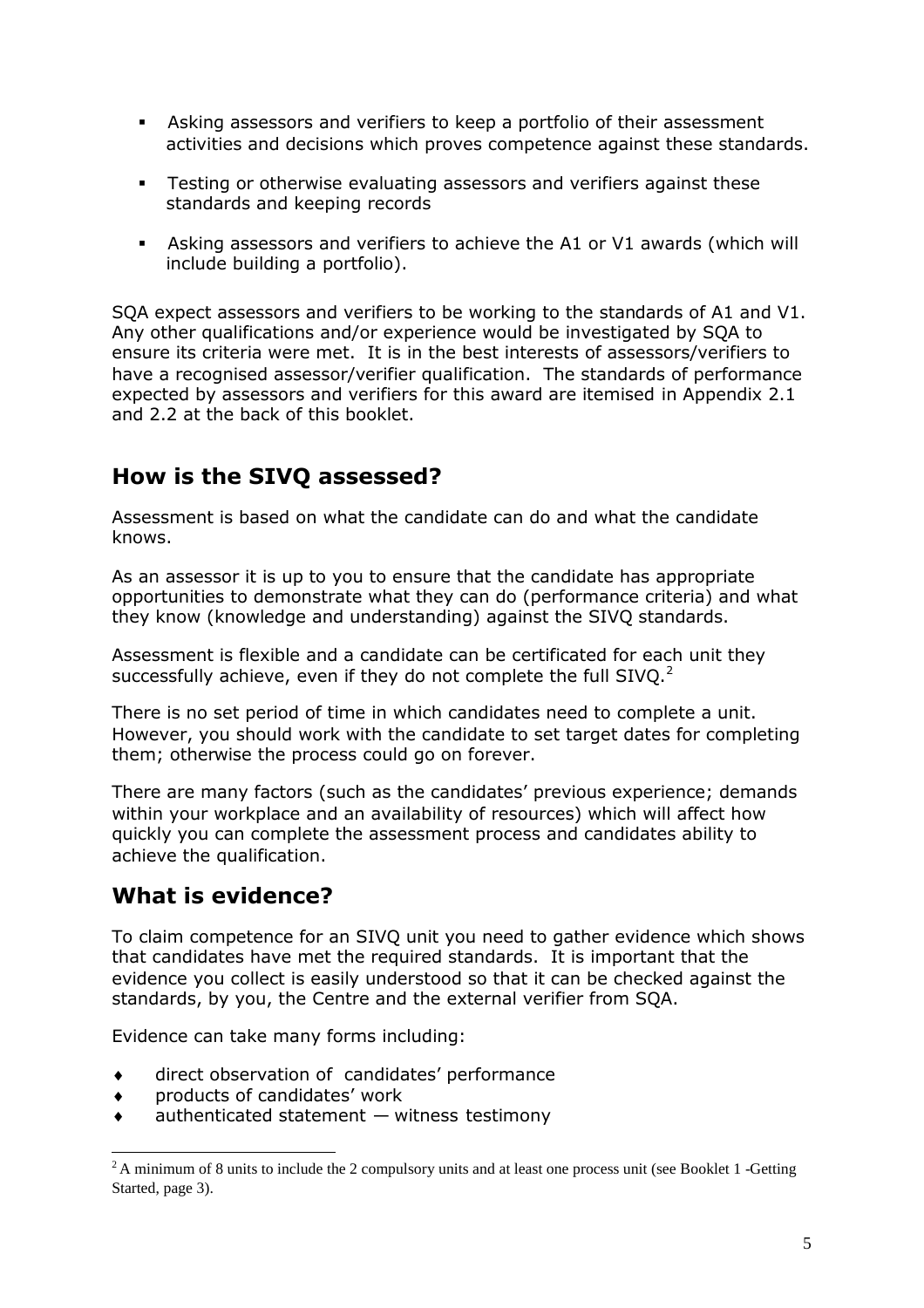- personal statement
- outcomes from questioning
- outcomes from simulation
- case studies
- assignments or projects

It is important that the evidence you collect is:

- **valid** it relates to the SIVQ standard
- **authentic** the evidence, or an identified part of it (e.g. a report) was produced *by the candidate*
- **consistent** achieved on more than one occasion
- **current** usually not more than two years old
- **sufficient** covers all the performance and knowledge requirements laid down in the SIVQ standards

Evidence can also be produced in various formats, e.g. candidate's reports; testimonies from colleagues, supervisors or other appropriate people; projects; models; audio tapes, photographs; videos.

When you first begin the SIVQ you and your candidates should identify all the units and elements where **integration of assessment** can be used. Further details about integration of assessment can be found on page 9.

#### **Demonstrating knowledge, understanding and skills**

In order to meet the standards, you will also be required to prove the candidate's knowledge and understanding.

Each unit contains a list summarising the knowledge, understanding and skills a candidate must possess. Evidence of knowledge and understanding *could be included in the performance evidence.* For example, a common knowledge and understanding statement in the SIVQ is:

'….you must show that you understand:

i. the organisational health and safety, hygiene and environmental standards and instructions, Revenue and Customs rules / and what may happen if they are not followed .'

This statement is repeated in many of the process units. The first part of the statement could be assessed by *observing* that when the candidate works *in this context* (e.g. milling, filling, filtering etc.) *they obey all the standards and instructions*. You might also seek a *witness testimony* from their supervisor.

The second part of the statement asks 'what may happen if they are not followed?' For this you might ask the candidate a direct question e.g. what would happen if you didn't wear gloves/ didn't fill in the records correctly/ poured that into the drain?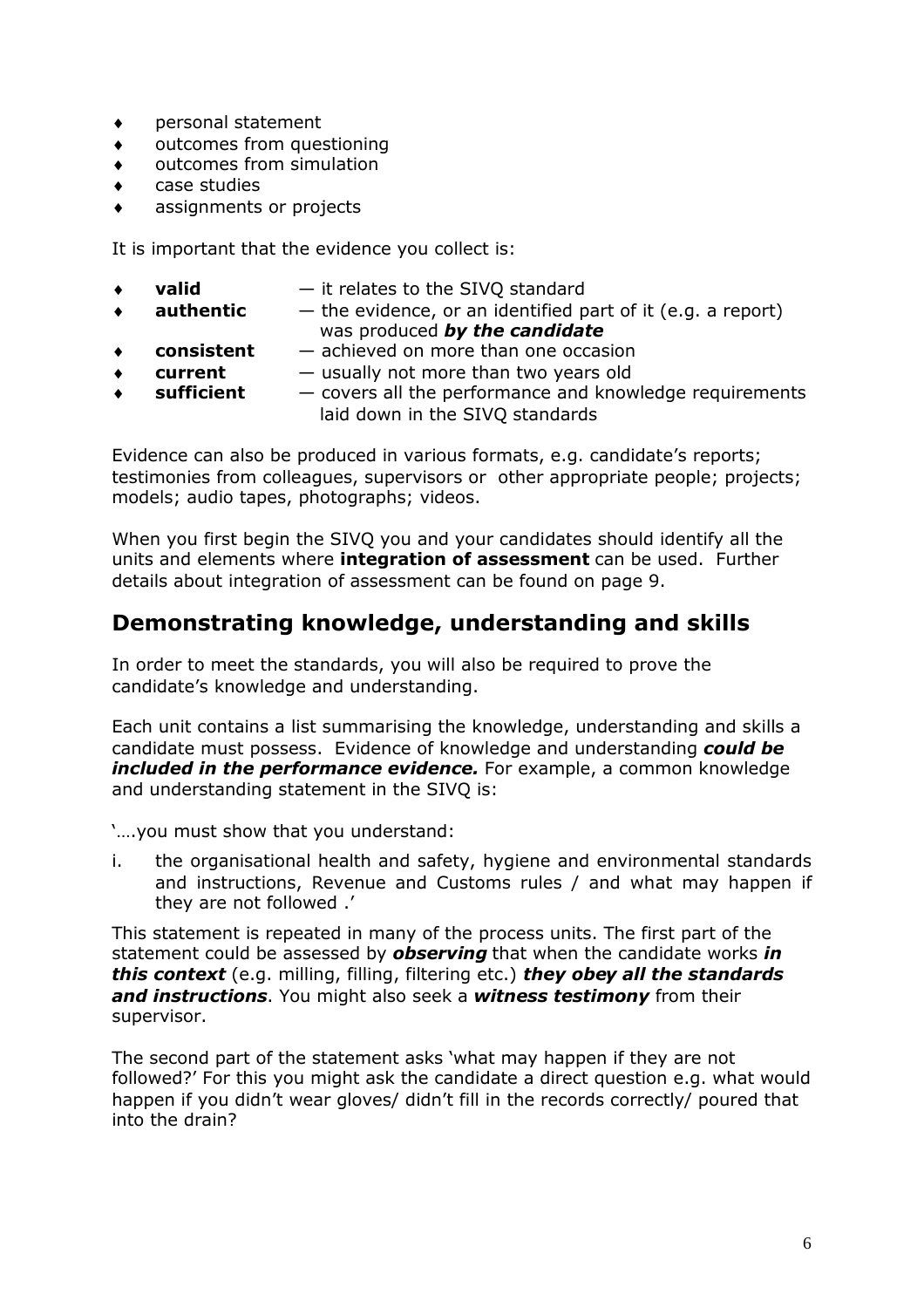In other words, sometimes by doing something correctly a candidate shows they know *HOW*, but this may not prove that the candidate *UNDERSTANDS WHY* it has to be done in that way.

Evidence of knowledge may therefore either be shown in a candidate's performance, or consist of any of the following:

- written or verbal descriptions of why a particular approach was used
- assessment interviews
- assessment tests
- correct responses to questioning
- a report by the candidate which shows how knowledge and understanding was applied

Evidence of these should be included in the candidates' portfolios.

#### **Range**

Two of the units in the SIVQ (Unit 6 and 13) also specify a *range* of *items* or *circumstances* in which evidence must be collected. A statement in the evidence requirements for the relevant unit explains this. For example, in Unit 6 Hygiene Cleaning evidence over a range of *items* is required:

'In order to be recognised as competent you must demonstrate to your assessor that you can obtain,wear and store or dispose of at least 3 of the following types of **personal protective equipment®:**

- (a) overalls
- (b) protective footwear
- (c) goggles
- (d) gloves
- (c) masks'

In Unit 13 a range of *circumstances* are called for:

'In order to be recognised as competent in element 2 you must demonstrate to your assessor that you can respond to **at least two** of the following types of **incident® :**

- (a) fire
- (b) spillage
- (c) explosion
- (d) release of hazardous substances
- (c) problems with plant and equipment'

A small symbol **'®'** is shown in the performance criteria to which the range refers. The range is a way to broaden the standards to include a wider set of circumstances or items, by specifying a minimum number from a list (e.g. 2 of 5). The candidate and assessor have a choice of which range items are most appropriate for their workplace and evidence must be collected for each of these.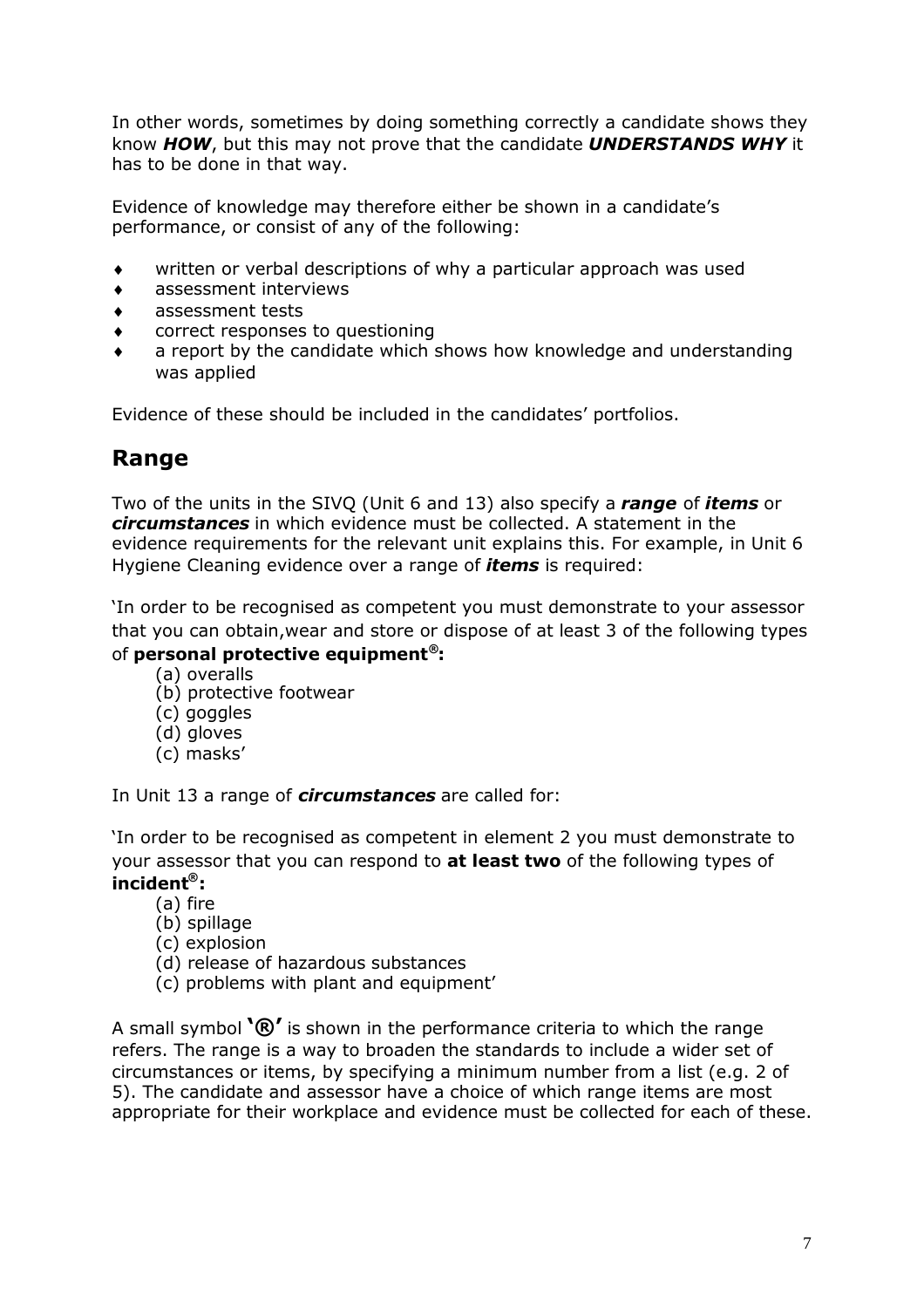#### **When can simulation be used?**

Throughout the SIVQ, the emphasis is on candidates being able to carry out real work activities so assessment will normally be carried out in the workplace itself.

There may be times, however, when it might not be appropriate for candidates to be assessed while they are working.

Exceptions are:

#### **1.4 Respond to emergencies 13.2 Deal with risks arising from potential environmental incidents**

Simulation is any structured exercise involving a specific task which reproduces real-life situations. Care must be taken though to ensure that the conditions in which candidates are assessed *exactly* mirror the work environment i.e. it is a **realistic working environment**.

#### **Good Assessment Practice**

The most common methods of assessment in the SIVQ will be observation and questioning, so here are some tips about collecting evidence for assessment in this way:

#### **Assessment through observation**

Direct observation of the candidate in the workplace will be the main method of assessment in the spirits industry as for most SVQs at that level. There are a number of important principles for the assessor:

- 1. The assessor should be near enough the candidates to observe without interrupting or getting in their way.
- 2. The assessor should never interfere in the process unless it is a necessary part of procedures.
- 3. The assessment must be carried out in the workplace.

Workplace assessment is new to many organisations. In order to give status to the concept it will be necessary to ensure that assessments are well planned and that they can proceed without undue interference while making them relaxed. Other people in the workplace should understand and respect this and it is up to the assessor and internal verifier to ensure that this is the case.

Although assessments are based on specific criteria being met it will sometimes be necessary to make up an observation checklist. This process means looking at each of the performance and knowledge statements and deciding '*what this means in this department and in this company*'.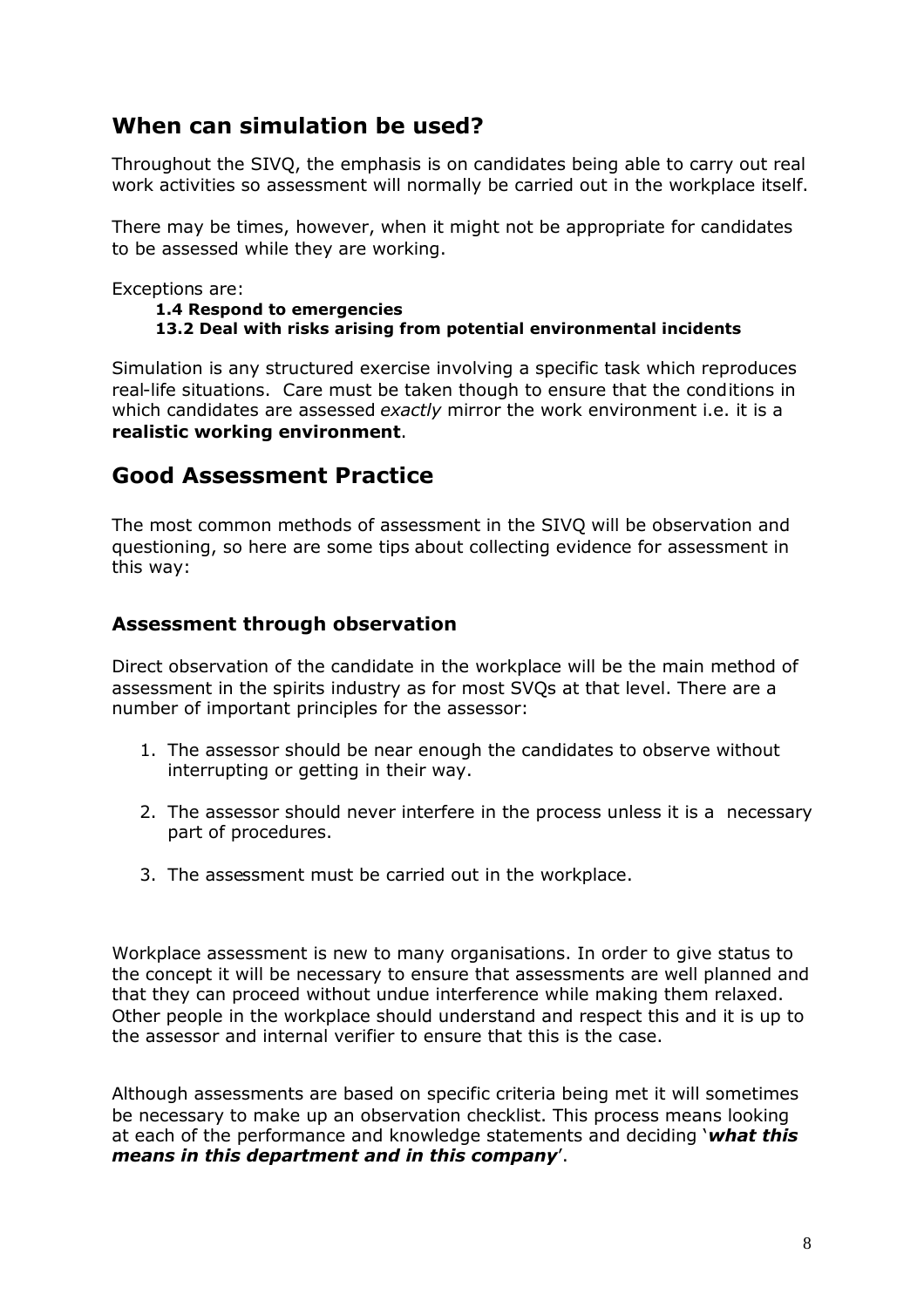For example, look at this section of Unit 1 Health and Safety of Self and Others – Element 1.2 - USE TOOLS AND EQUIPMENT SAFELY

#### **When using tools and equipment you must show that you:**

- a) carry out all operations according to **organisational instructions** regarding:
	- **Health and Safety**
	- **•** Product Hygiene
	- Environmental Standards
- b) take **precautions** to protect self and others
- c) wear appropriate **personal protective equipment**
- d) check that **tools and work equipment** are fit for use and take appropriate action where this is not the case
- e) **maintain tools and work equipment** within limits of your authority
- f) **replace tools and work equipment** in the right place after use
- g) maintain effective **communication** where required

Exactly what this means depends on the product, the environment and on specific company rules. First you will agree with the candidates how and where this element will be assessed? However, the assessor needs to ensure that they know:

- Which tools and work equipment?
- What would be the relevant precautions or PPE?
- How do they know the specific tools/work equipment are fit for use and how much input they have in keeping them that way.
- Where are they stored?

Company procedures or work instructions will play a major role in the assessment process as they will stipulate correct procedures, systems and will encompass the company's interpretation of appropriate laws such as Control of Major Accident Hazards Regulations 1999 (COMAH) and Control of Substances Hazardous to Health Regulations 1988 (COSSH), etc.

Therefore it may be necessary to list what these are in order to assess units more accurately. Once observation records are developed for a particular area they can be used for many candidates doing the same job. Any completed observation checklists can then be included in the candidate's evidence record.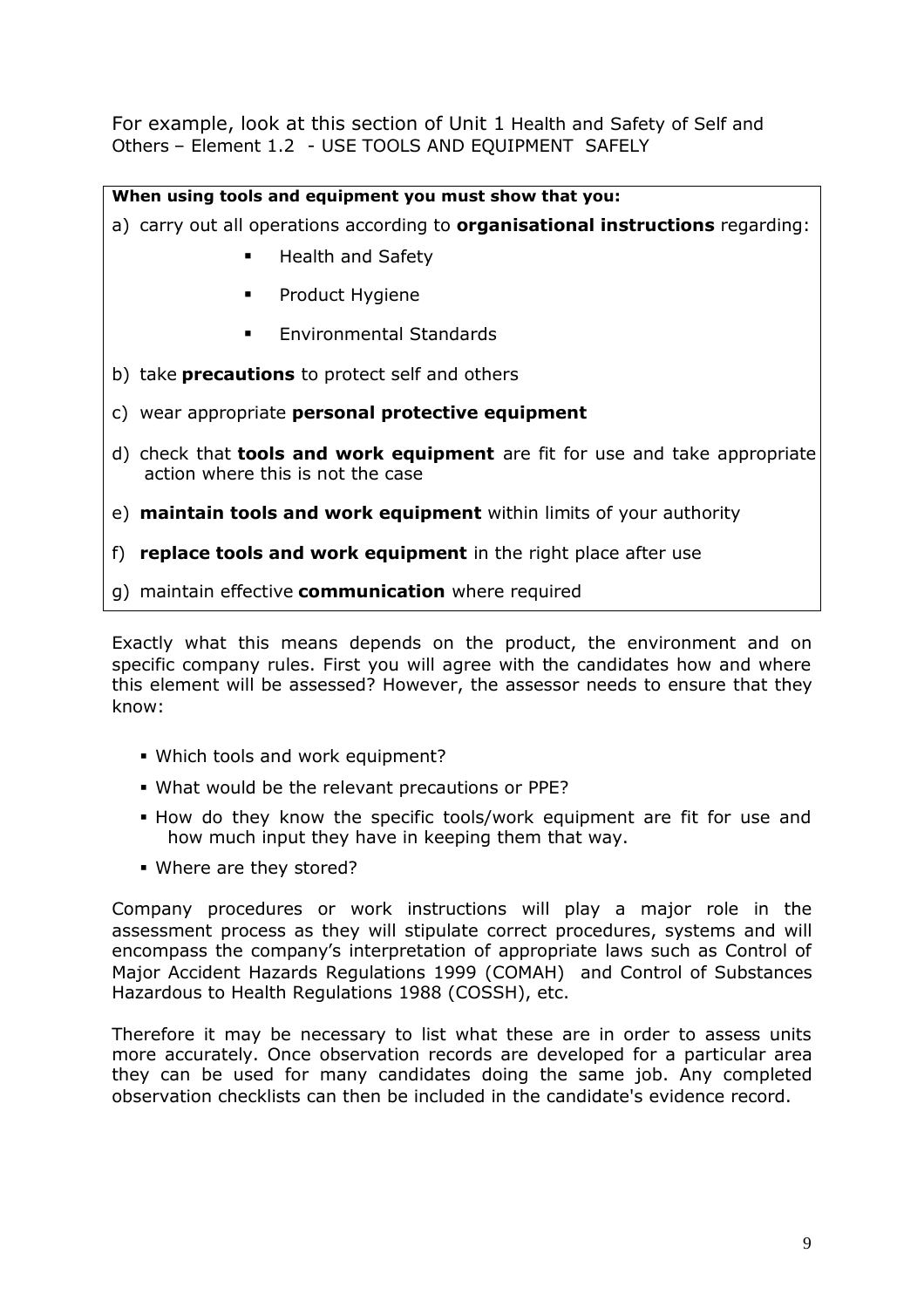#### **Questioning to determine knowledge evidence**

In all units there will be a requirement to ask questions to determine the candidate's knowledge of the process and to ensure that all aspects of the standards are covered. There will be two types of questions:

#### 1. Pre-planned questions

These are normally determined during the planning stage when an assessor will consider what questions may be necessary to cover the knowledge evidence and the range. These can be saved in a 'question bank' with selected questions being asked when required. Sometimes assessors collaborate on a bank of questions with new ones being added as issues arise.

#### 2. Impromptu questions

Sometimes, during the course of an assessment, an issue will arise. The assessor can use this as the basis of a question following the assessment.

Questioning is normally carried out after the observed assessment and preferably away from interference, interruptions or noise. Naturally there will be times when this cannot happen because of the nature of the process. The main thing is to ask questions in such a way and in a place where the candidate is relaxed and comfortable. It may not be relaxed to take him or her away from the job.

Sometimes, if a process is long, relaxed or has natural breaks and interruptions there may be an opportunity to ask questions as you go along, but you must still ensure that your questioning does not get in the way of the candidate carrying out their work.

Examples of questions are given in 'Example 8' of the worked examples on page 28. Note the open questions starting with 'What?' and 'How?' You could also start questions with 'Why?', 'Who? 'Where?' and 'When?' Such questions are called 'open' ones because they can open up a discussion and help you explore the candidate's knowledge. Questions giving 'yes' or 'no' answers can be appropriate but sometimes can restrict a discussion. This document should be used to record questions asked along with the answers given.

Key points for asking questions are:

- 1 Prepare questions in advance.
- 2 Ask impromptu questions if they arise.
- 3 Ask 'open' questions to get full answers.
- 4 Avoid leading questions such as 'you wouldn't do that would you?'
- 5 Keep questions short and simple. Don't confuse the candidate.
- 6 Make sure the questions are relevant to the criteria and to the knowledge requirements.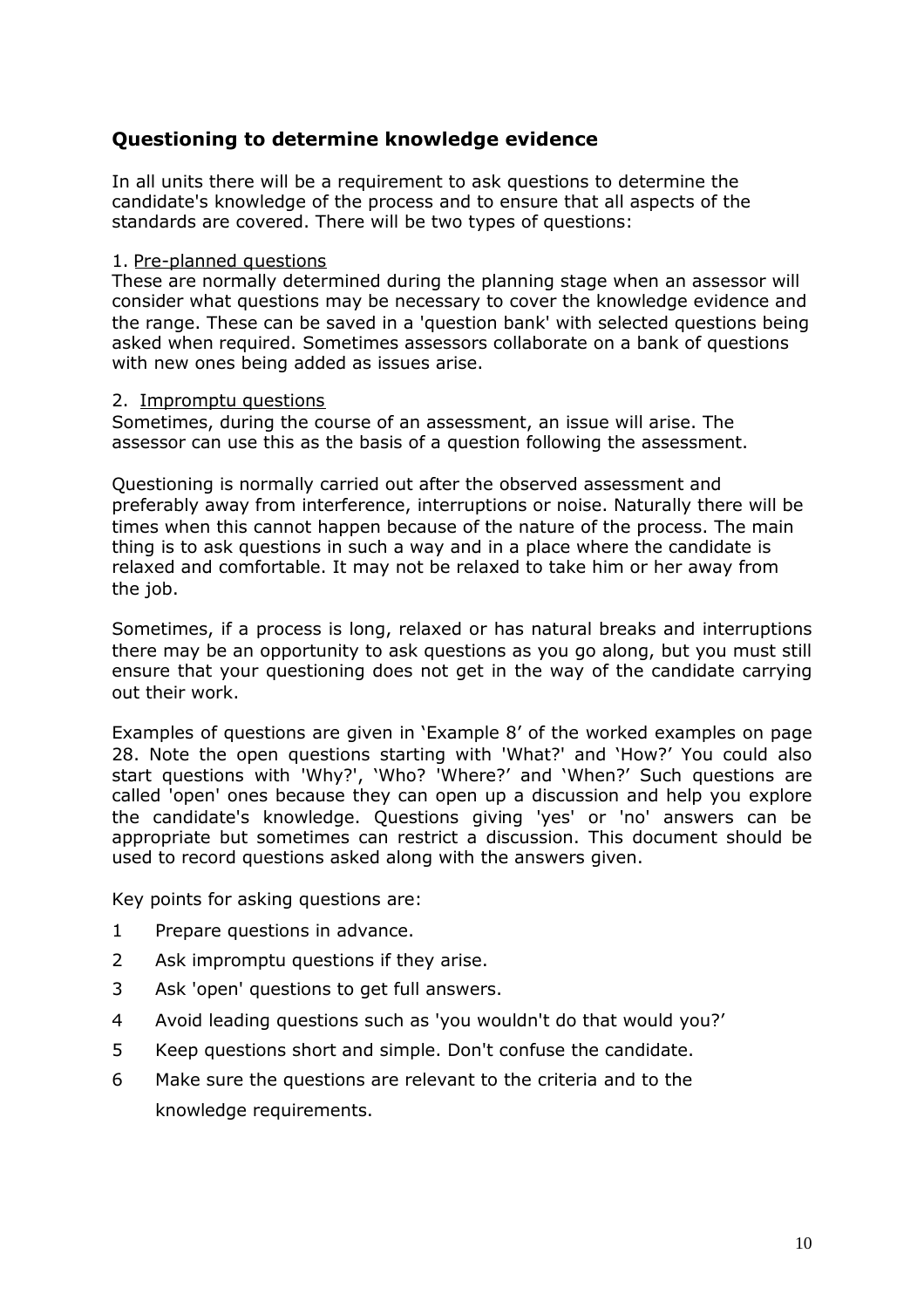#### **Integration of assessment**

It is not necessary for you to assess each unit/element separately  $-$  doing so could result in assessment which takes too long and places too great a burden on both you and your candidate.

There will be instances when you will be able to use one piece of evidence to prove a candidate's competence across different units/elements or performance criteria. You may even find that evidence is relevant for different units — this is called **integration of assessment**.

When you first begin your SIVQ , you and your candidates should spend time looking at the units, planning how much time you are both able to devote to the qualification and drawing up an action plan.

At this stage, you should identify any activities which relate to more than one unit or outcome and arrange for the best way to collect a single piece of evidence which satisfactorily covers all the performance criteria.

If you are going to integrate assessments, make sure that the evidence is crossreferenced to the relevant units. Details of how to cross-reference your evidence can be found in Section B 'How to compile a candidate portfolio.'

#### **The Inexperienced Assessor**

John has arranged to carryout a period of observation with Joanne who is operating a filling machine in the bottling hall. They are hoping that Joanne will display sufficient evidence of her competence to complete Unit 33 Filling. Unfortunately about 15 minutes into the session the filler breaks down. Joanne has to stop the machine and try to fix the problem.

John leaves the shop floor telling Joanne that they'll have to reschedule their session, though he's about to go on annual leave. What a shame he has collected hardly any evidence.

#### **The Experience Assessor**

As John is on holiday Pat agrees to the observation with Joanne the following week. Unfortunately, once again not far in to the session the filler breaks down. Joanne has to stop the machine and try to fix the problem. She explains to Pat that she thinks the machine keeps stopping because the belt edges are worn and occasionally catch and that this has an effect on production outputs. She speaks to her supervisor and asks if a maintenance technician will come and check. Meantime she puts up warning signs whilst she dons gloves and clears up the broken glass, she then washes down the area and completes the relevant documentation. When the technician arrives she explains the problem and asks for his help. She demonstrates the issue and explains what problems it is causing. The technician agrees to change the belt and Joanne's supervisor moves her to another filler.

Pat stays throughout this incident and he gathers rafts of observation evidence for Unit 1 'Health & Safety of Self and Others' (particularly 1.2 and 1.3). She also demonstrates plenty of competence covered in the Unit 2 'Work with Others' and unit 5 'Diagnose and Overcome Operating Procedures.' He also gathers sufficient evidence of Joanne on the new filler to complete Unit 33!

Once John becomes familiar with the standards and is able to 'think integration' he will become just as efficient as Pat.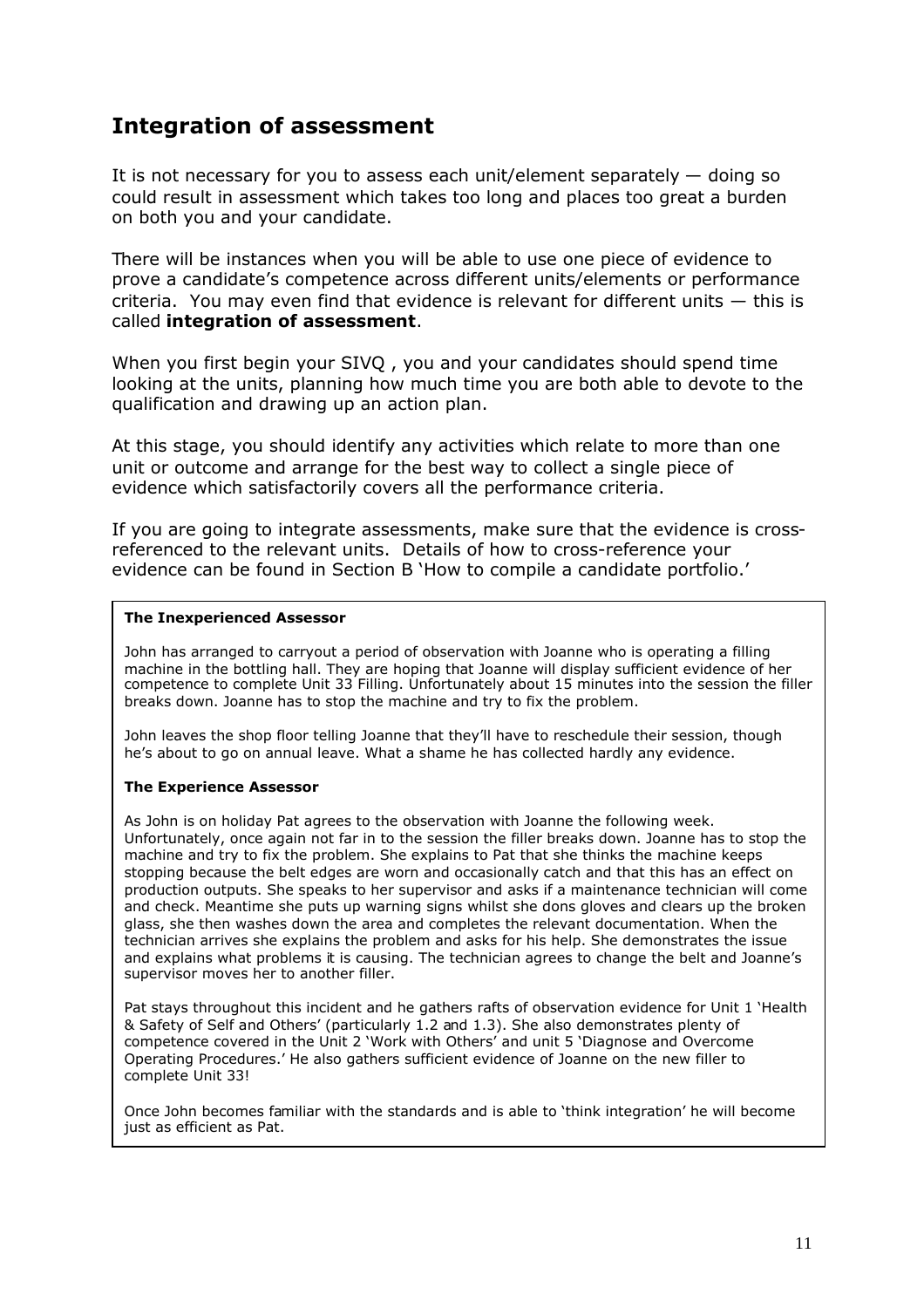## **Section B - How to compile a candidate portfolio (including worked examples)**

### **General information**

A portfolio, like a log book, is a way of recording evidence of one candidate's achievements. It is a collection of different items of evidence which indicates that they have the required skills, knowledge and understanding to support their claim to a certificate.

The production of a well-organised, clearly labelled portfolio, which relates each piece of evidence to the relevant outcomes and performance criteria, requires a careful methodical approach. When you, the internal or external verifier look through your portfolio, the task of making judgements about the candidate's competence will be much easier if the information is presented in a logical sequence.

You will need to present the evidence collected in a format that is easy to read and in which materials can be added or taken away. This section gives suggestions on how to lay out and present your evidence and includes worked examples. There are also forms and matrices which will assist you to chart your progress through the SIVQ.

You do not have to lay out your evidence in the way suggested but you may find it helpful to do so. Each portfolio will be different in content but all should include information about the candidate, the organisation where the assessment is taking place, the assessor (s) and so on. For internal purposes, you may wish to use the simple unit numbers for the award (Units 1 to 44). However, when sending information about units to SQA you will need to use the SQA Unit numbers (see appendix 2/3).

### **Evidence collection process**

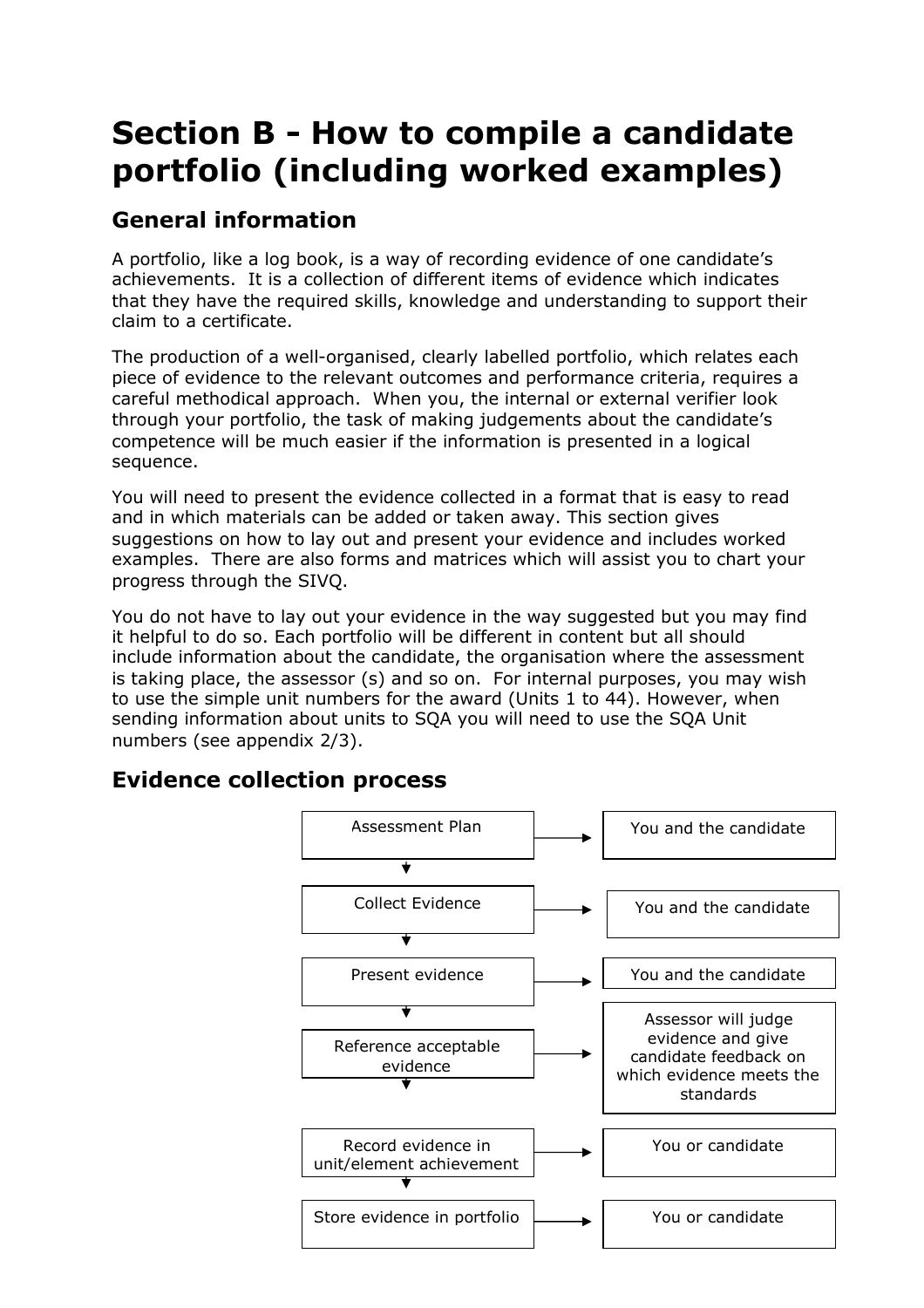### **Planning your portfolios**

Start by carefully reading through the standards and, together with your candidates, decide which units you might like to work on first. *You do not have to do the units in order.* There may be some units that relate to tasks which the candidates carry out on a regular basis, therefore making it easier to collect evidence right away. Alternatively, there may be activities in other units which candidates only undertake now and again, these can be left until a suitable opportunity arises for you to collect evidence.

Before you start looking for different kinds of evidence and deciding if they should be included in the portfolio(s), you will find it helpful to plan how you will carry out the assessment and how long it is going to take.

The plan is usually referred to as an **"assessment plan"**. It should be produced in discussion with your candidates and will set out the different stages in developing their portfolios. You will probably want to produce a plan for each unit.

It is unlikely that you will be able to complete all of the units straight away and you should therefore think about starting with those units in which the candidate feels most confident and will generate evidence easily. You should also remember to identify any opportunities for **integration of assessment**.

We have provided you with a "**Unit progress record"** — see Example 2. Each time candidates complete a unit, the assessor should sign and date the relevant section on the form.

At this stage, it might be a good idea to check that all your evidence and recording documents have been completed correctly and can easily be located. You can then circle the reference number of that unit in the checkboxes at the top of the form so that you can see at a glance what stage you are at in your SIVQ.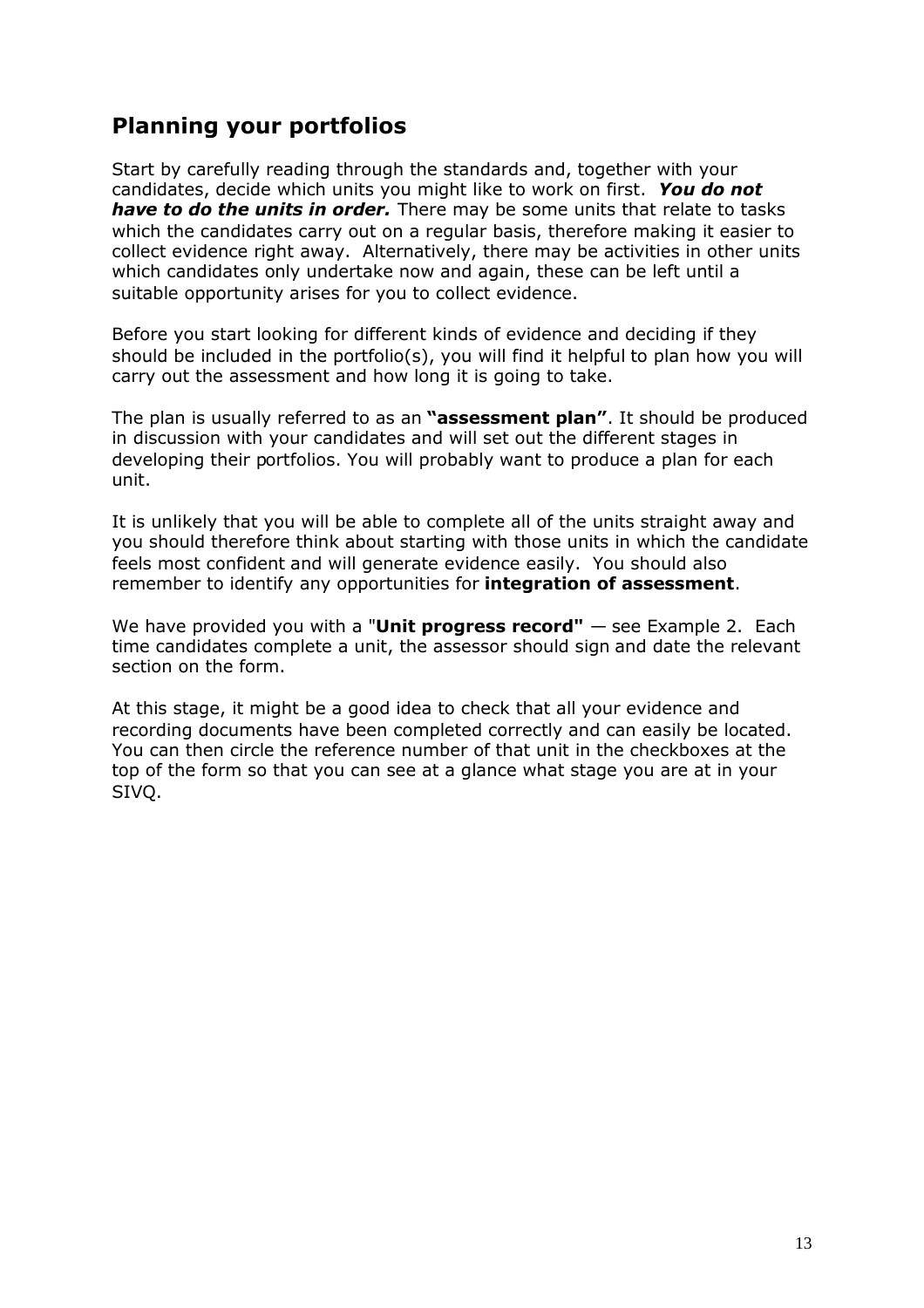### **Starting a portfolio**

Make sure that you clearly label each portfolio (or disk if you are recording your evidence electronically) with your candidate's name together with the title 'SIVQ'.

Each candidate's portfolio will need a *title page* and a *contents page.* They should also complete a *Personal Profile* which records details about themselves and their job as well as providing information about the employer. Blank samples of these forms are provided in Section 4.

We recommend that you compile each portfolio in the following order:



#### **Contents checklist**

You might also find it useful to complete the following checklist as you work your way through each portfolio. This will help you to see if you have included all the relevant items. Once each portfolio has been completed, you will be able to use this checklist again as a contents page, by inserting the relevant page or section numbers in the right hand column: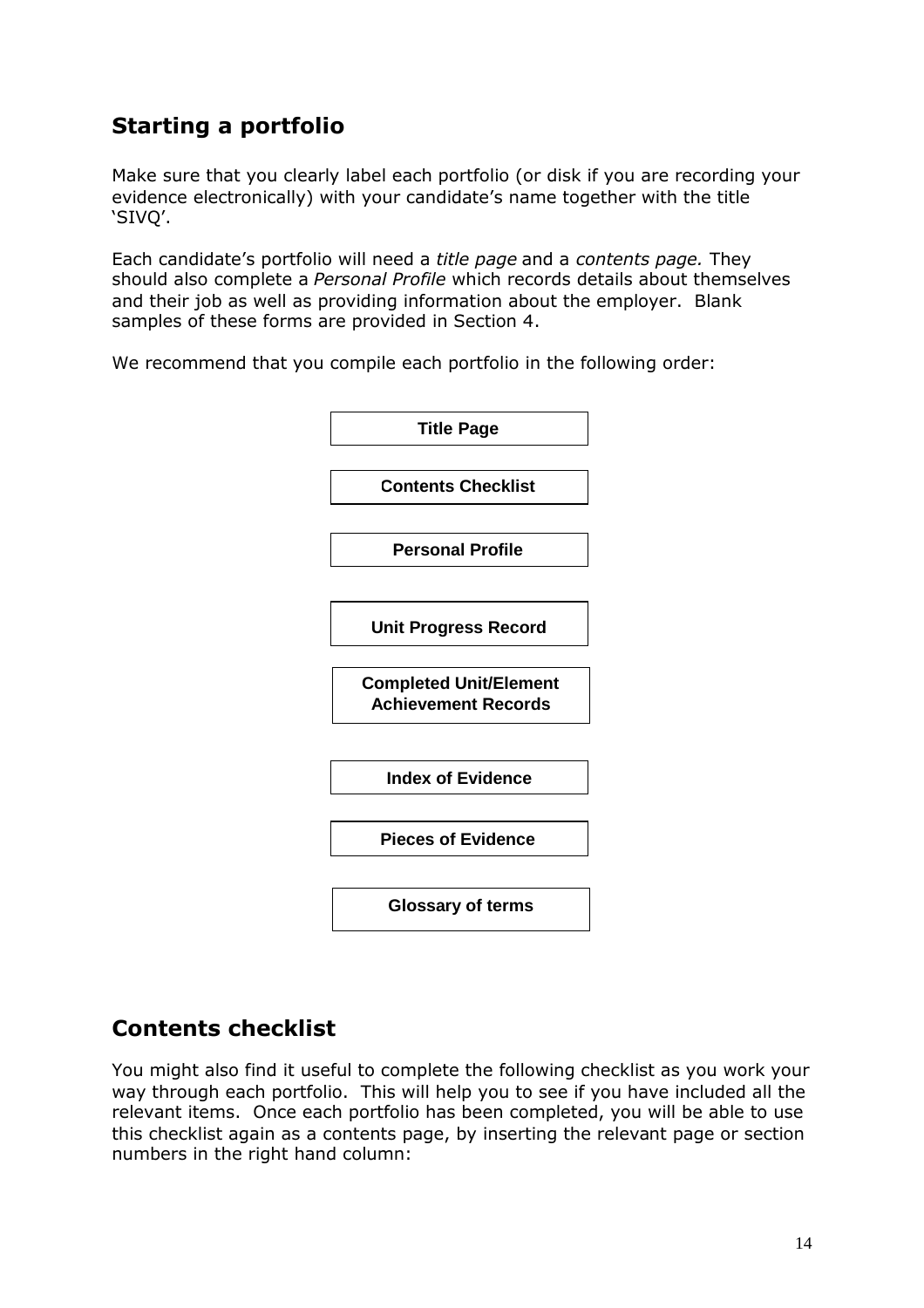|                                                                             | <b>Completed?</b> | <b>Page/Section</b><br>number |
|-----------------------------------------------------------------------------|-------------------|-------------------------------|
| Title page for the portfolio                                                |                   |                               |
| Personal profile                                                            |                   |                               |
| candidate's own personal details                                            |                   |                               |
| a brief CV or career profile                                                |                   |                               |
| description of candidate's job                                              |                   |                               |
| information about employer/training provider/<br>college (if applicable)    |                   |                               |
|                                                                             |                   |                               |
| Unit Assessment Plans                                                       |                   |                               |
| Unit progress record                                                        |                   |                               |
| Completed Unit/Element Achievement Records                                  |                   |                               |
| signed by candidate, assessor and the internal<br>verifier (where relevant) |                   |                               |
| evidence reference numbers included                                         |                   |                               |
|                                                                             |                   |                               |
| Index of evidence (with cross-referencing<br>information completed)         |                   |                               |
| Evidence (with reference numbers)                                           |                   |                               |
| observation records                                                         |                   |                               |
| details of witnesses (witness testimony sheets)                             |                   |                               |
| personal statements                                                         |                   |                               |
| products of performance                                                     |                   |                               |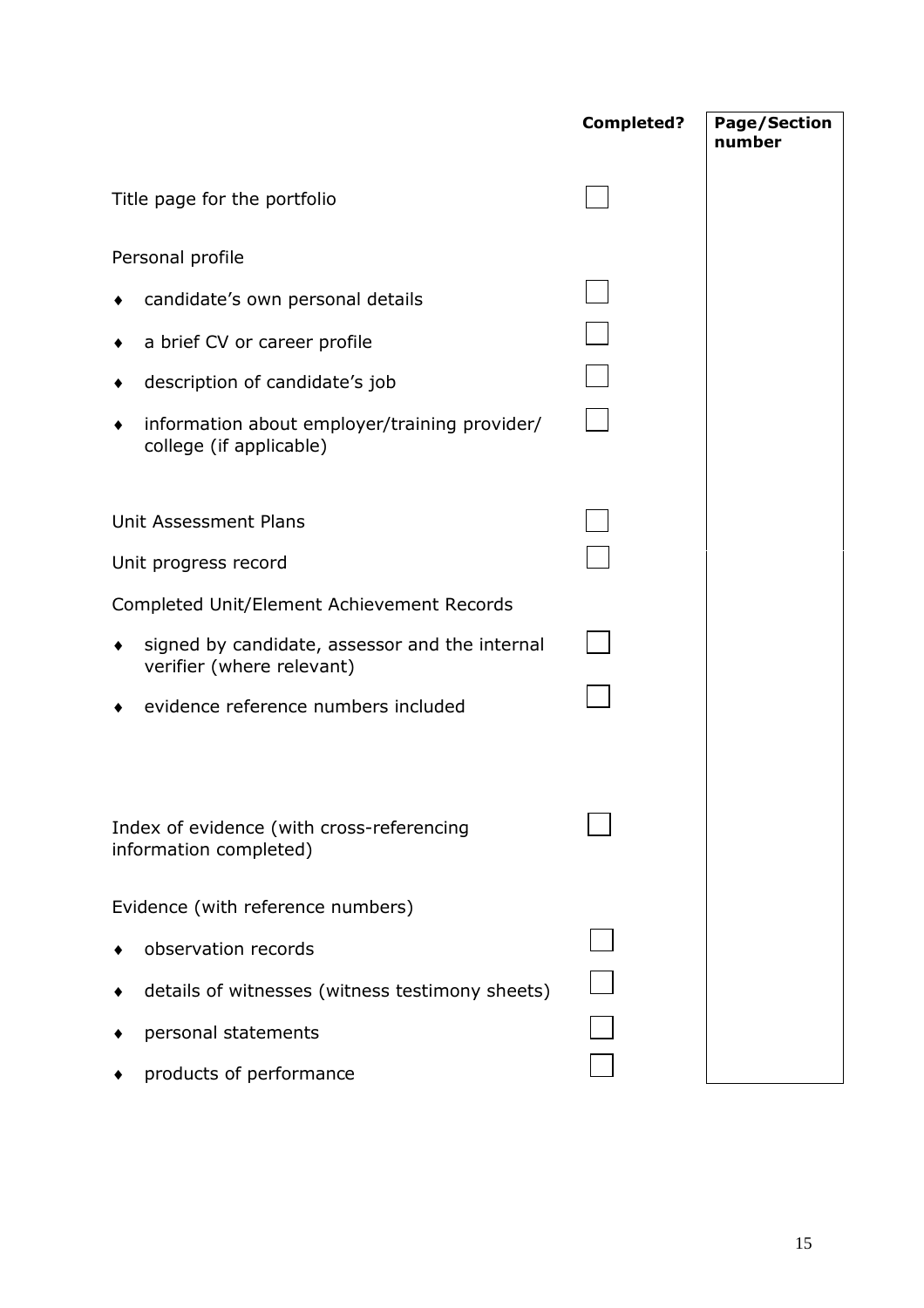### **Collecting the evidence**

All of the evidence which you collect and present for assessment must be relevant to the SIVQ.

We have provided blank forms in Section 4 of this document, which you can photocopy to help you record and present your evidence. Although we have provided you with sample forms, you may like to develop your own 'customised' recording documents which fit with work practices, plant and procedures in your Centre.

Some of these forms, e.g. **observation records** and the **record of questions and answers** will be completed by the assessor. **Witness testimonies** will be used by people to testify that they have observed the candidate doing their job, and there is one for candidates to complete called a **personal statement**.

Explanations are given below about how and when these forms should be used.

#### **Assessment plan and feedback report (Example 4)**

Good assessment practice requires that planning should take place throughout the collection of evidence for the award. The assessor and candidate should meet to plan ongoing periods of assessment and for the assessor to give the candidate feedback on his or her progress. This can be recorded on the Assessment Plan and Feedback Report which is in two parts.

After a period of assessment it may become clear that there are areas where the candidate is not yet competent and may need further training. Alternatively, the candidate may have shown that they are competent across planned units and it is time for the assessor and candidate to move on to the other units the candidate is hoping to achieve.

The 'Assessment Plan and Feedback Report' has three uses;

- 1. To plan each session of assessment
- 2. For the assessor to give the candidate feedback after that session
- 3. To plan what needs to be done next

#### **Observation record (Example 6)**

The observation record is used by the assessor to record what tasks candidates have performed and to what standard. There is also a section for the assessor to note which other units or outcomes are covered by this evidence ('integration of assessment').

You must discuss with each candidate which performance criteria they have successfully achieved and give them feedback. This form should then be given a reference number and included in the candidate's portfolio as part of the evidence.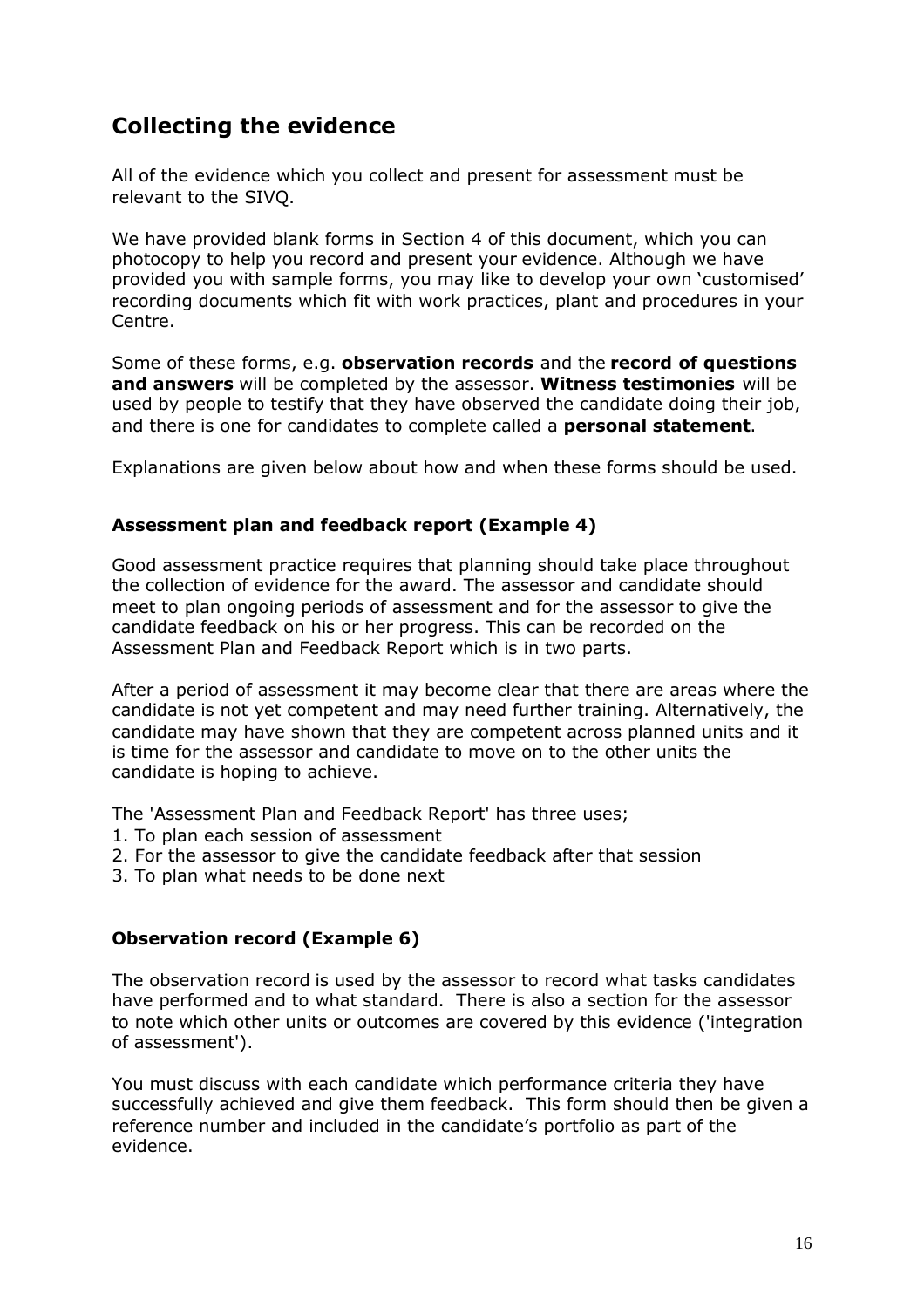#### **Witness testimony (Example 7)**

There will be occasions when the assessor is not available to candidates carrying out certain aspects of their job. In such instances, it may be appropriate for another person to comment about their performance by completing a statement called a 'witness testimony'.

Witness testimony should only be used as supporting evidence and should:

- be provided by a person, not related to the candidate, who is in a position to make a valid comment about their performance e.g. supervisor, line manager or possibly a colleague.
- contain comments which specifically relate the candidate's performance to the standards
- be authenticated by the inclusion of the witness's signature, role, address, telephone number and the date

It is unlikely that you would make an assessment decision based on witness testimony alone. As an assessor you would normally supplement this type of evidence with questioning.

#### **Record of questions and candidate's answers (Example 8)**

This form is used to record any questions which you ask the candidate, to establish whether they have the required level of knowledge and understanding associated with each unit. There is also space on the form for their answers to be noted.

#### **Personal statement (Example 5)**

There will be times when you may need a candidate to put a piece of evidence in context for you, so that you can decide if it is relevant to the SIVQ units being assessed. You can ask candidates to complete personal statements to help you do this - these can relate either to the pieces of evidence or to each outcome or unit.

For example, a candidate may refer to paperwork which is often used in the organisation to help pass on information to a colleague. It may not be clear to the assessor why they are communicating to their colleague in this way and a **brief** explanation of the paperwork and why it is relevant to a particular part of your job may be required.

A personal statement might also be used to record a candidate's experience of something, such as, how they handled a specific situation. This can be documented in a personal statement and should be a description of what they did, how they did it and why they did it. It will also allow you to include details of the people who were present and either assisted the candidate or witnessed their actions. This, in turn, might identify who you should approach for 'witness testimony'.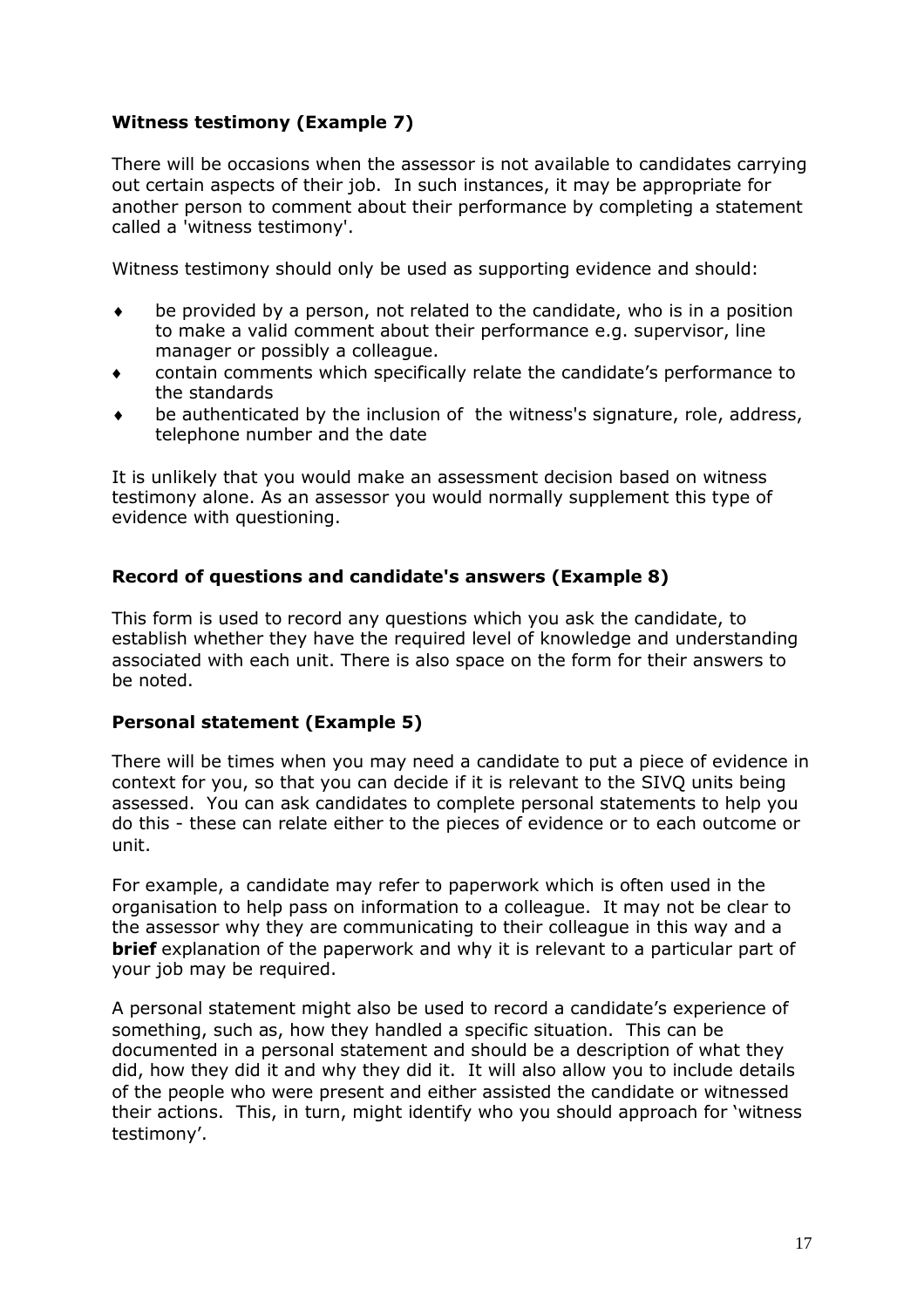For example a candidate working towards 'Unit 14 – Security', might deal with a breach of security one night when the assessor isn't there. They would be generating a vast amount of evidence which could afterwards be captured by a personal statement and backed up by witness testimony and questioning.

In their personal statement the candidate could also refer to product evidence that they have produced (e.g. reports, notes, completed forms); these can also be included as evidence in their portfolio.

The personal statement can be a piece of evidence in itself and should therefore be included in the portfolio.

### **Presenting evidence**

It is important to present all of your evidence in a clear, consistent and legible manner. However, it is not necessary to produce all of your evidence in typewritten format - some hand-written pieces of evidence, such as notes, will be perfectly acceptable.

There may also be items of evidence which you cannot physically include in candidate portfolios. This might be for confidentiality reasons or it could be that something which the candidate has produced as part of their day-to-day work is too big or too valuable or it may be a report or sheet which is normally kept in a filing cabinet or stored electronically.

In compiling candidate's portfolios, we suggest that anything they produce as part of their day-to-day work is kept in its normal location, but those pieces of evidence which have been produced specifically for assessment, photo's e.g. witness testimony statements or personal statements, are filed in your portfolio.

### **Referencing Evidence**

The candidate, other assessor's, as well as the internal and external verifiers will need to find their way around a portfolio, so you should give each piece of evidence a number.

*Remember,* that where you have used "integration of assessment", you need to give details of all the units and elements which are linked to a specific piece of evidence. The links should be noted on the pieces of evidence themselves as well as on the index of evidence (cross-referencing).

#### **How to complete the Index of evidence (Example 1)**

You should complete an *index of evidence* sheet and file it immediately before the actual pieces of evidence in each portfolio.

The index of evidence should be completed by:

- entering the evidence number in the first column
- giving a brief description of each piece of evidence in the second column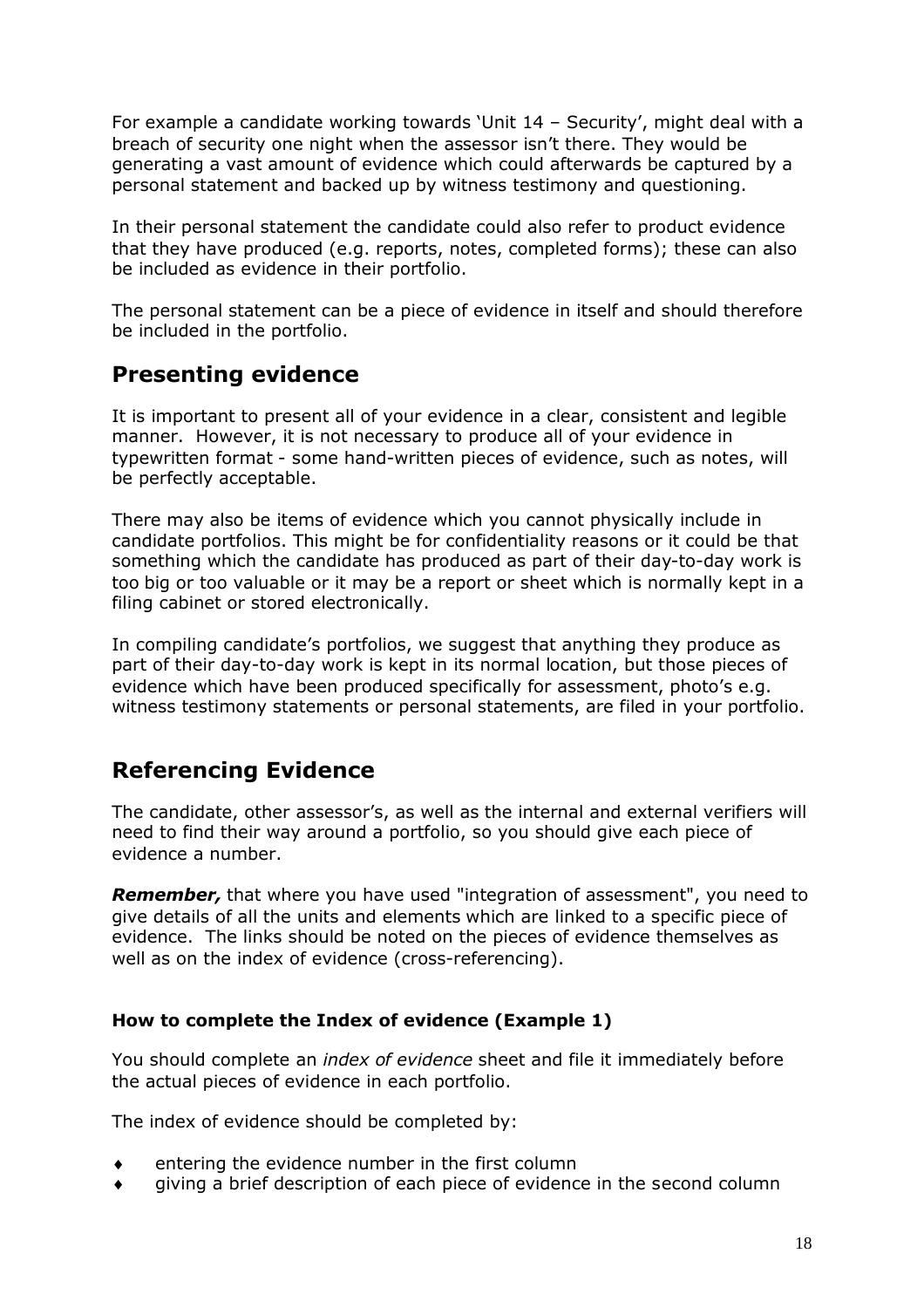$\bullet$  explaining where the evidence can be found in the third column

You must make sure that the information contained in the evidence index is accurate, particularly in relation to where the physical evidence can be located.

#### **Completing the Unit/Element Achievement Records (Example 3)**

There is a blank Unit/Element Achievement Record which can be photocopied and completed for every unit/element within each portfolio. These records have been designed to allow you to record the evidence you have gathered for each unit/element. Each record has boxes across it which represent the performance criteria, evidence requirements and knowledge and understanding statements. These will differ from element to element so it is important to make sure you are using the right one.

Whilst collecting your evidence you should use these grids to display the performance criteria, range, knowledge and understanding and evidence requirements that each piece of evidence relates to. In the first box write the evidence index number you have given to that piece of evidence. In the second box give a brief description of the evidence, then tick against the relevant performance criteria, range, evidence requirements and knowledge and understanding.

#### **Worked examples**

To give you a clearer picture of how to compile candidate portfolios, you will find worked examples of the various forms over the next few pages. You should ask your internal verifier for further advice and support if you are still unsure about how to use the forms and who should complete them.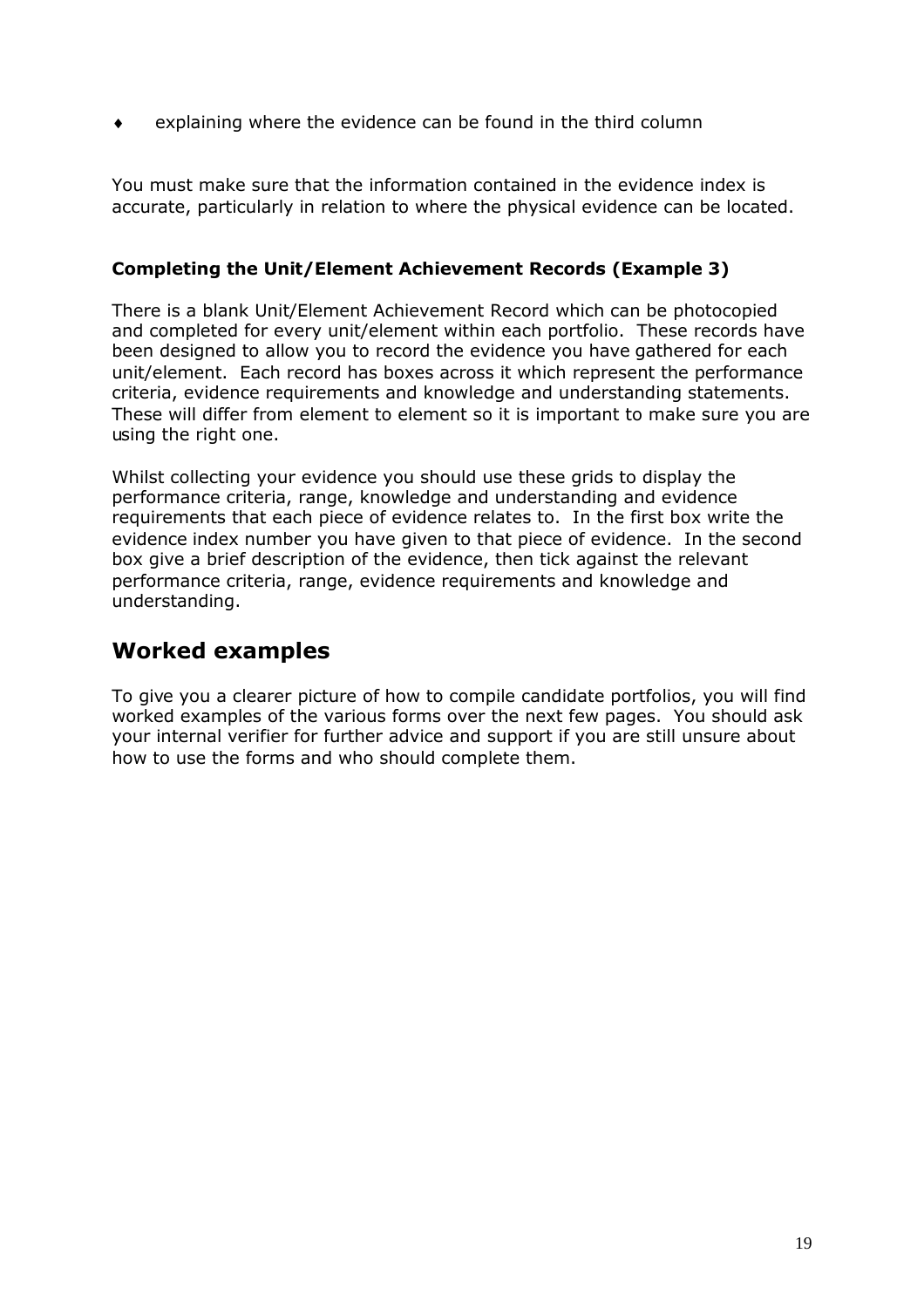### **Spirits Industry Vocational Qualification (SQA Group Award G8FR 04)**

| Evidence<br>number | <b>Description of evidence</b>          | Sampled by<br>the IV<br>(initials)<br>and date) |  |
|--------------------|-----------------------------------------|-------------------------------------------------|--|
| $1a-h$             | <b>Observation Checklists</b>           | Yes                                             |  |
| $2a-h$             | <b>Records of Questions and Answers</b> | Yes                                             |  |
| $3a - c$           | <b>Witness Testimonies</b>              | Yes                                             |  |
| $4a-d$             | Checklists for product specifications   | Yes                                             |  |
| 5 a & b            | QA sheets                               | Yes                                             |  |
| 6a&b               | <b>Personal Statements</b>              | Yes                                             |  |
| 7 a,b & c          | Completed question sheets               | Yes                                             |  |
| 8                  | Company procedures manual               | No. Can be<br>found in<br>department            |  |

(IV = Internal Verifier)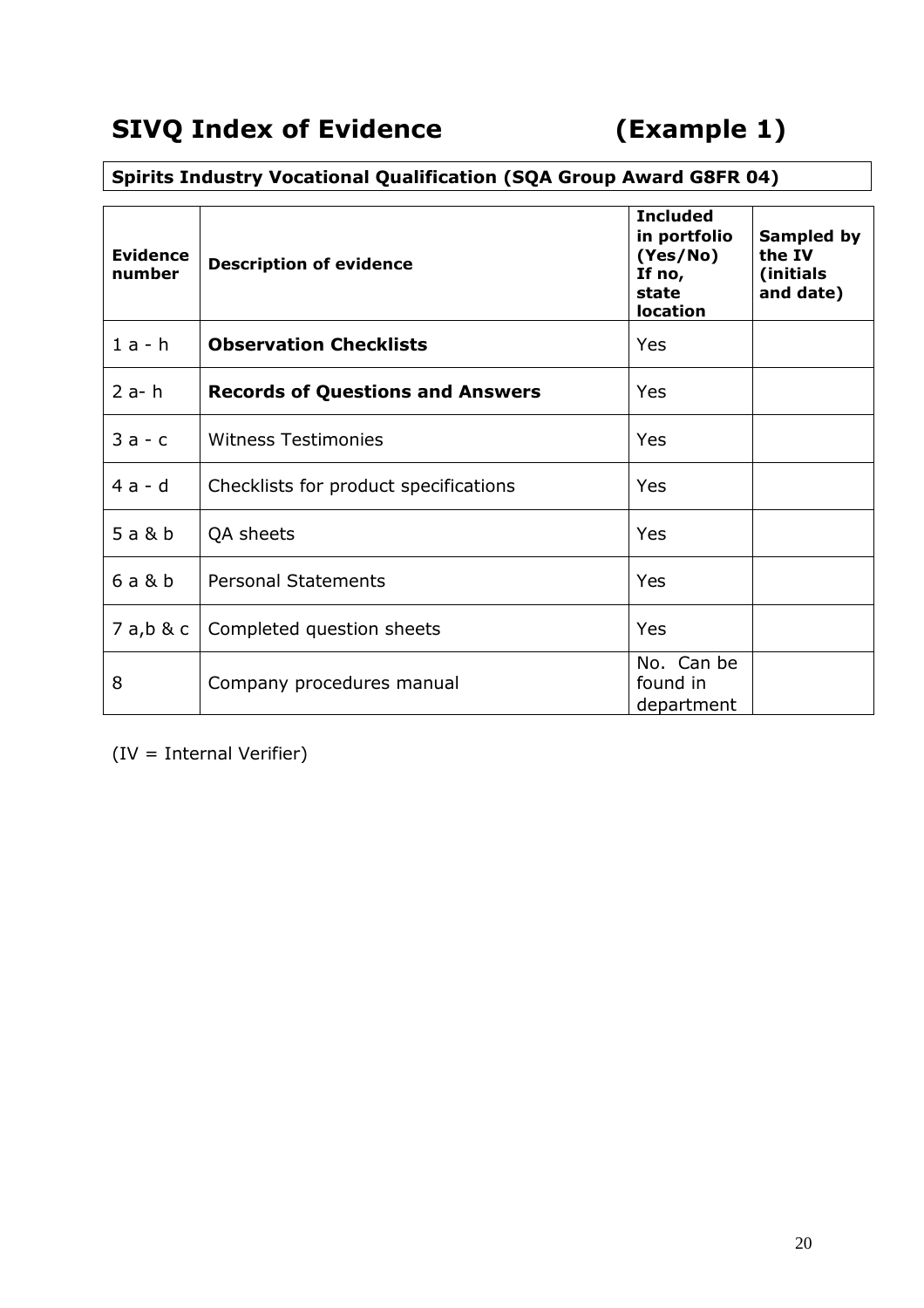### **SIVQ Unit Progress Record (Example 2)**

**Candidate:** Brian Thomas

Circle the reference numbers as the candidate completes each unit. It can then easily be seen at what stage the candidate has reached in the **SIVO** 

To achieve the full SIVQ certificate, you must prove competer of both mandatory units plus 6 other units at least one of which must be from process units section.

It is important that the SQA unit numbers are used in all your recording documentation and when your results are communicated to  $\mathcal{A}$ .

**Unit Checklist** - circle the reference number of each unit as you complete it.

| <b>Mandatory</b> |  |  |  |
|------------------|--|--|--|
| <b>Optional</b>  |  |  |  |
|                  |  |  |  |

| <b>Unit Number</b> | Title                              | <b>Assessor</b> | Date      |
|--------------------|------------------------------------|-----------------|-----------|
|                    | Health & Safety of Self $\swarrow$ |                 |           |
|                    | and Others                         |                 |           |
|                    | Working with Othe                  | <b>P.Jones</b>  | 28/4/2000 |
|                    |                                    |                 |           |

This section of the form is for the assessor to sign and date each time the candidate successfully achieves a unit.

#### **Optional Units**

| 5  | Diagnose & Overcome<br>Operating Problems |  |
|----|-------------------------------------------|--|
| 9  | Bulk Intake                               |  |
| 10 | Intake Goods and<br>Materials             |  |
| 35 | Case Coding                               |  |
| 38 | Storage & Monitoring of<br>Full Casks     |  |
| 42 | Despatch Casked or Bulk<br>Spirit         |  |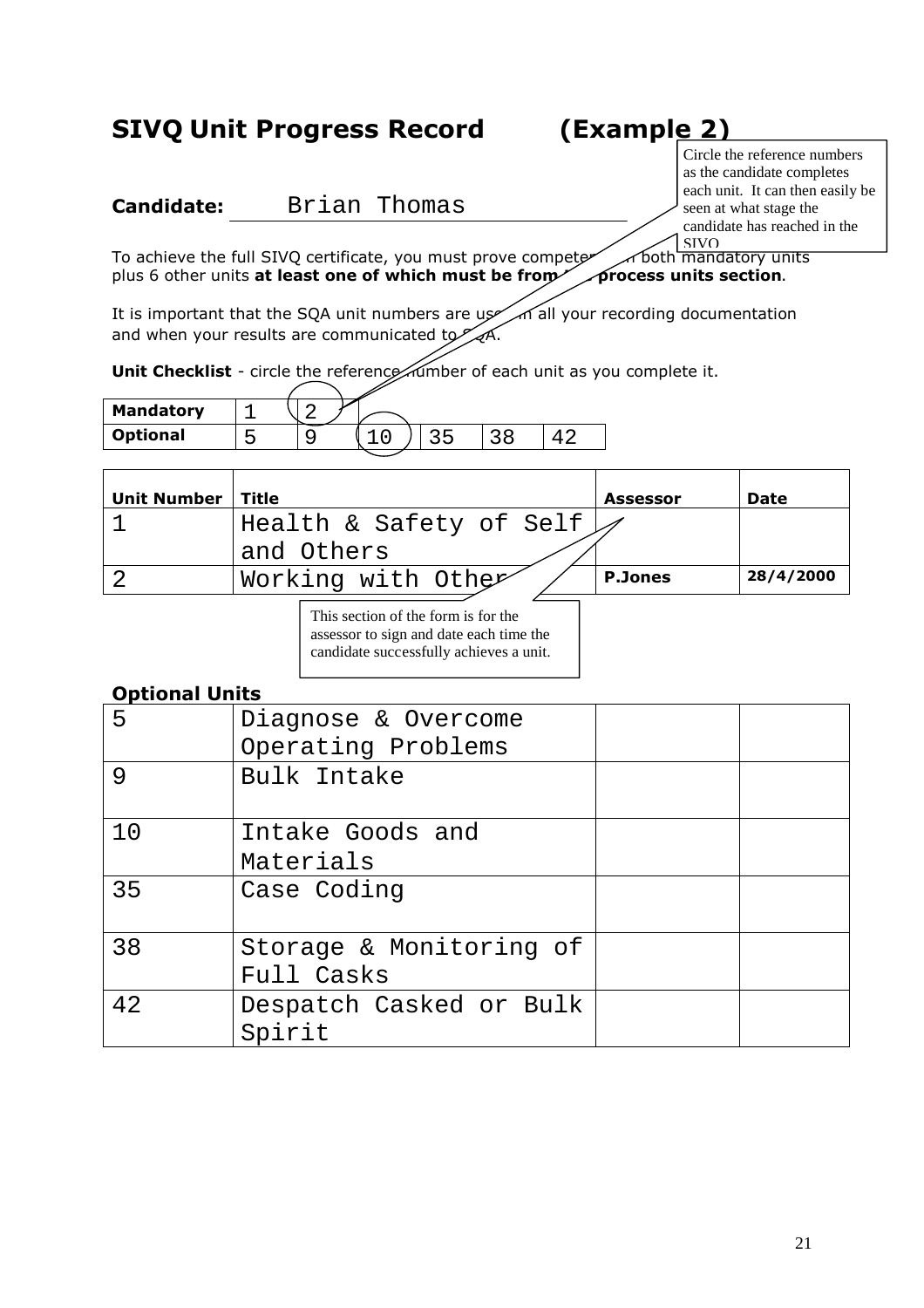### **SIVQ Unit/Element Achievement Record (Example 3)**

**Unit title: Environmental Controls**

**Element: 13.1 Work in Ways which Support Environmental Safety**

| Evid.<br><b>Index</b><br>No | Description of<br><sup>l</sup> Evidence | Performance Criteria | <b>Knowledge &amp; Understanding</b> |
|-----------------------------|-----------------------------------------|----------------------|--------------------------------------|
|-----------------------------|-----------------------------------------|----------------------|--------------------------------------|

|                               |                    |                                                        | a            | b            | c | d | e |   | g | h.           |                                                                                                    | j | k. |  | m | n     | $\circ$ |              | ji | iii                                                                                                     | iv           | $\mathsf{v}$ | vi | vii | viii | ix | $\boldsymbol{\mathsf{x}}$ | xi | xii |
|-------------------------------|--------------------|--------------------------------------------------------|--------------|--------------|---|---|---|---|---|--------------|----------------------------------------------------------------------------------------------------|---|----|--|---|-------|---------|--------------|----|---------------------------------------------------------------------------------------------------------|--------------|--------------|----|-----|------|----|---------------------------|----|-----|
| $\mathbf{1}$                  |                    | Action Plan                                            | $\checkmark$ | $\checkmark$ |   |   | ✓ |   |   |              |                                                                                                    |   |    |  |   |       |         |              |    |                                                                                                         |              |              |    |     |      |    |                           |    |     |
| $\overline{2}$                | Personal           |                                                        | $\checkmark$ |              |   |   |   | ✓ |   |              | $\checkmark$                                                                                       |   |    |  |   |       |         | $\checkmark$ |    |                                                                                                         | $\checkmark$ |              |    |     |      |    |                           |    |     |
|                               |                    | Statement                                              |              |              |   |   |   |   |   |              |                                                                                                    |   |    |  |   |       |         |              |    |                                                                                                         |              |              |    |     |      |    |                           |    |     |
| 3                             |                    | <b>Observation</b>                                     |              |              |   |   |   |   |   |              |                                                                                                    |   |    |  |   |       |         |              |    |                                                                                                         |              |              |    |     |      |    |                           |    |     |
|                               | $\rightarrow$ cord |                                                        |              |              |   |   |   |   |   |              |                                                                                                    |   |    |  |   |       |         |              |    |                                                                                                         |              |              |    |     |      |    |                           |    |     |
| 5                             |                    | Record of                                              | ✓            |              |   |   | ✓ |   |   |              |                                                                                                    |   |    |  |   |       |         |              |    |                                                                                                         |              |              |    |     |      |    |                           |    |     |
|                               |                    | Questions &                                            |              |              |   |   |   |   |   |              |                                                                                                    |   |    |  |   |       |         |              |    |                                                                                                         |              |              |    |     |      |    |                           |    |     |
| These                         |                    | Wers                                                   |              |              |   |   |   |   |   |              |                                                                                                    |   |    |  |   |       |         |              |    |                                                                                                         |              |              |    |     |      |    |                           |    |     |
| numbers<br>relate to your     |                    | of                                                     |              |              |   |   |   | ✓ | ✓ | $\checkmark$ |                                                                                                    |   |    |  |   |       |         |              |    |                                                                                                         |              |              |    |     |      |    |                           |    |     |
| Evidence                      |                    | þoved                                                  |              |              |   |   |   |   |   |              |                                                                                                    |   |    |  |   |       |         |              |    |                                                                                                         |              |              |    |     |      |    |                           |    |     |
| Index and                     |                    | <b>agement</b>                                         |              |              |   |   |   |   |   |              |                                                                                                    |   |    |  |   |       |         |              |    |                                                                                                         |              |              |    |     |      |    |                           |    |     |
| will allow                    |                    | em                                                     |              |              |   |   |   |   |   |              |                                                                                                    |   |    |  |   |       |         |              |    |                                                                                                         |              |              |    |     |      |    |                           |    |     |
| your assessor<br>to find your |                    | hess                                                   |              |              |   |   |   |   |   |              |                                                                                                    |   |    |  |   |       |         |              |    |                                                                                                         |              |              |    |     |      |    |                           |    |     |
| evidence                      |                    | timony                                                 |              |              |   |   |   |   |   |              |                                                                                                    |   |    |  |   |       |         |              |    |                                                                                                         |              |              |    |     |      |    |                           |    |     |
| easily                        |                    | Give a brief description of the                        |              |              |   |   |   |   |   |              |                                                                                                    |   |    |  |   |       |         |              |    |                                                                                                         |              |              |    |     |      |    |                           |    |     |
|                               |                    | evidence you are offering for                          |              |              |   |   |   |   |   |              |                                                                                                    |   |    |  |   |       |         |              |    |                                                                                                         |              |              |    |     |      |    |                           |    |     |
|                               |                    | assessment against each<br>performance criteria, range |              |              |   |   |   |   |   |              |                                                                                                    |   |    |  |   |       |         |              |    | As you collect your evidence for assessment you<br>should tick the relevant boxes. There is a box which |              |              |    |     |      |    |                           |    |     |
|                               |                    | and piece of knowledge and                             |              |              |   |   |   |   |   |              |                                                                                                    |   |    |  |   |       |         |              |    |                                                                                                         |              |              |    |     |      |    |                           |    |     |
|                               |                    | understanding                                          |              |              |   |   |   |   |   |              | represents each performance criteria and item of<br>knowledge and understating in the unit/element |   |    |  |   |       |         |              |    |                                                                                                         |              |              |    |     |      |    |                           |    |     |
|                               |                    | Candidate: _______________________                     |              | Assessor:    |   |   |   |   |   |              |                                                                                                    |   |    |  |   | IV:   |         |              |    |                                                                                                         |              |              |    |     |      |    |                           |    |     |
| Date:                         |                    |                                                        |              | Date:        |   |   |   |   |   |              |                                                                                                    |   |    |  |   | Date: |         |              |    |                                                                                                         |              |              |    |     |      |    |                           |    |     |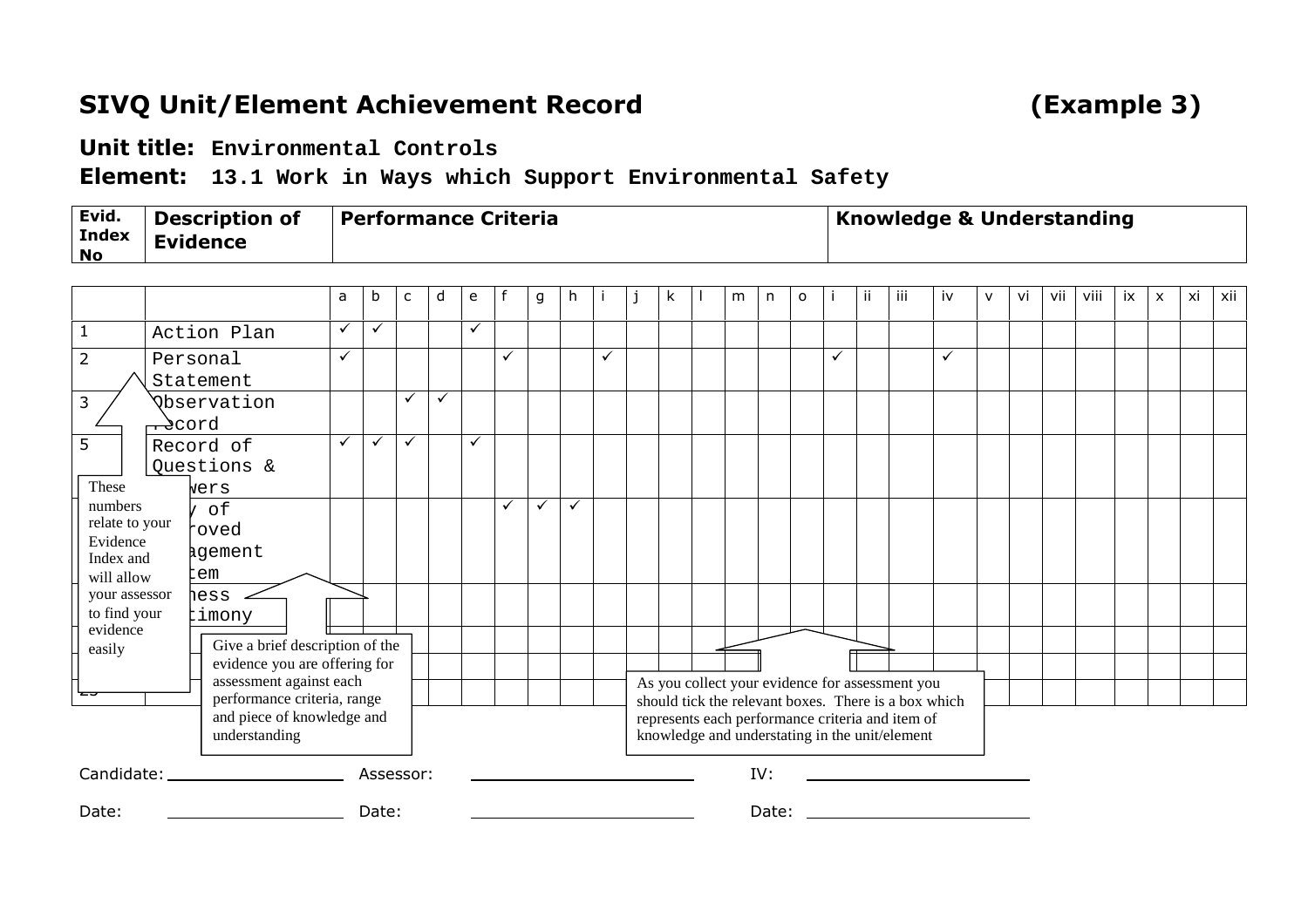### **SIVQ Assessment Plan (Example 4)**

**It is intended that the assessor should use this form to both plan assessment with a candidate and to give the candidate feedback afterwards. This feedback session should include completing a new plan for the next part of the assessment.**

#### **Candidate: Assessor:**

#### **Activity(ies) to provide evidence:**

e.g. What part (s) of the candidate's job will generate the evidence – working in the tun room/bottling hall/receiving a delivery etc.

| <b>Unit/Element Numbers</b>                                                                                              | <b>Assessment methods</b>                                                                                                                                    | <b>Assessment Period</b>             |
|--------------------------------------------------------------------------------------------------------------------------|--------------------------------------------------------------------------------------------------------------------------------------------------------------|--------------------------------------|
| e.g. What are you and the<br>candidate hoping this will<br>generate evidence for?<br>Write the unit numbers and<br>names | e.g. How are you going to<br>collect/generate evidence?<br>Observation<br>Questioning<br>Recorded discussion<br>Personal statement<br>Witness statement etc. | When is this going to take<br>place? |
| <b>Feedback Report</b>                                                                                                   |                                                                                                                                                              |                                      |

#### **Assessor's Feedback Comments:**

How much evidence of the candidate's competence was collected? Was it sufficient to meet the standards?

#### **Candidate's Comments:**

If they would like to add any comments

#### **Follow-up Action:**

What needs to be done (if anything) to meet any gaps. Is more training needed etc.

| <b>Candidate's Signature:</b> | Date: |
|-------------------------------|-------|
| <b>Assessor's Signature:</b>  | Date: |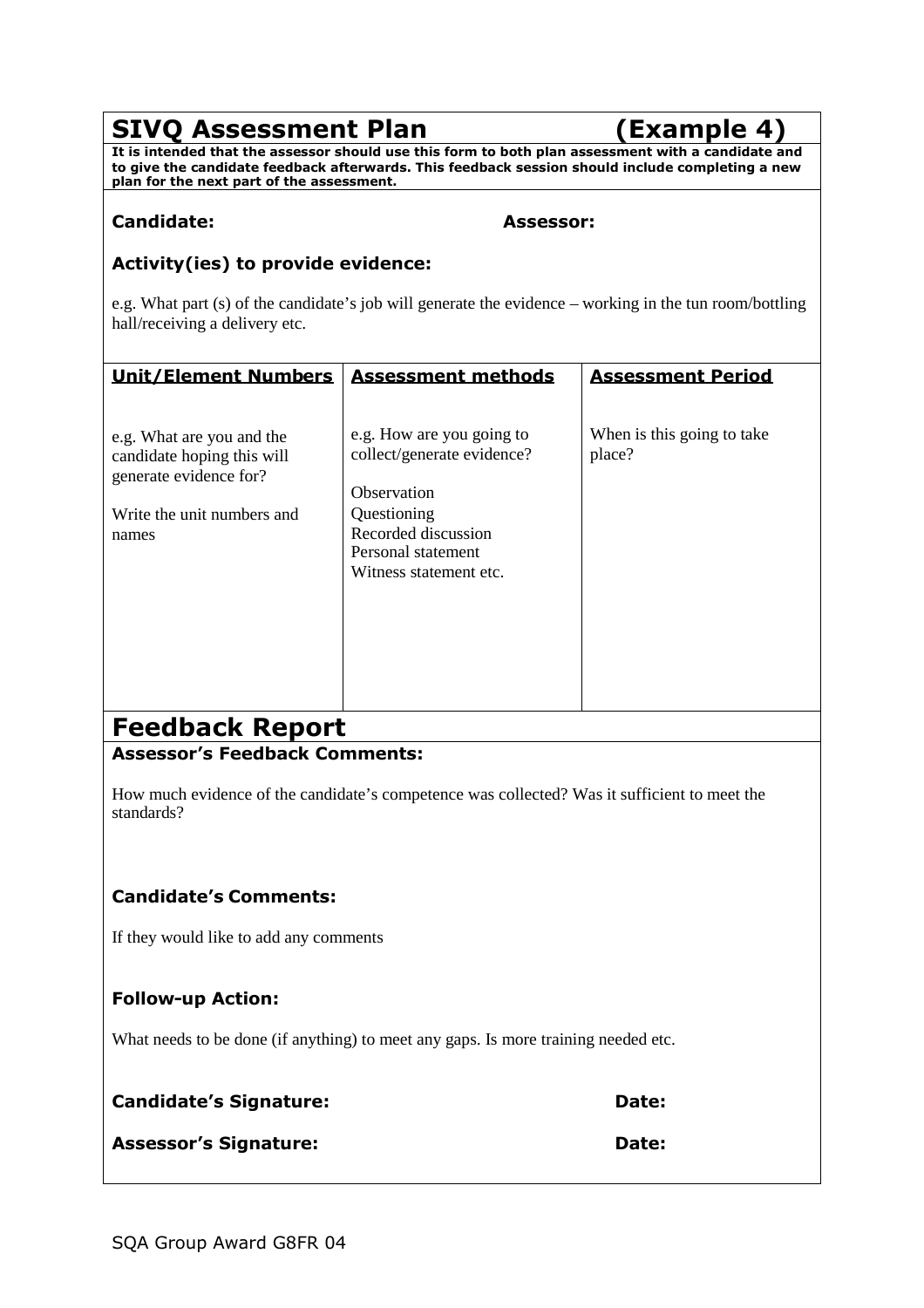### **SIVQ Personal Statement (Example 5)**

| <b>Date</b> | <b>Evidence</b><br>index<br>number | <b>Details of statement</b>                                                                                                                                                                                                                                                                                                                                                                                                                                                                                                                                                                                                                                                                                                                              | <b>Links to</b><br>other<br>evidence<br>(enter<br>numbers) | Units,<br>elements,<br>pcs, and<br>range<br>covered |
|-------------|------------------------------------|----------------------------------------------------------------------------------------------------------------------------------------------------------------------------------------------------------------------------------------------------------------------------------------------------------------------------------------------------------------------------------------------------------------------------------------------------------------------------------------------------------------------------------------------------------------------------------------------------------------------------------------------------------------------------------------------------------------------------------------------------------|------------------------------------------------------------|-----------------------------------------------------|
| 4/4/<br>08  | $\overline{2}$                     | Statement that I know and<br>understand the approved<br>management system for<br>environmental controls (included in<br>portfolio) and I regularly carry this<br>out during my normal work<br>including correct disposal of waste,<br>separating recyclables and correctly<br>disposing of chemicals.<br>I use all services economically by<br>complying with the work<br>instructions.<br>Non-compliance with instructions<br>would cause unnecessary waste<br>and mean more materials went to<br>land fill sites rather than for re-use.<br>If chemicals are disposed of<br>incorrectly you can cause poisoning<br>of the land and water supplies and<br>the health/safety of others.<br>All these things could also cause<br>the company to be fined. | 3, 6                                                       | 13.1 a,b,d,f,g,<br>i, iv, vi, vii, viii             |

Candidate signature: *Brian Thomas*

Date: *2/4/2000*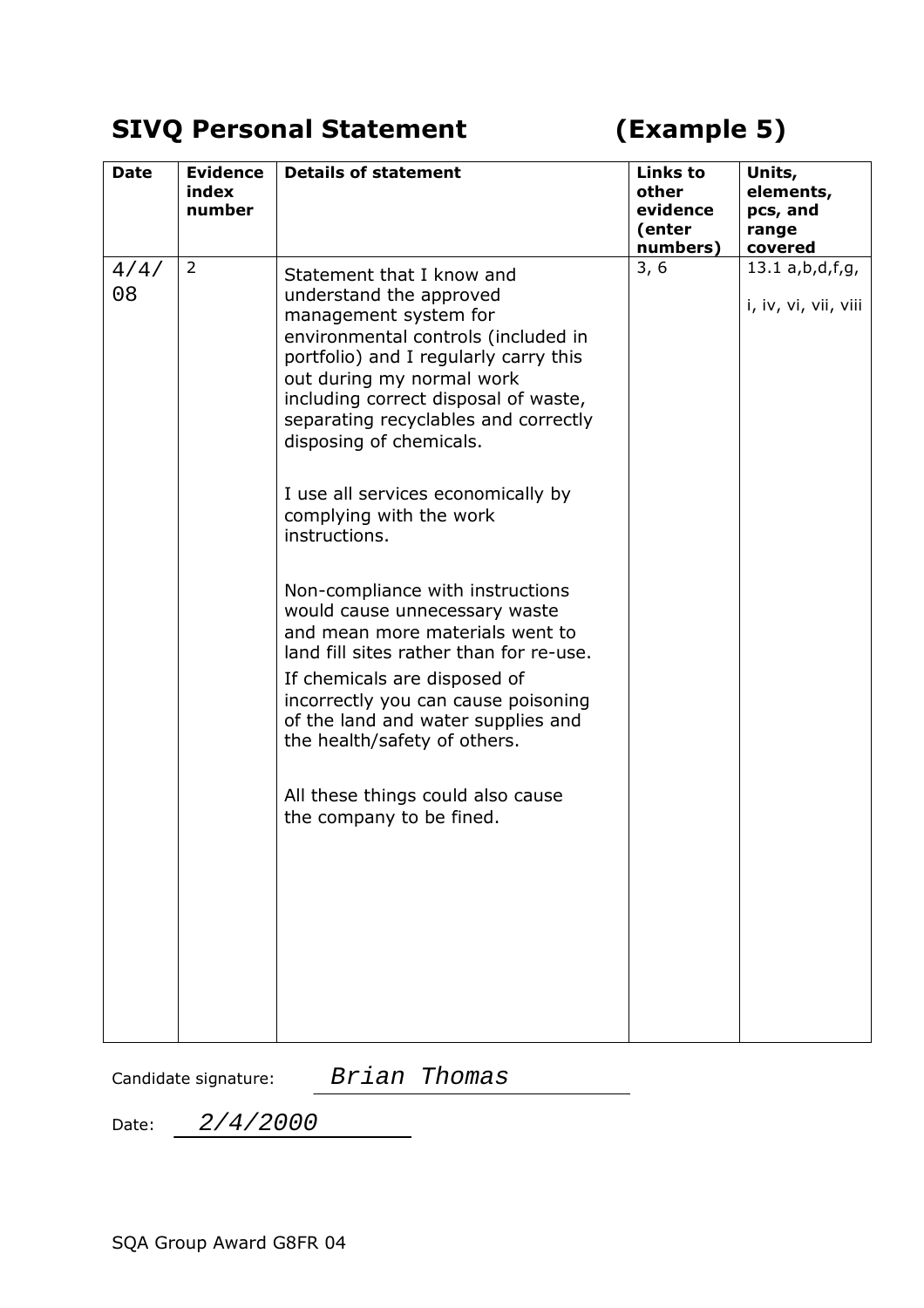### **SIVQ Observation Record (Example 6)**

**Unit/Element(s): 13.1 Work in Ways which Support Environmental Safety**

**Candidate:** Brian Thomas Date of observation:  $28/4/2000$ 

**Evidence index number:** 3

| <b>Skills/activities observed:</b>                                                | <b>PCs and range covered:</b>           |
|-----------------------------------------------------------------------------------|-----------------------------------------|
| Correct handling and disposing<br>of waste, recyclables and<br>cleaning chemicals | 13.1 a,b,d,f,g,<br>i, iv, vi, vii, viii |

Knowledge and understanding apparent from this observation:

Candidate can separate and correctly dispose of waste and recyclables, according to the management system. He also disposed of caustic solution properly according to the chemical safety manual

Other units/elements to which this evidence may contribute:

Unit 6 d, m, and x

Assessor comments and feedback to candidate:

I can confirm the candidate's performance was satisfactory.

| Assessor signature:  | Peter Jones  | Date: 28/4/2000   |
|----------------------|--------------|-------------------|
| Candidate signature: | Brian Thomas | Date: $28/4/2000$ |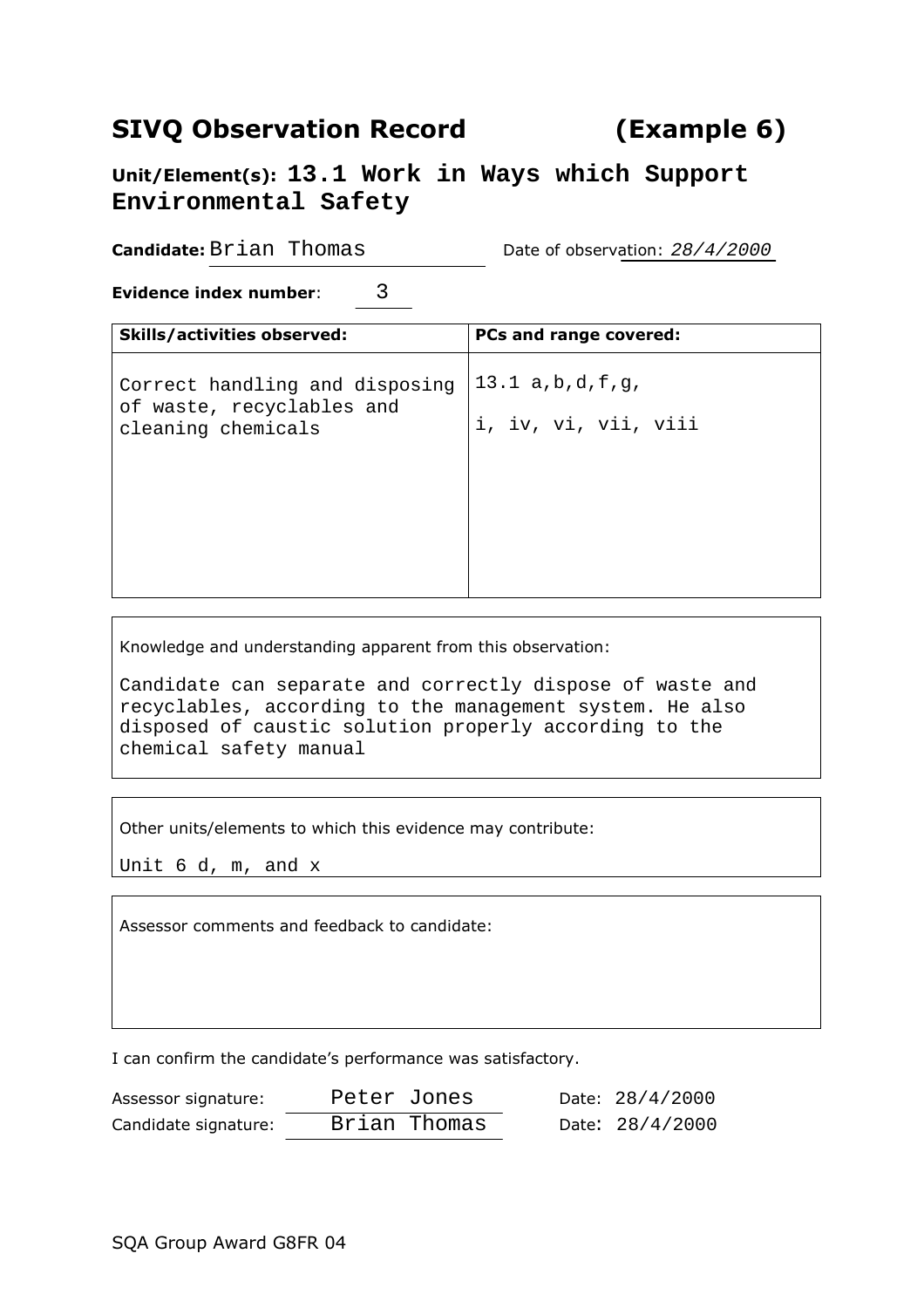## **SIVQ Witness Testimony (Example 7)**

 $\Box$ 

| <b>Candidate name:</b>                                                                                                                                                                                                                                                                         | Brian Thomas                  |  |  |  |  |  |  |
|------------------------------------------------------------------------------------------------------------------------------------------------------------------------------------------------------------------------------------------------------------------------------------------------|-------------------------------|--|--|--|--|--|--|
| Evidence index no:                                                                                                                                                                                                                                                                             | 7                             |  |  |  |  |  |  |
| Where applicable, other evidence index<br>no. to which this testimony<br>relates:                                                                                                                                                                                                              |                               |  |  |  |  |  |  |
| Element(s): $13.1$                                                                                                                                                                                                                                                                             | $\,$ N $/$ A<br><b>Range:</b> |  |  |  |  |  |  |
| Date of evidence: $2/4/2008$                                                                                                                                                                                                                                                                   |                               |  |  |  |  |  |  |
| <b>Witness name:</b>                                                                                                                                                                                                                                                                           | Ian Cummings                  |  |  |  |  |  |  |
| Designation/relationship to Line manager<br>candidate:                                                                                                                                                                                                                                         |                               |  |  |  |  |  |  |
| <b>Details of testimony:</b>                                                                                                                                                                                                                                                                   |                               |  |  |  |  |  |  |
| I can attest that I have observed Brian Thomas<br>consistently following company regulations regarding<br>environmental controls, He understands and has<br>knowledge of these regulations and always reports any<br>irregularities or asks for clarification in<br>exceptional circumstances. |                               |  |  |  |  |  |  |
| I can confirm the candidate's evidence is authentic and accurate. I am familiar<br>with correct working procedures and the SIVQ requirements                                                                                                                                                   |                               |  |  |  |  |  |  |
| Witness signature: <i>Ian Cummings</i>                                                                                                                                                                                                                                                         |                               |  |  |  |  |  |  |
| Name:<br><b>Ian Cummings</b>                                                                                                                                                                                                                                                                   |                               |  |  |  |  |  |  |
| Date:<br>2/4/2008                                                                                                                                                                                                                                                                              |                               |  |  |  |  |  |  |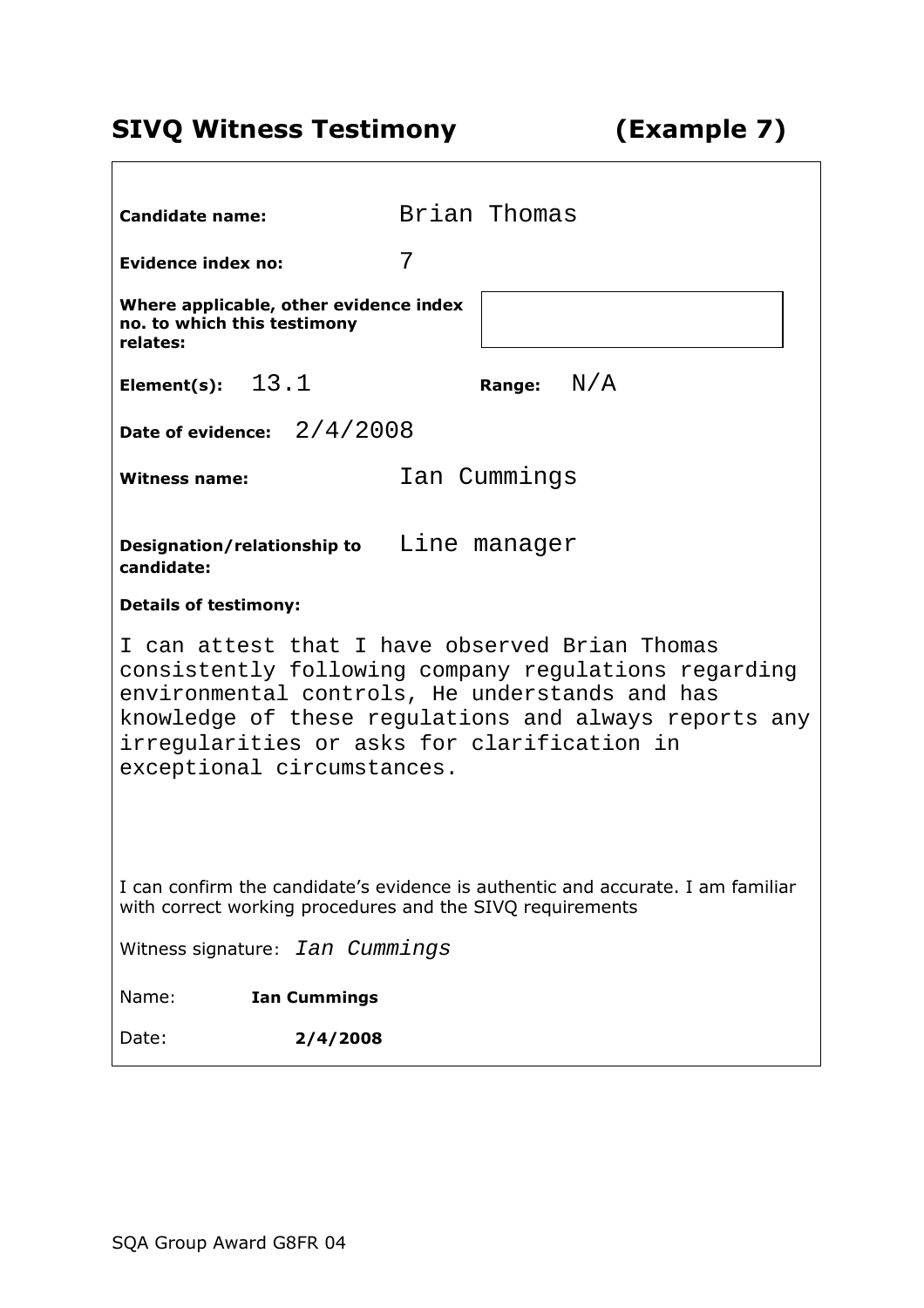### **SIVQ Record of Questions & Candidate's Answers (Example 8)**

| <b>Unit:</b> $13$ (Also Unit $6$ )<br><b>Element(s)</b> : $1 \& 2$                                                                                                                                                                                                                                                                  |
|-------------------------------------------------------------------------------------------------------------------------------------------------------------------------------------------------------------------------------------------------------------------------------------------------------------------------------------|
| <b>Evidence index number:</b><br>5                                                                                                                                                                                                                                                                                                  |
| Circumstances of assessment:                                                                                                                                                                                                                                                                                                        |
| Planned question and answer session in supervisor's<br>office                                                                                                                                                                                                                                                                       |
| List of questions and candidate's responses:                                                                                                                                                                                                                                                                                        |
| Q: If there was broken glass on the floor in your<br>work area how would you dispose of it?                                                                                                                                                                                                                                         |
| A: Wear gloves; remove large pieces, vacuum smaller<br>bits, place in sharps container; seal it and<br>place in correct location<br>$13.1\quad 6$                                                                                                                                                                                   |
| There has been a spillage of an unknown (to you)<br>Q:<br>chemical by a contractor. What do you do?                                                                                                                                                                                                                                 |
| Inform my manager; cone off the area; ask the<br>A:<br>contractor to identify the substance; look up<br>substances in COSSH manual; clear it up and<br>dispose according to instructions (including<br>correct clothing) and complete an incident form.<br>13.1; iv, vi ix and 13.2 i, ii, iv, vi, vii ,ix<br>and 6; i, iii, x, xii |
| Iain McGhee<br>Assessor's signature:<br>Date:<br>21/3/2008                                                                                                                                                                                                                                                                          |
| Brian Thomas<br>Candidate's signature:<br>Date:<br>21/3/2008                                                                                                                                                                                                                                                                        |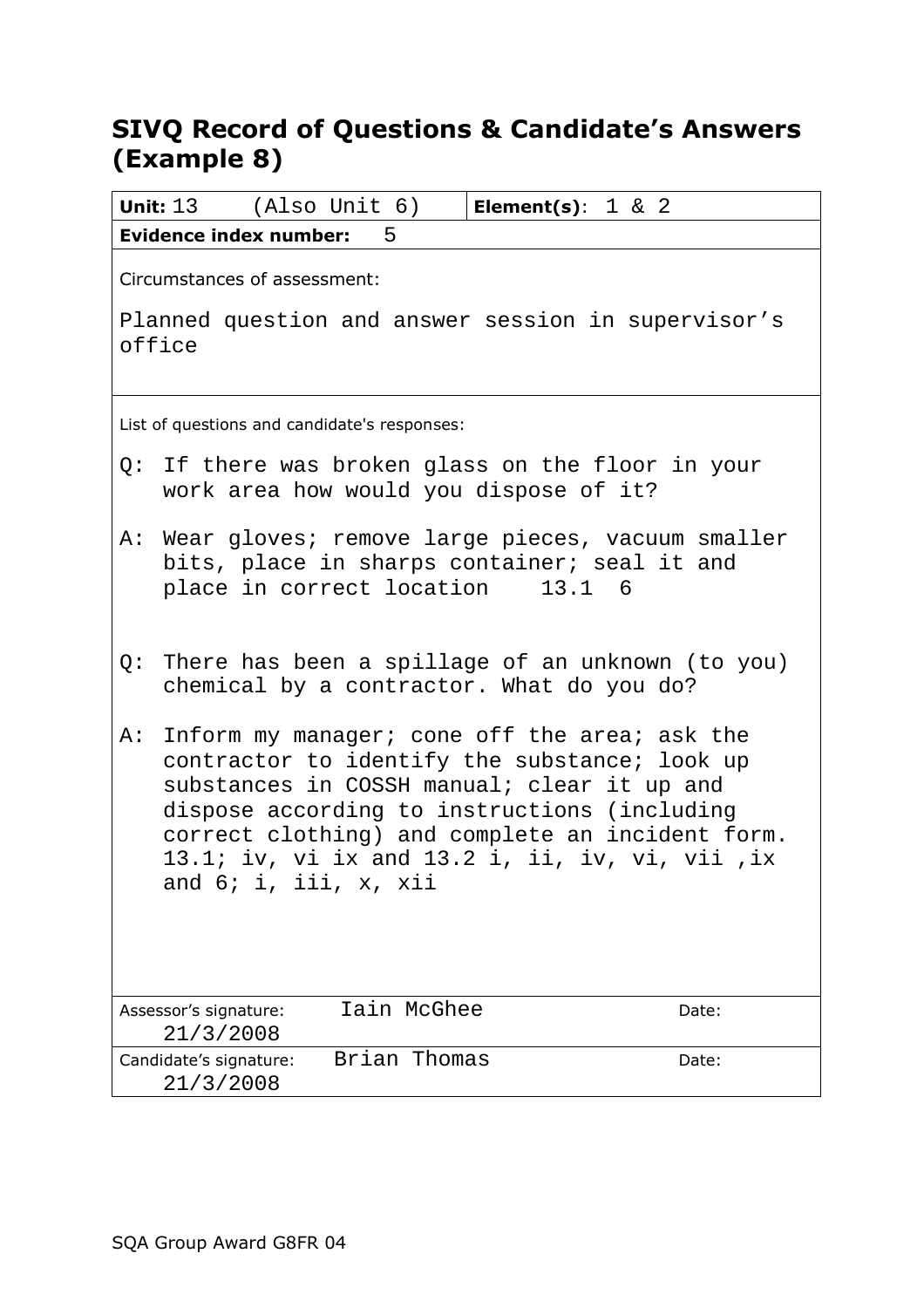## **Section C –Optional blank recording documents for use in the SIVQ**

This section consists of the blank forms referred to previously for you to photocopy. At the end of the section, blank internal verification forms are included and these are explained in Section D. It is not compulsory that these forms are used, but you may find them useful when compiling portfolios of evidence.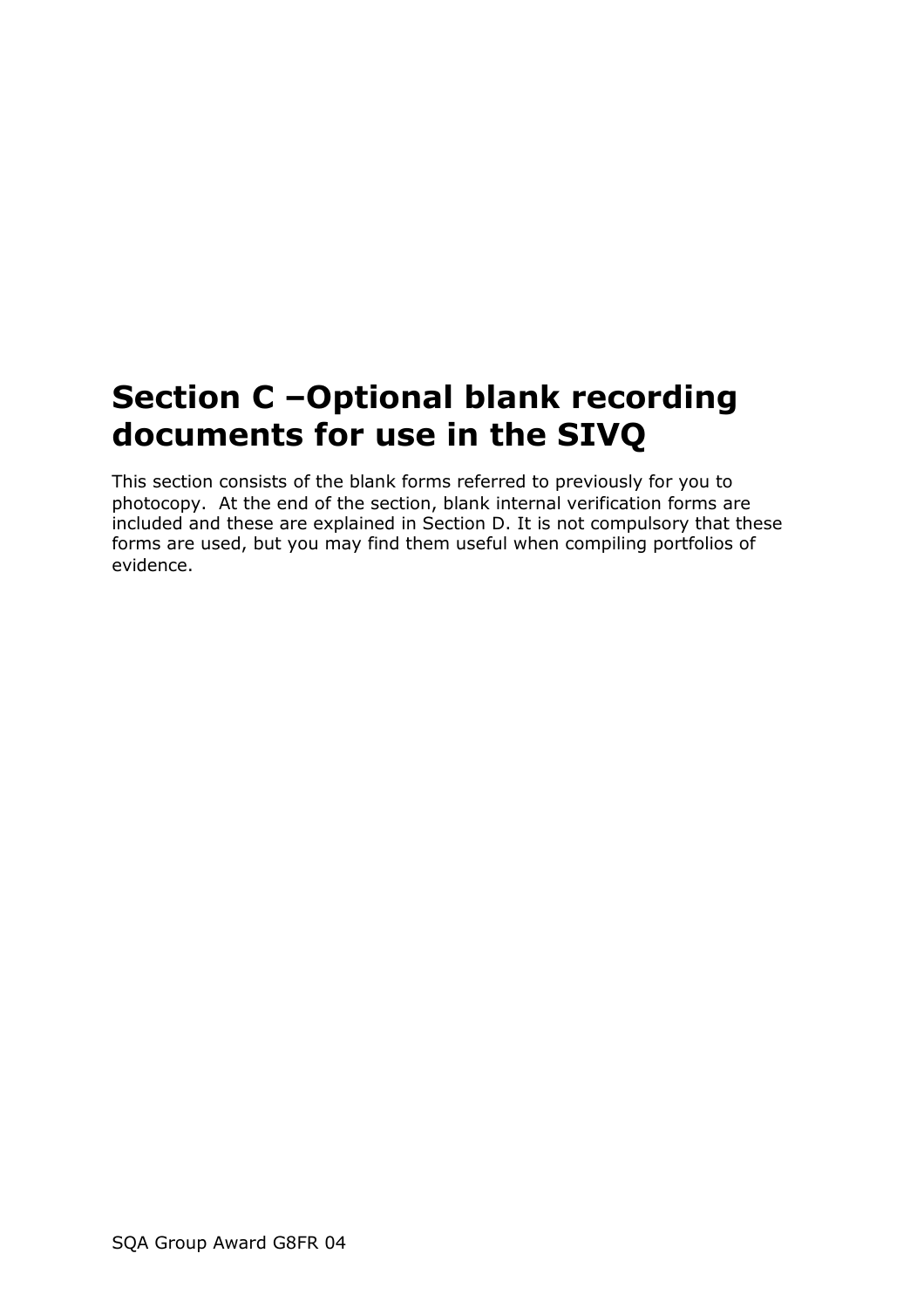### **SIVQ Portfolio Title Page**

| <b>Candidate name:</b>                                            |                                                    |
|-------------------------------------------------------------------|----------------------------------------------------|
|                                                                   |                                                    |
| Job title:                                                        | <u> 1989 - John Stein, Amerikaansk politiker (</u> |
| Name of Employer/<br><b>Training Provider/</b><br><b>College:</b> |                                                    |
|                                                                   |                                                    |
| <b>Their address:</b>                                             |                                                    |
|                                                                   |                                                    |
| Tel no:                                                           |                                                    |
|                                                                   |                                                    |

**Full Spirits Industry Vocational Qualification / Unit Certification (Please delete as appropriate)**

**Units submitted for assessment (SQA Numbers):**

| <b>Assessor:</b> |  |
|------------------|--|
|                  |  |

**Date:**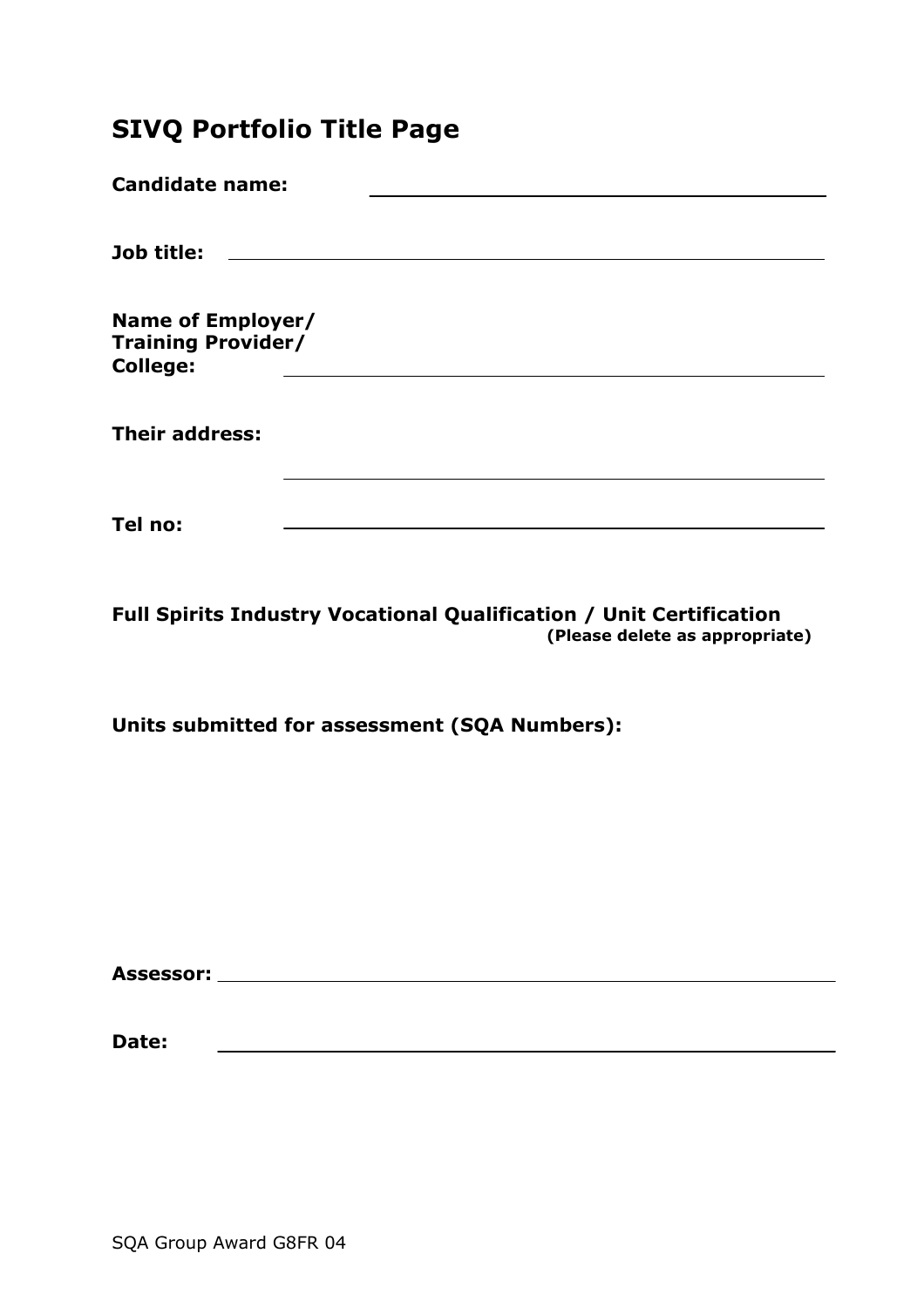### **SIVQ Unit Progress Record**

#### **Candidate:**

To achieve the full SIVQ certificate, you must prove competence in both mandatory units plus 6 other units **at least one of which must be from the process units section**.

It is important that the SQA unit numbers are used in all your recording documentation and when your results are communicated to SQA.

**Unit Checklist** - circle the reference number of each unit as you complete it.

| <b>Mandatory</b> |  |                                                                |
|------------------|--|----------------------------------------------------------------|
| <b>Optional</b>  |  | (Must include at least 1<br>process unit for full SIVQ<br>Cert |

| <b>SQA</b><br>Unit<br><b>Number</b> | <b>Title</b> | <b>Assessor</b> | <b>Internal</b><br><b>Verifier</b><br>(where<br>applicable) | <b>Date</b> |
|-------------------------------------|--------------|-----------------|-------------------------------------------------------------|-------------|
|                                     |              |                 |                                                             |             |
|                                     |              |                 |                                                             |             |
|                                     |              |                 |                                                             |             |
|                                     |              |                 |                                                             |             |
|                                     |              |                 |                                                             |             |
|                                     |              |                 |                                                             |             |
|                                     |              |                 |                                                             |             |
|                                     |              |                 |                                                             |             |
|                                     |              |                 |                                                             |             |
|                                     |              |                 |                                                             |             |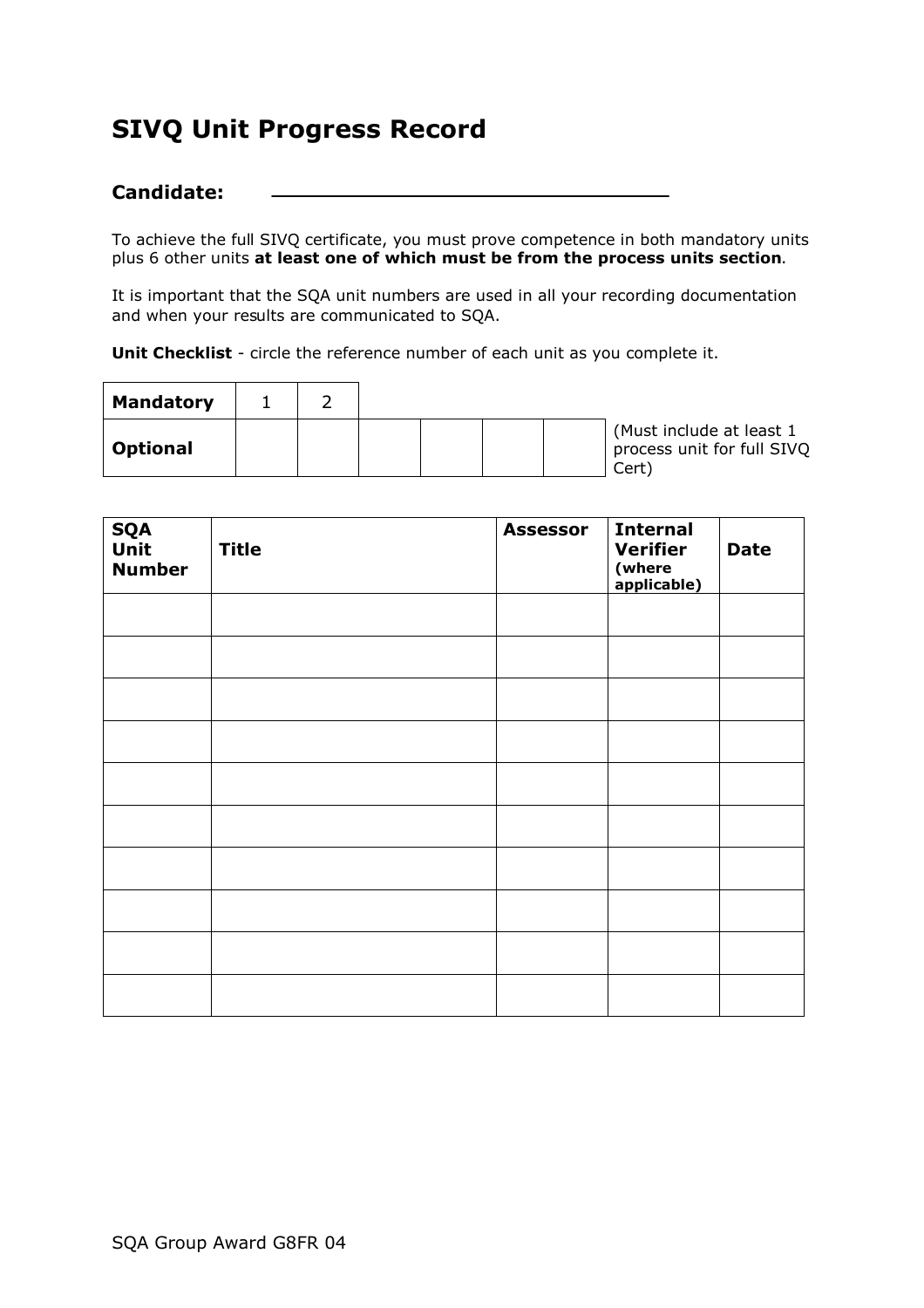### **SIVQ Unit /Element Achievement Record**

**Unit title: Element:**

| Evid.<br><b>Index</b><br><b>No</b> | <b>Description of</b><br><b>Evidence</b>                                                                             |              | <b>Performance Criteria</b> |                    |       |                   |  |  | Knowledge & Understanding          |   |                |     |       |                                                                                                                                                                                                                                      |               |     |    |   |    |     |      |    |                           |    |     |      |     |  |
|------------------------------------|----------------------------------------------------------------------------------------------------------------------|--------------|-----------------------------|--------------------|-------|-------------------|--|--|------------------------------------|---|----------------|-----|-------|--------------------------------------------------------------------------------------------------------------------------------------------------------------------------------------------------------------------------------------|---------------|-----|----|---|----|-----|------|----|---------------------------|----|-----|------|-----|--|
|                                    |                                                                                                                      | $\mathsf{a}$ |                             | $\overline{b}$   c |       | $d \mid e \mid f$ |  |  | $ g h $ i $\overline{\phantom{a}}$ | j | $k \mid \cdot$ | m n | $o$ i |                                                                                                                                                                                                                                      | $\mathbf{ii}$ | iii | iv | v | vi | vii | viii | ix | $\boldsymbol{\mathsf{x}}$ | xi | xii | xiii | xiv |  |
| $\overline{1}$                     |                                                                                                                      |              |                             |                    |       |                   |  |  |                                    |   |                |     |       |                                                                                                                                                                                                                                      |               |     |    |   |    |     |      |    |                           |    |     |      |     |  |
| $\overline{2}$                     |                                                                                                                      |              |                             |                    |       |                   |  |  |                                    |   |                |     |       |                                                                                                                                                                                                                                      |               |     |    |   |    |     |      |    |                           |    |     |      |     |  |
| $\overline{3}$                     |                                                                                                                      |              |                             |                    |       |                   |  |  |                                    |   |                |     |       |                                                                                                                                                                                                                                      |               |     |    |   |    |     |      |    |                           |    |     |      |     |  |
| $\overline{5}$                     |                                                                                                                      |              |                             |                    |       |                   |  |  |                                    |   |                |     |       |                                                                                                                                                                                                                                      |               |     |    |   |    |     |      |    |                           |    |     |      |     |  |
| $\frac{6}{7}$                      |                                                                                                                      |              |                             |                    |       |                   |  |  |                                    |   |                |     |       |                                                                                                                                                                                                                                      |               |     |    |   |    |     |      |    |                           |    |     |      |     |  |
|                                    |                                                                                                                      |              |                             |                    |       |                   |  |  |                                    |   |                |     |       |                                                                                                                                                                                                                                      |               |     |    |   |    |     |      |    |                           |    |     |      |     |  |
| $\circ$                            |                                                                                                                      |              |                             |                    |       |                   |  |  |                                    |   |                |     |       |                                                                                                                                                                                                                                      |               |     |    |   |    |     |      |    |                           |    |     |      |     |  |
| $\overline{9}$                     |                                                                                                                      |              |                             |                    |       |                   |  |  |                                    |   |                |     |       |                                                                                                                                                                                                                                      |               |     |    |   |    |     |      |    |                           |    |     |      |     |  |
| 10                                 |                                                                                                                      |              |                             |                    |       |                   |  |  |                                    |   |                |     |       |                                                                                                                                                                                                                                      |               |     |    |   |    |     |      |    |                           |    |     |      |     |  |
| 11                                 |                                                                                                                      |              |                             |                    |       |                   |  |  |                                    |   |                |     |       |                                                                                                                                                                                                                                      |               |     |    |   |    |     |      |    |                           |    |     |      |     |  |
| 12                                 |                                                                                                                      |              |                             |                    |       |                   |  |  |                                    |   |                |     |       |                                                                                                                                                                                                                                      |               |     |    |   |    |     |      |    |                           |    |     |      |     |  |
| 13                                 |                                                                                                                      |              |                             |                    |       |                   |  |  |                                    |   |                |     |       |                                                                                                                                                                                                                                      |               |     |    |   |    |     |      |    |                           |    |     |      |     |  |
| 14                                 |                                                                                                                      |              |                             |                    |       |                   |  |  |                                    |   |                |     |       |                                                                                                                                                                                                                                      |               |     |    |   |    |     |      |    |                           |    |     |      |     |  |
| 15                                 |                                                                                                                      |              |                             |                    |       |                   |  |  |                                    |   |                |     |       |                                                                                                                                                                                                                                      |               |     |    |   |    |     |      |    |                           |    |     |      |     |  |
|                                    |                                                                                                                      |              |                             |                    |       |                   |  |  |                                    |   |                |     |       |                                                                                                                                                                                                                                      |               |     |    |   |    |     |      |    |                           |    |     |      |     |  |
|                                    |                                                                                                                      |              |                             |                    |       |                   |  |  |                                    |   |                |     |       |                                                                                                                                                                                                                                      |               |     |    |   |    |     |      |    |                           |    |     |      |     |  |
|                                    |                                                                                                                      |              |                             |                    |       |                   |  |  |                                    |   |                |     |       |                                                                                                                                                                                                                                      |               |     |    |   |    |     |      |    |                           |    |     |      |     |  |
|                                    |                                                                                                                      |              |                             |                    |       |                   |  |  |                                    |   |                |     |       |                                                                                                                                                                                                                                      |               |     |    |   |    |     |      |    |                           |    |     |      |     |  |
| Date:                              | <u> 1980 - Andrea Britain, politik eta politik eta politik eta politik eta politik eta politik eta politik eta p</u> |              |                             |                    | Date: |                   |  |  |                                    |   |                |     |       | <u> The Communication of the Communication of the Communication of the Communication of the Communication of the Communication of the Communication of the Communication of the Communication of the Communication of the Commun</u> |               |     |    |   |    |     |      |    |                           |    |     |      |     |  |

SQA Group Award G8FR 04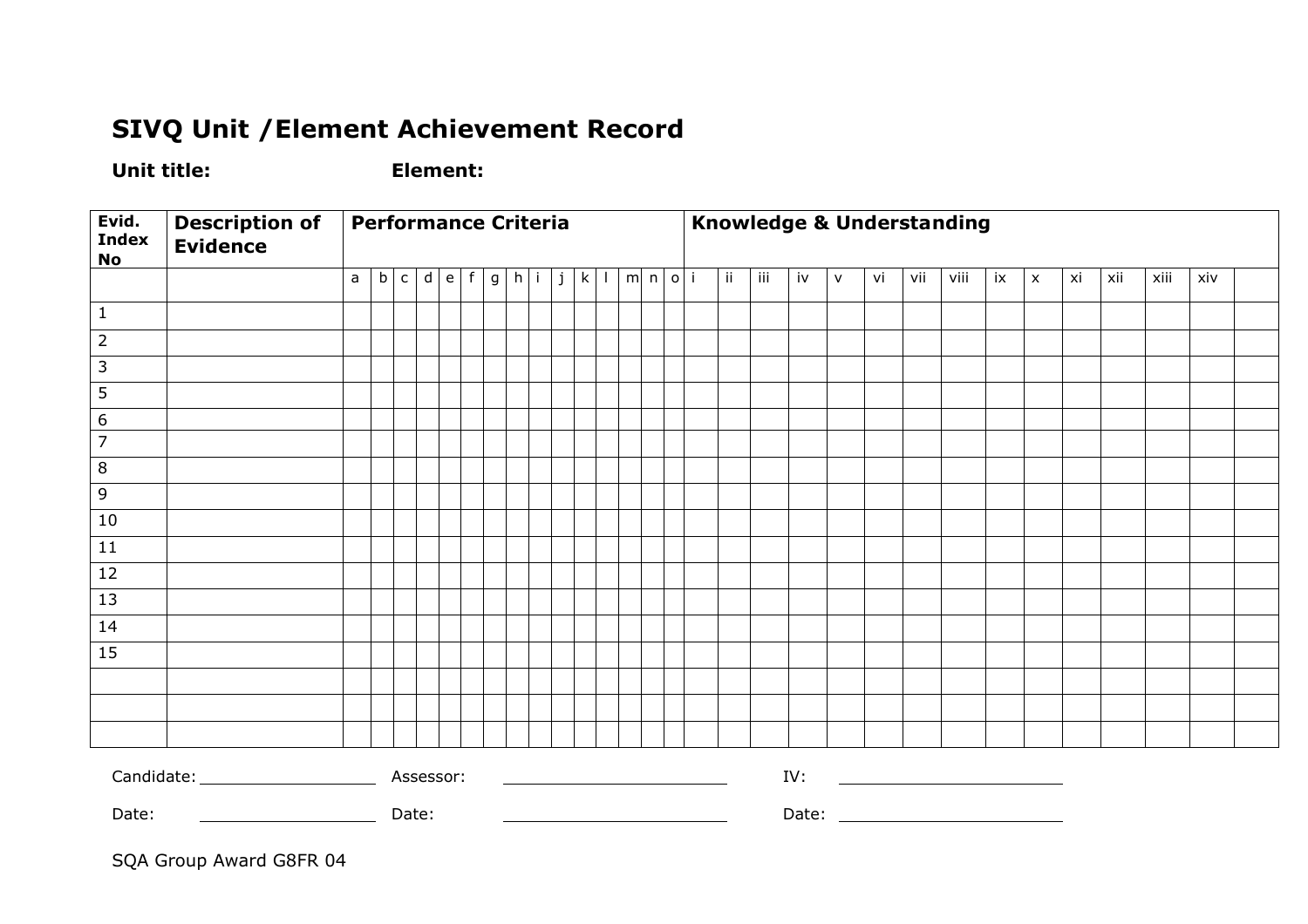### **SIVQ Personal Profile**

| <b>Name</b>                               |                            |                            |
|-------------------------------------------|----------------------------|----------------------------|
| <b>Address</b>                            |                            |                            |
| <b>Postcode</b>                           |                            |                            |
| Tel no                                    | Home:                      | Work:                      |
| Job title                                 |                            |                            |
| <b>Description of your</b><br>current job | <b>Relevant experience</b> |                            |
| <b>Previous work</b><br>experience        |                            |                            |
| <b>Qualifications and</b><br>training     |                            |                            |
|                                           |                            | <b>Continued overleaf </b> |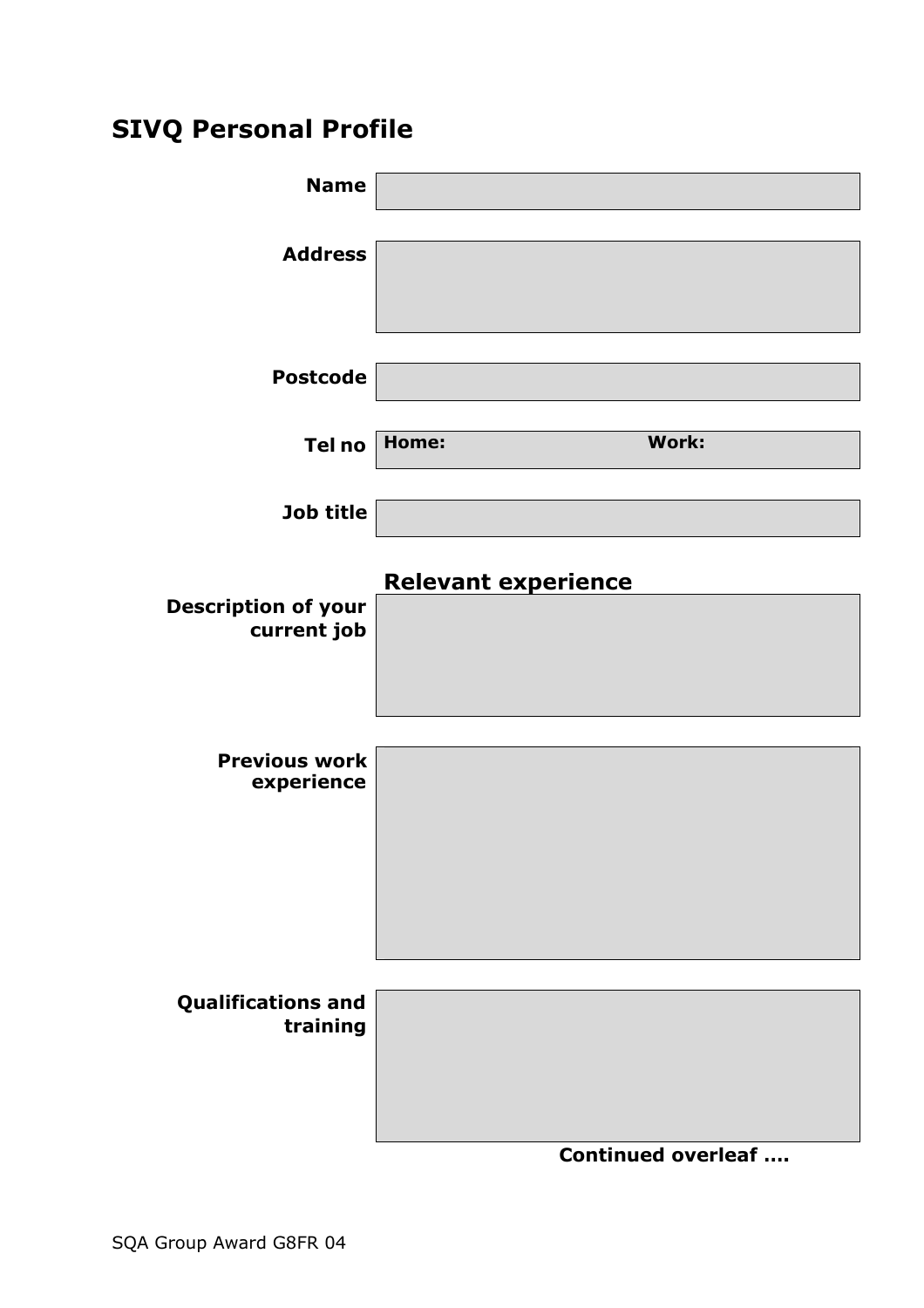| <b>Voluntary</b><br>work/interests                                                |  |
|-----------------------------------------------------------------------------------|--|
| <b>Name of</b><br><b>Employer/Training</b><br><b>Provider/College</b>             |  |
| <b>Address</b>                                                                    |  |
| <b>Postcode</b>                                                                   |  |
| Tel no                                                                            |  |
| <b>Type of Business</b>                                                           |  |
| <b>Number of Staff</b>                                                            |  |
| <b>Structure of</b><br>organisation<br>(include chart or<br>diagram if available) |  |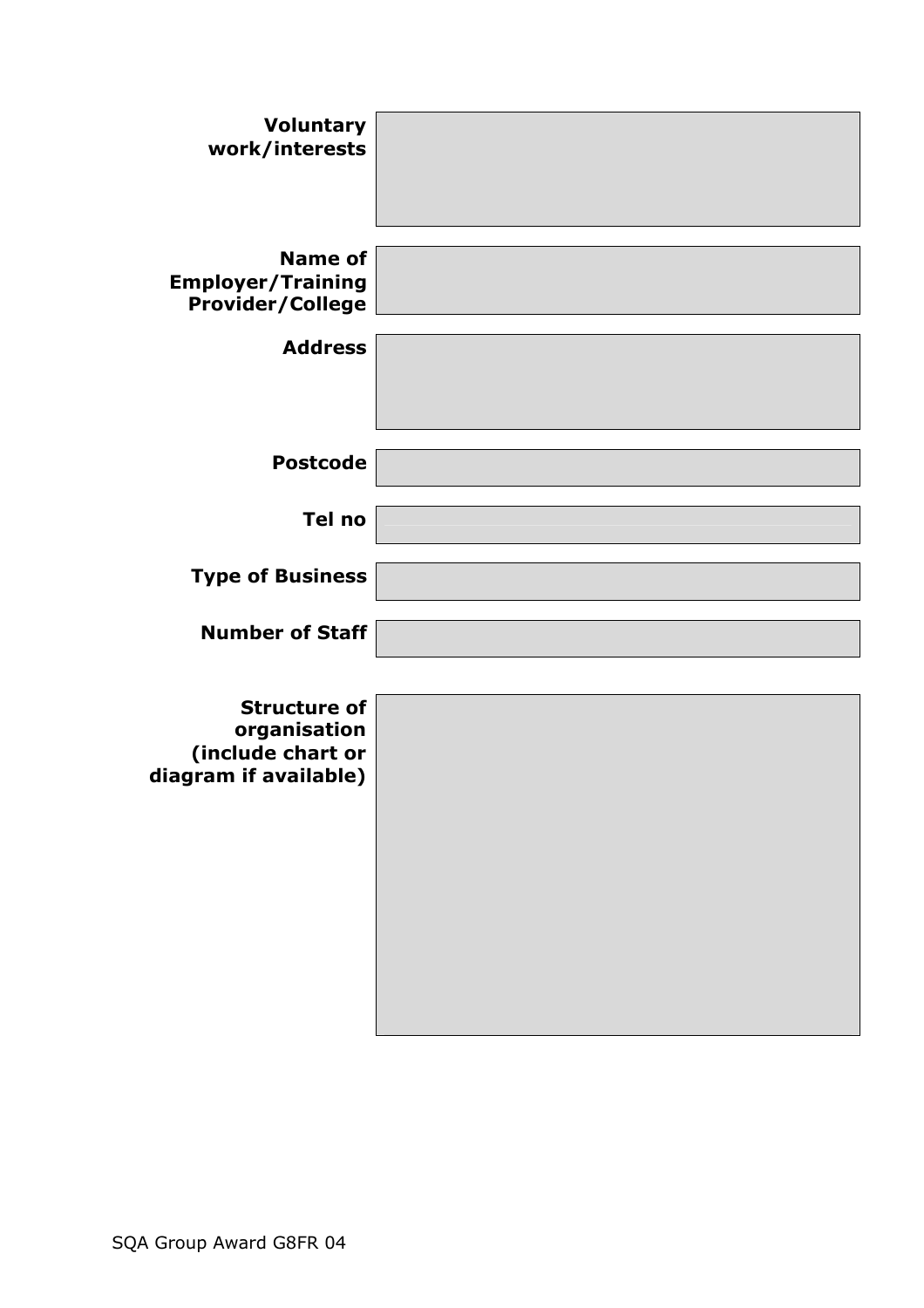### **SIVQ Contents Checklist**

You might also find it useful to complete the following checklist as you work your way through each portfolio. This will help you to see if you have included all the relevant items. Once you have completed the portfolio, you will be able to use this checklist again as a contents page, by inserting the relevant page or section numbers in the right hand column.

|   |                                                                                 | <b>Completed?</b> | Page/Secti<br>on number |
|---|---------------------------------------------------------------------------------|-------------------|-------------------------|
|   | Title page for the portfolio                                                    |                   |                         |
|   | <b>Personal profile</b>                                                         |                   |                         |
|   | candidate's personal details                                                    |                   |                         |
| ٠ | a brief CV or career profile                                                    |                   |                         |
|   | description of their job                                                        |                   |                         |
|   | information about the employer/training<br>provider/ college                    |                   |                         |
|   | Unit assessment plans                                                           |                   |                         |
|   | Unit/element progress record                                                    |                   |                         |
|   | <b>Completed Element Achievement Records for</b><br>each unit                   |                   |                         |
|   | signed by yourself, your assessor and the<br>internal verifier (where relevant) |                   |                         |
|   | evidence reference numbers included                                             |                   |                         |
|   | Index of evidence (with cross-referencing<br>information completed)             |                   |                         |
|   | <b>Evidence (with reference numbers)</b>                                        |                   |                         |
|   | observation records                                                             |                   |                         |
|   | details of witnesses (witness testimony sheets)                                 |                   |                         |
|   | personal statements                                                             |                   |                         |
|   | products of performance                                                         |                   |                         |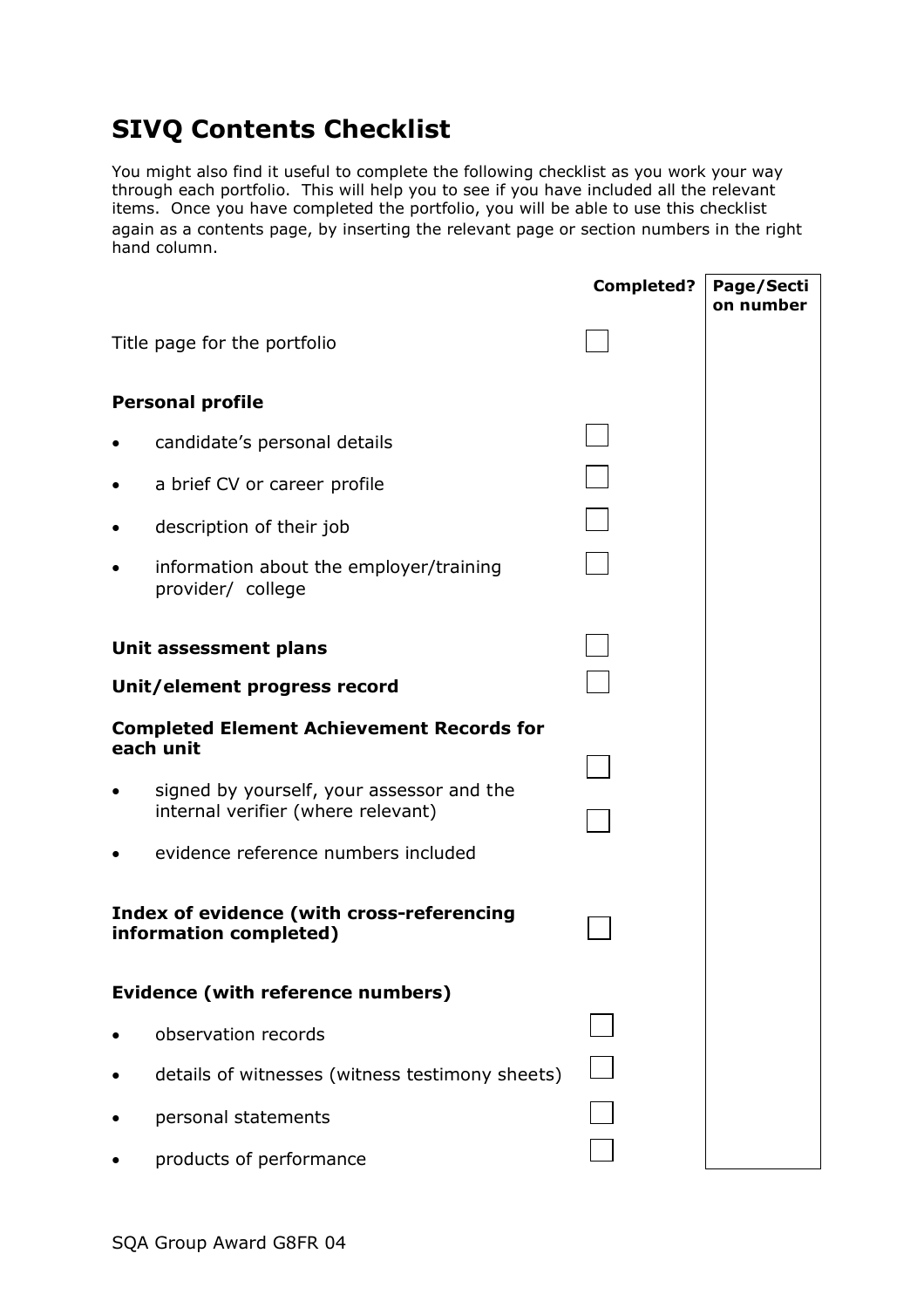### **SIVQ Index of Evidence**

| <b>Evidence</b><br>number | <b>Description of evidence</b> | <b>Included in</b><br>portfolio<br>(Yes/No)<br>If no, state<br><b>location</b> | <b>Sampled by</b><br>the IV<br>(initials and<br>date) |
|---------------------------|--------------------------------|--------------------------------------------------------------------------------|-------------------------------------------------------|
|                           |                                |                                                                                |                                                       |
|                           |                                |                                                                                |                                                       |
|                           |                                |                                                                                |                                                       |
|                           |                                |                                                                                |                                                       |
|                           |                                |                                                                                |                                                       |
|                           |                                |                                                                                |                                                       |
|                           |                                |                                                                                |                                                       |
|                           |                                |                                                                                |                                                       |
|                           |                                |                                                                                |                                                       |
|                           |                                |                                                                                |                                                       |
|                           |                                |                                                                                |                                                       |
|                           |                                |                                                                                |                                                       |
|                           |                                |                                                                                |                                                       |
|                           |                                |                                                                                |                                                       |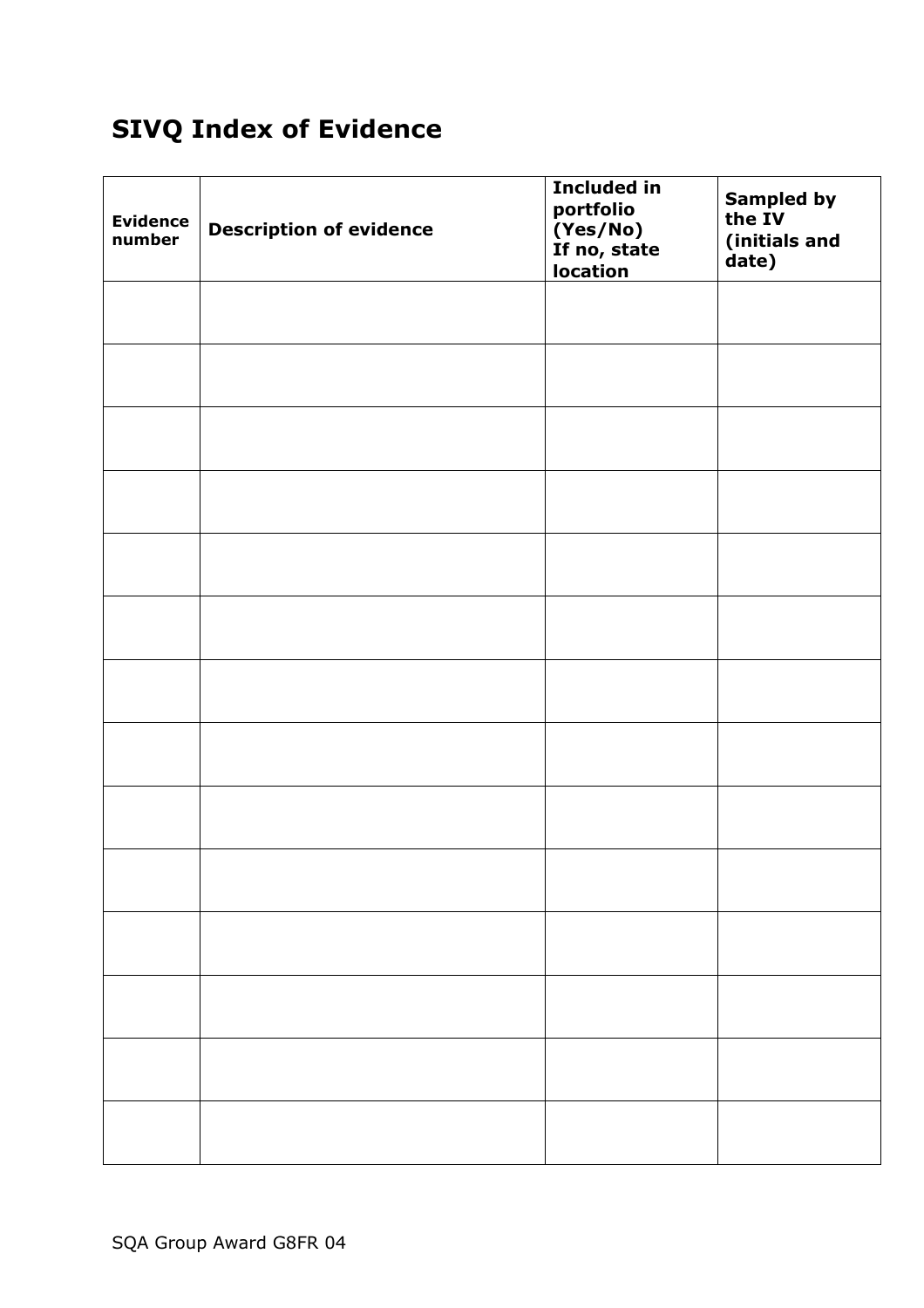# **SIVQ Assessment Plan It is intended that the assessor should use this form to plan both assessment with a candidate and to give the candidate feedback afterwards. This feedback session should include completing a new plan for the next part of the assessment. Candidate: Assessor: Activity(ies) to provide evidence: Unit/Element Numbers Assessment methods Assessment Period Feedback Report Assessor's Feedback Comments: Candidate's Comments: Follow-up Action: Candidate's Signature: Date:** Assessor's Signature: **Date: Date: Date: Date:**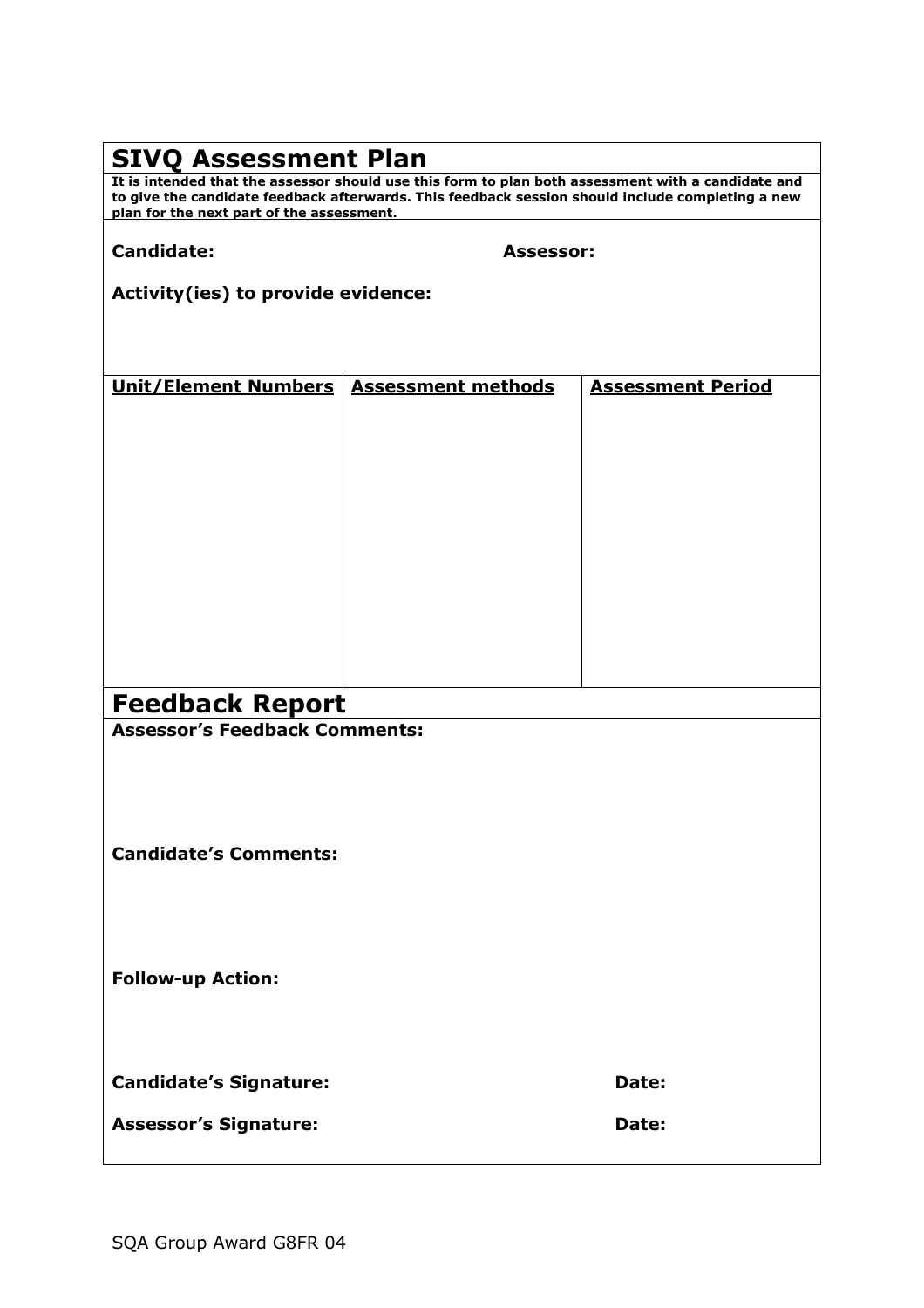### **SIVQ Observation Record**

**Unit/Element(s):**

**Candidate: Date of observation:**

**Evidence index number**:

| <b>Skills/activities observed:</b> | PCs and range covered: |
|------------------------------------|------------------------|
|                                    |                        |
|                                    |                        |
|                                    |                        |
|                                    |                        |
|                                    |                        |
|                                    |                        |
|                                    |                        |
|                                    |                        |

Knowledge and understanding apparent from this observation:

Other units/elements to which this evidence may contribute:

Assessor comments and feedback to candidate:

I can confirm the candidate's performance was satisfactory.

Assessor's signature: Date: Date: Date:

Candidate's signature: Date: Date: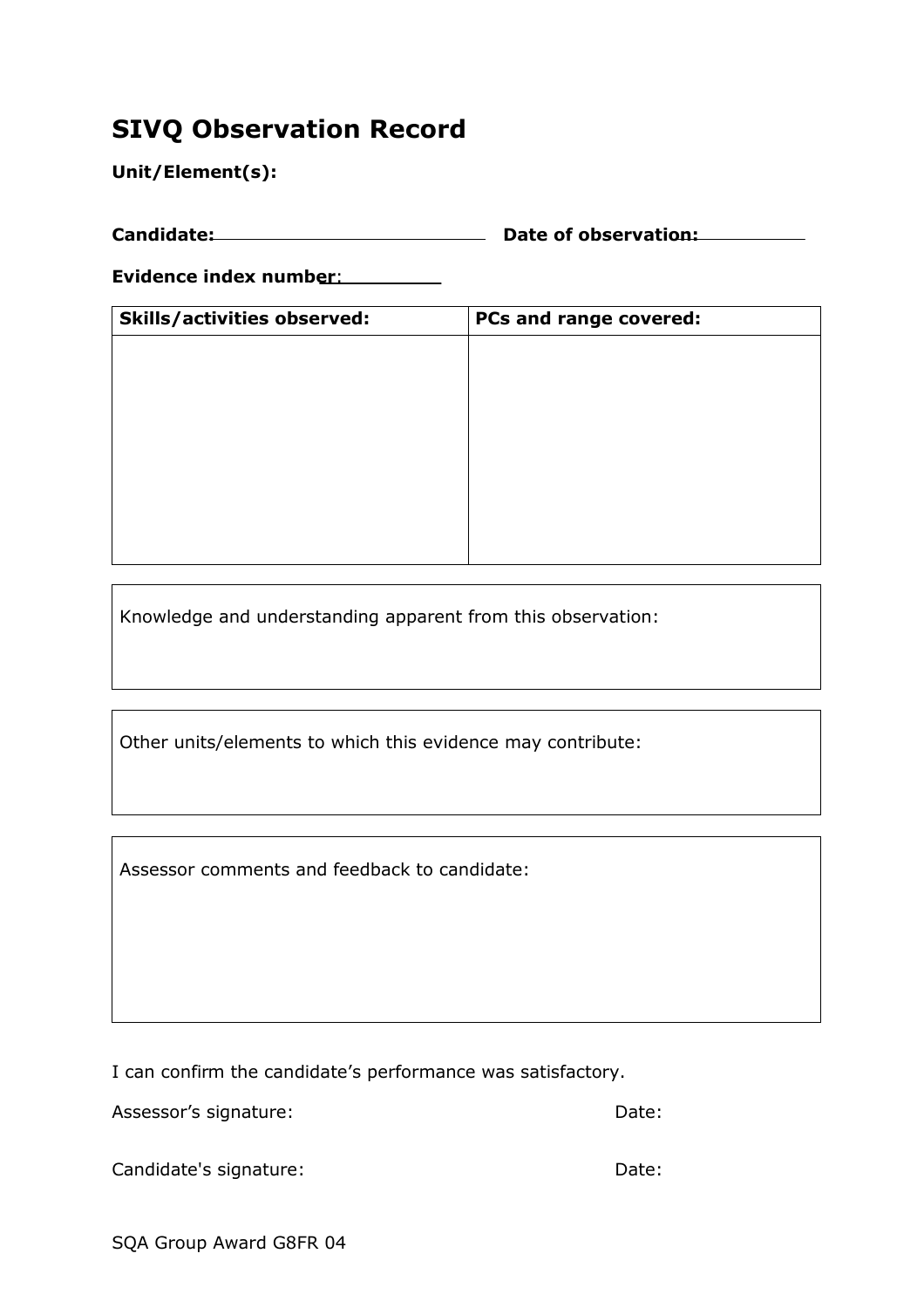### **SIVQ Witness Testimony**

| <b>Candidate name:</b>                                                            |                                                                                 |
|-----------------------------------------------------------------------------------|---------------------------------------------------------------------------------|
| <b>Evidence index no:</b>                                                         |                                                                                 |
| Where applicable, other<br>evidence index no. to which<br>this testimony relates: |                                                                                 |
| Unit/Element(s):                                                                  |                                                                                 |
| Range (where applicable):                                                         |                                                                                 |
| Date of evidence:                                                                 |                                                                                 |
| <b>Witness name:</b>                                                              |                                                                                 |
| Designation/relationship to<br>candidate:                                         |                                                                                 |
| <b>Details of testimony:</b>                                                      |                                                                                 |
|                                                                                   |                                                                                 |
| with correct working procedures and the SIVQ requirements                         | I can confirm the candidate's evidence is authentic and accurate. I am familiar |
| <b>Witness signature:</b>                                                         |                                                                                 |
| Date:                                                                             |                                                                                 |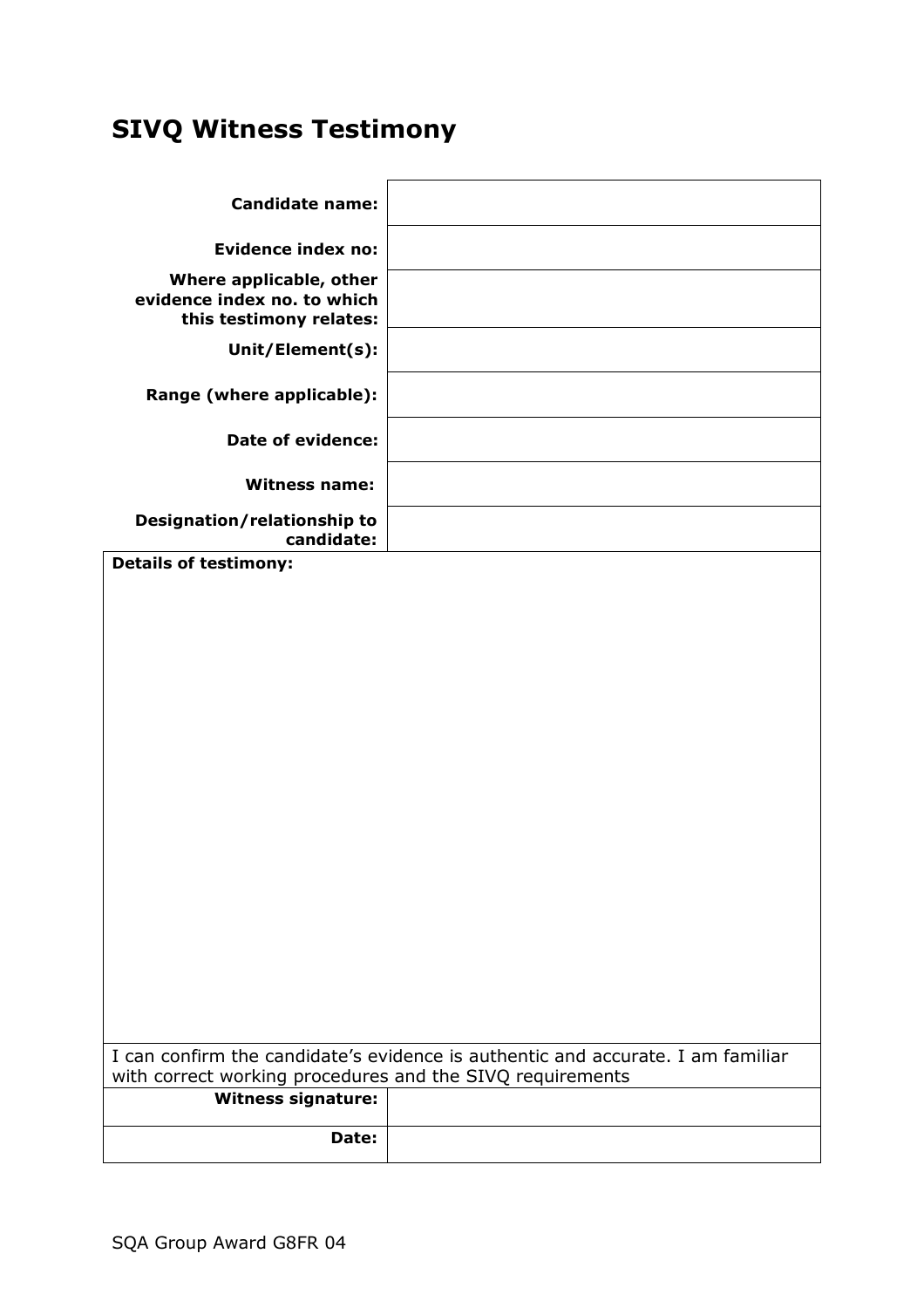### **Record of Questions and Candidate's Answers**

| Unit:                                        | Element(s): |
|----------------------------------------------|-------------|
| <b>Evidence index number:</b>                |             |
| Circumstances of assessment:                 |             |
|                                              |             |
|                                              |             |
|                                              |             |
| List of questions and candidate's responses: |             |
| Q:                                           |             |
| A:                                           |             |
|                                              |             |
|                                              |             |
| Q:                                           |             |
| A:                                           |             |
|                                              |             |
|                                              |             |
| Q:                                           |             |
| A:                                           |             |
|                                              |             |
|                                              |             |
| Q:                                           |             |
| А:                                           |             |
|                                              |             |
|                                              |             |
| Q:                                           |             |
| Α.                                           |             |
|                                              |             |
| Assessor's signature:                        | Date:       |
| Candidate's signature                        | Date:       |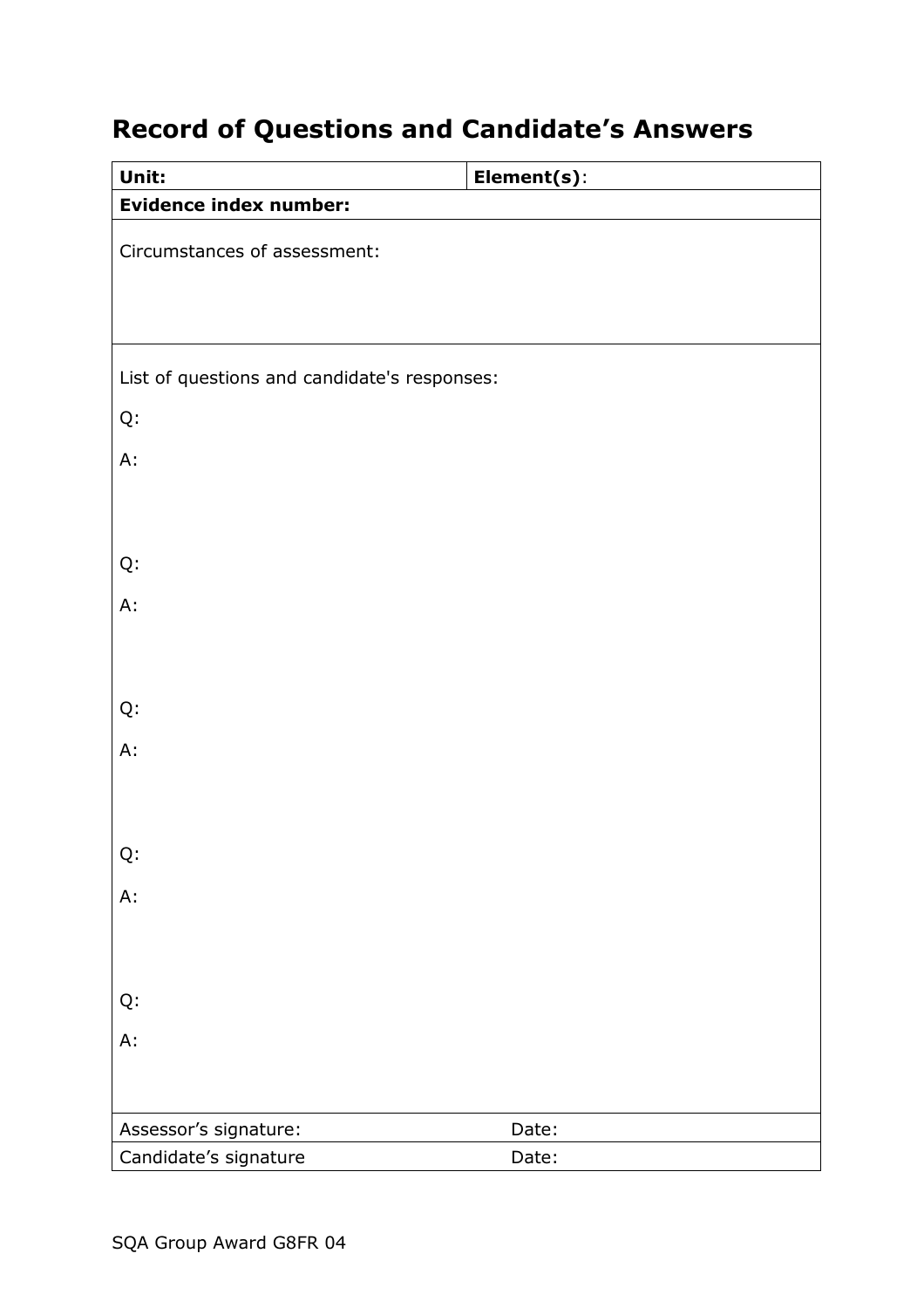### **SIVQ Personal Statement**

| <b>Date</b> | <b>Evidence</b><br>index<br>number | <b>Details of statement</b> | <b>Links to other</b><br>evidence<br>(enter<br>numbers) | Units,<br>elements, pcs,<br>and range<br>covered |
|-------------|------------------------------------|-----------------------------|---------------------------------------------------------|--------------------------------------------------|
|             |                                    |                             |                                                         |                                                  |
|             |                                    |                             |                                                         |                                                  |
|             |                                    |                             |                                                         |                                                  |
|             |                                    |                             |                                                         |                                                  |
|             |                                    |                             |                                                         |                                                  |
|             |                                    |                             |                                                         |                                                  |
|             |                                    |                             |                                                         |                                                  |
|             |                                    |                             |                                                         |                                                  |
|             |                                    |                             |                                                         |                                                  |
|             |                                    |                             |                                                         |                                                  |
|             |                                    |                             |                                                         |                                                  |

Candidate signature: Date: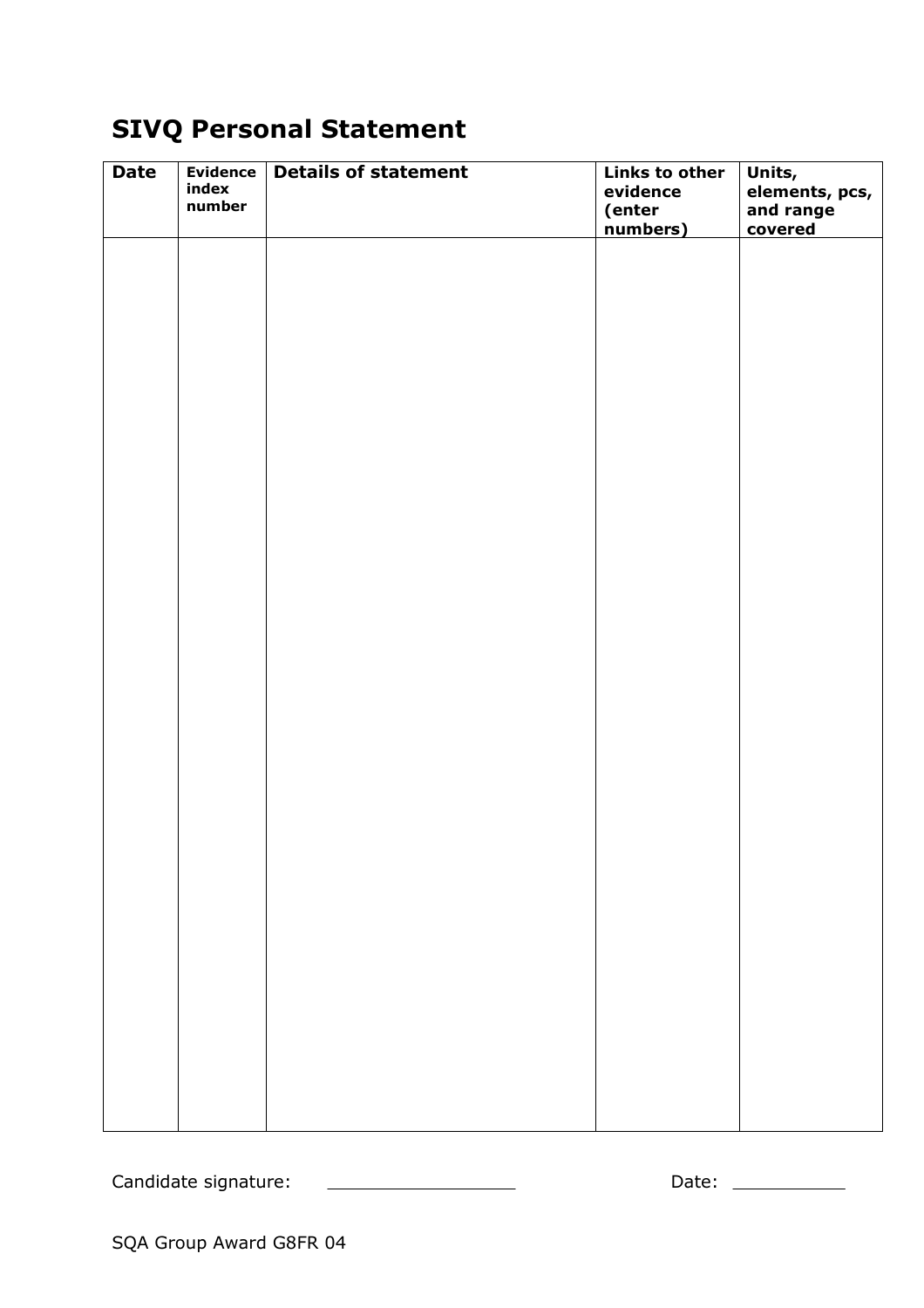### **EXAMPLES OF RECORDS OF VERIFYING ACTIVITY**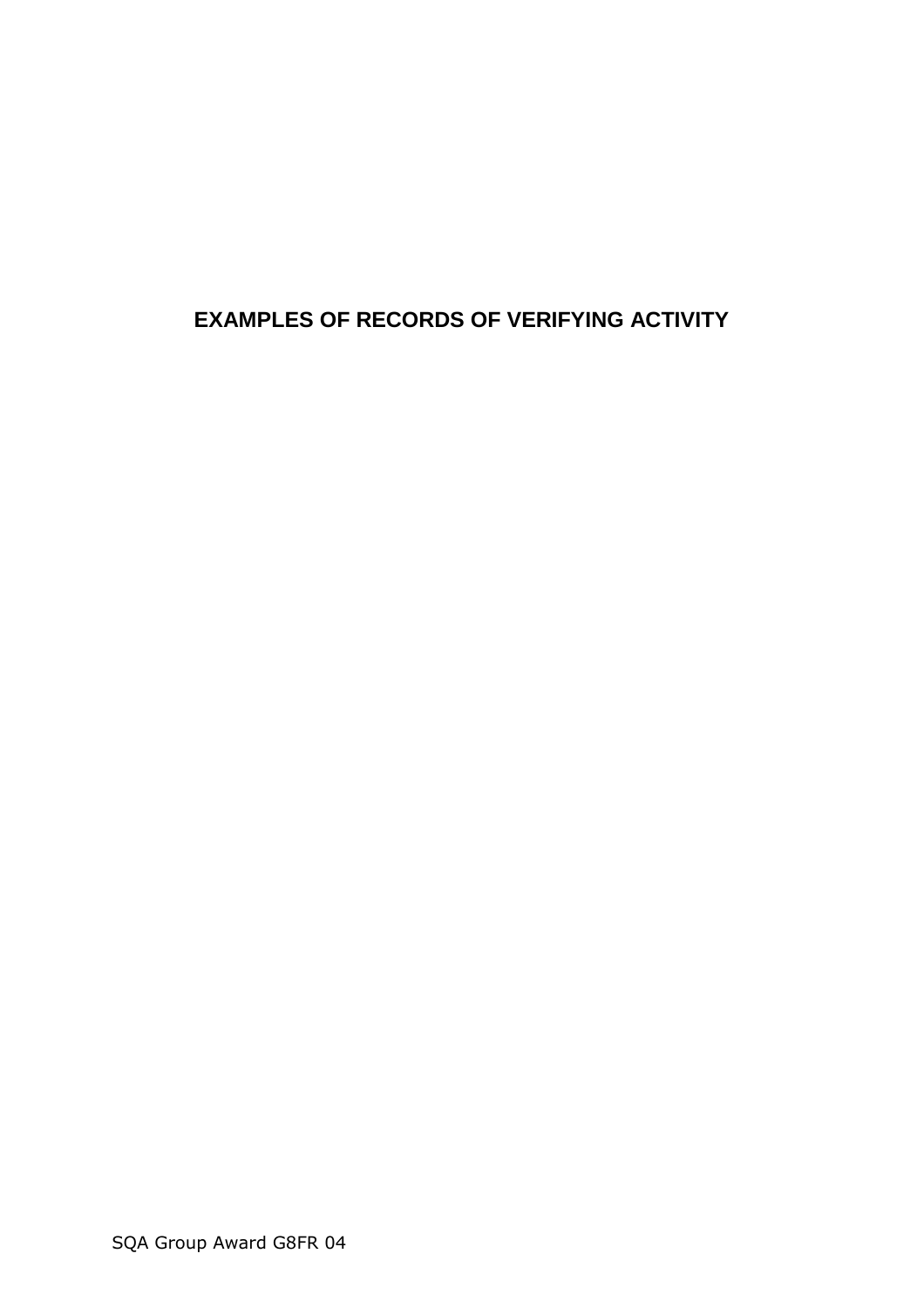### **SIVQ Internal Verification Record of Assessments Sampled**

| <b>DATE</b> | <b>CANDIDATE</b> | <b>ASSESSOR</b> | UNIT(S) | <b>COMMENTS</b> | <b>VERIFIER (signed)</b> |
|-------------|------------------|-----------------|---------|-----------------|--------------------------|
|             |                  |                 |         |                 |                          |
|             |                  |                 |         |                 |                          |
|             |                  |                 |         |                 |                          |
|             |                  |                 |         |                 |                          |
|             |                  |                 |         |                 |                          |
|             |                  |                 |         |                 |                          |
|             |                  |                 |         |                 |                          |
|             |                  |                 |         |                 |                          |
|             |                  |                 |         |                 |                          |
|             |                  |                 |         |                 |                          |
|             |                  |                 |         |                 |                          |
|             |                  |                 |         |                 |                          |
|             |                  |                 |         |                 |                          |
|             |                  |                 |         |                 |                          |
|             |                  |                 |         |                 |                          |
|             |                  |                 |         |                 |                          |
|             |                  |                 |         |                 |                          |
|             |                  |                 |         |                 |                          |
|             |                  |                 |         |                 |                          |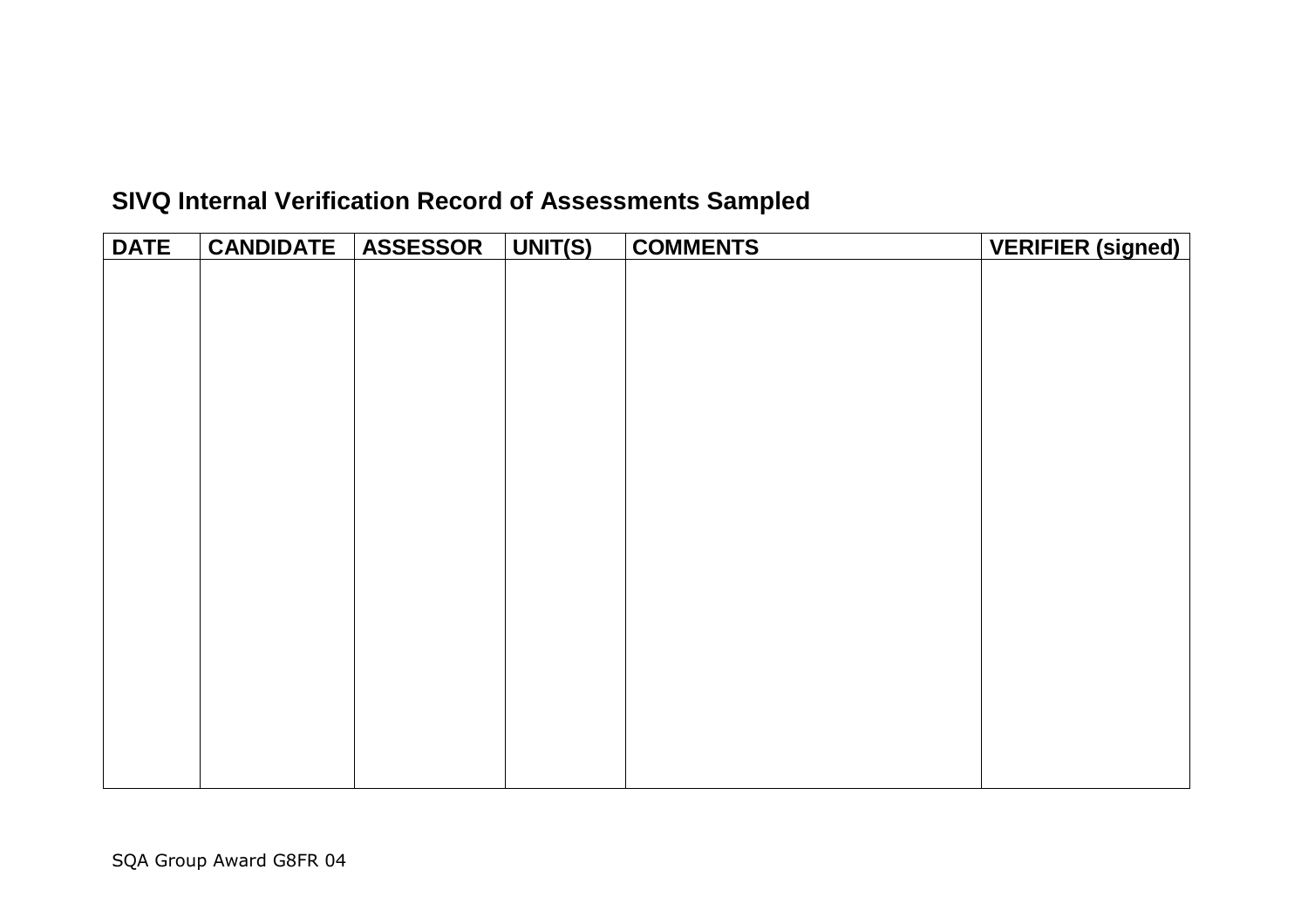### **SIVQ Record of Other Verifying Activity**

**(To record discussions with assessors, candidates and external verifier, EV visits, document checks, meetings etc.)**

| <b>DATE</b><br><b>ACTIVITY</b><br><b>COMMENTS</b><br><b>VERIFIER</b> |  |
|----------------------------------------------------------------------|--|
|                                                                      |  |
|                                                                      |  |
|                                                                      |  |
|                                                                      |  |
|                                                                      |  |
|                                                                      |  |
|                                                                      |  |
|                                                                      |  |
|                                                                      |  |
|                                                                      |  |
|                                                                      |  |
|                                                                      |  |
|                                                                      |  |
|                                                                      |  |
|                                                                      |  |
|                                                                      |  |
|                                                                      |  |
|                                                                      |  |
|                                                                      |  |
|                                                                      |  |
|                                                                      |  |
|                                                                      |  |
|                                                                      |  |
|                                                                      |  |
|                                                                      |  |
|                                                                      |  |
|                                                                      |  |
|                                                                      |  |
|                                                                      |  |
|                                                                      |  |
|                                                                      |  |
|                                                                      |  |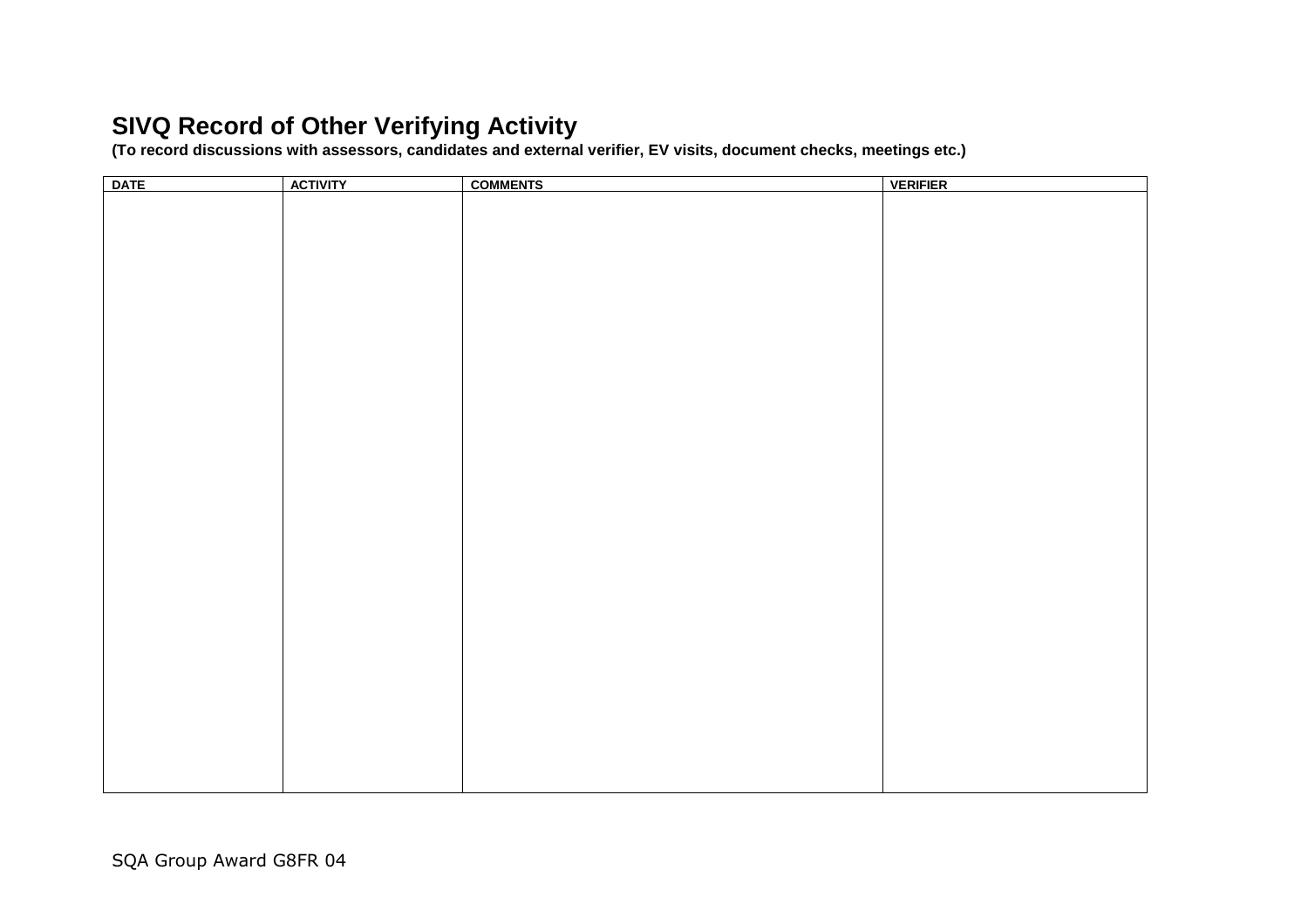### **SIVQ Supplementary Sheets (For Internal Verification Purposes)**

#### **UNIT:**

#### **Element:**

Notes/Comments

*The candidate has satisfied the Assessor and Internal Verifier that the performance evidence has been met*

| <b>Candidate:</b>         | Date: |  |
|---------------------------|-------|--|
| <b>Assessor:</b>          | Date: |  |
| <b>Internal Verifier:</b> | Date: |  |

SQA Group Award G8FR 04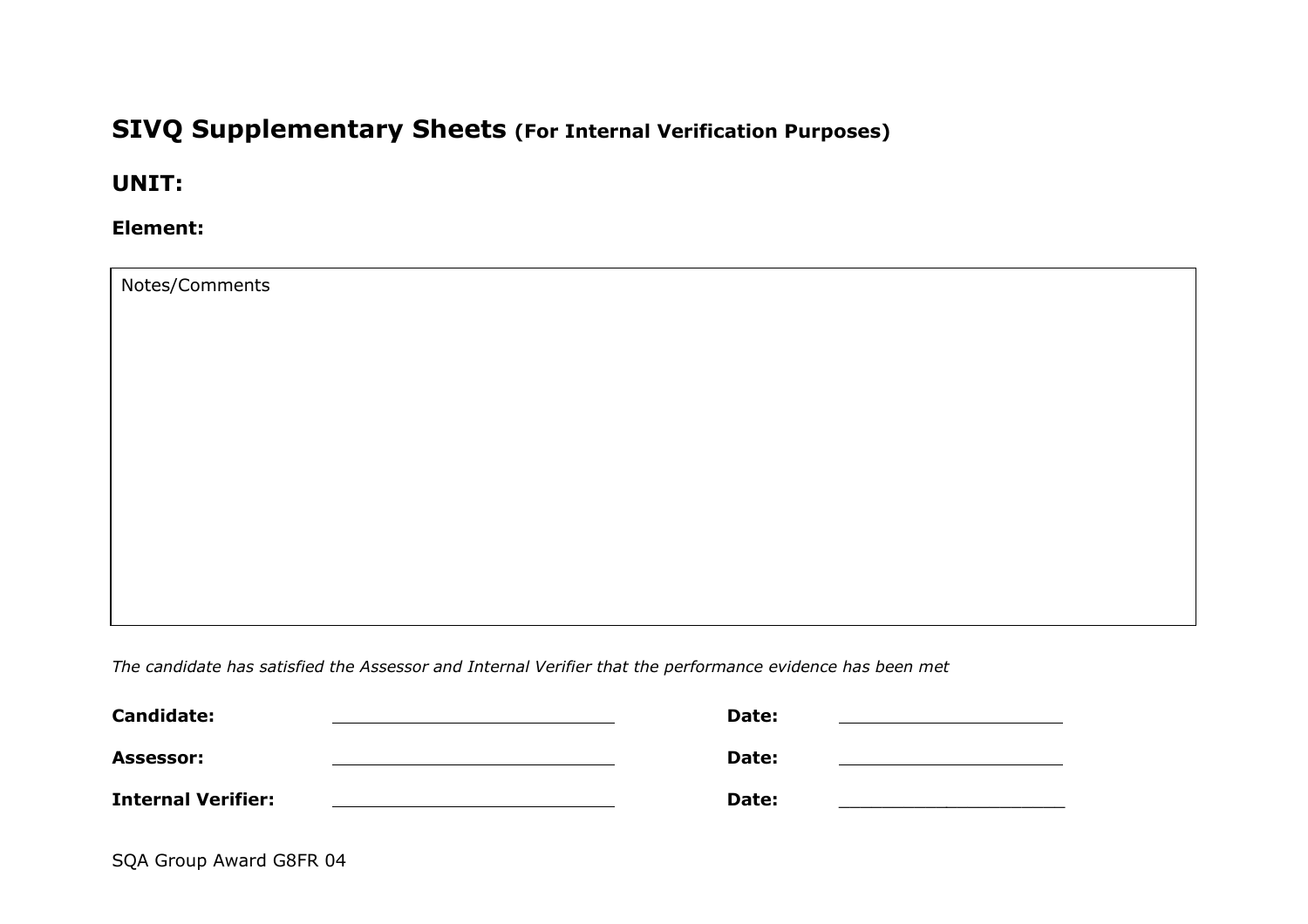| <b>SIVQ Internal Verification Report</b> |  |  |
|------------------------------------------|--|--|
|------------------------------------------|--|--|

INTERNAL VERIFIER:

ASSESSOR:

CANDIDATE: REGISTRATION NO:

DATE:

UNIT NO: ELEMENT NO:

| <b>ASSESSOR'S SIGNATURE:-</b> | <b>DATE</b> |  |
|-------------------------------|-------------|--|
|                               |             |  |

VERIFIER'S SIGNATURE: - \_\_\_\_\_\_\_\_\_\_\_\_\_\_\_\_\_\_\_\_ DATE:-\_\_\_\_\_\_\_\_\_\_\_\_\_\_\_\_\_\_\_\_\_\_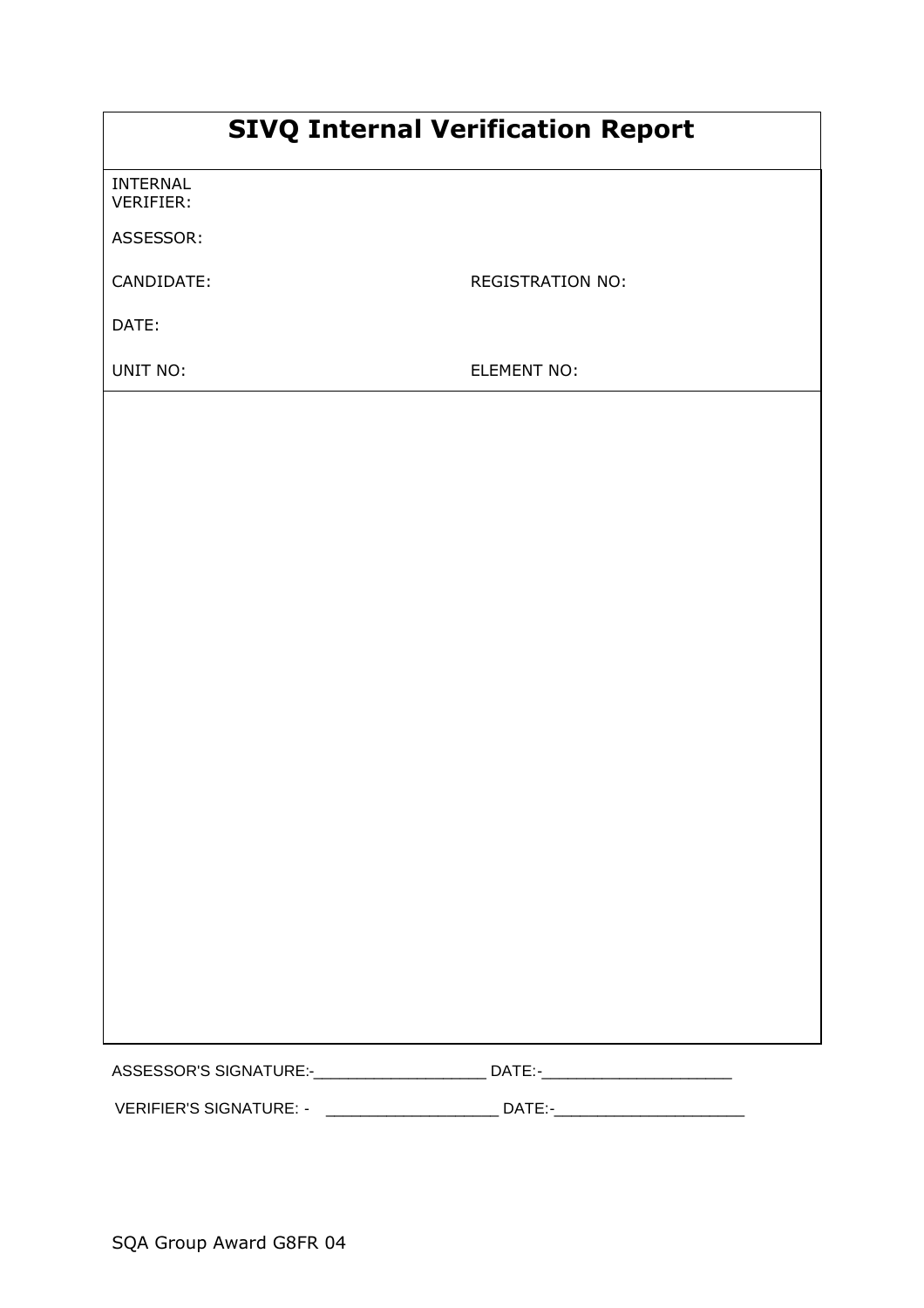### **SIVQ Internal Verification – Feedback to assessors**

Name of internal verifier: ……………………………………………..

Name of assessor: **with a manufature of assessor: with a manufature of assessor:** 

Date: ……………………………………………..

Unit: Element:

| <b>Aspect</b>                                          | <b>Yes</b> | <b>No</b> | <b>Comment</b> |
|--------------------------------------------------------|------------|-----------|----------------|
| Is the assessment method<br>appropriate (suitability)? |            |           |                |
| Does the evidence address<br>the PC's within elements? |            |           |                |
| Is there an adequate<br>coverage of the range?         |            |           |                |
| Have the knowledge items<br>been adequately assessed?  |            |           |                |
| Has the evidence presented<br>been clearly referenced? |            |           |                |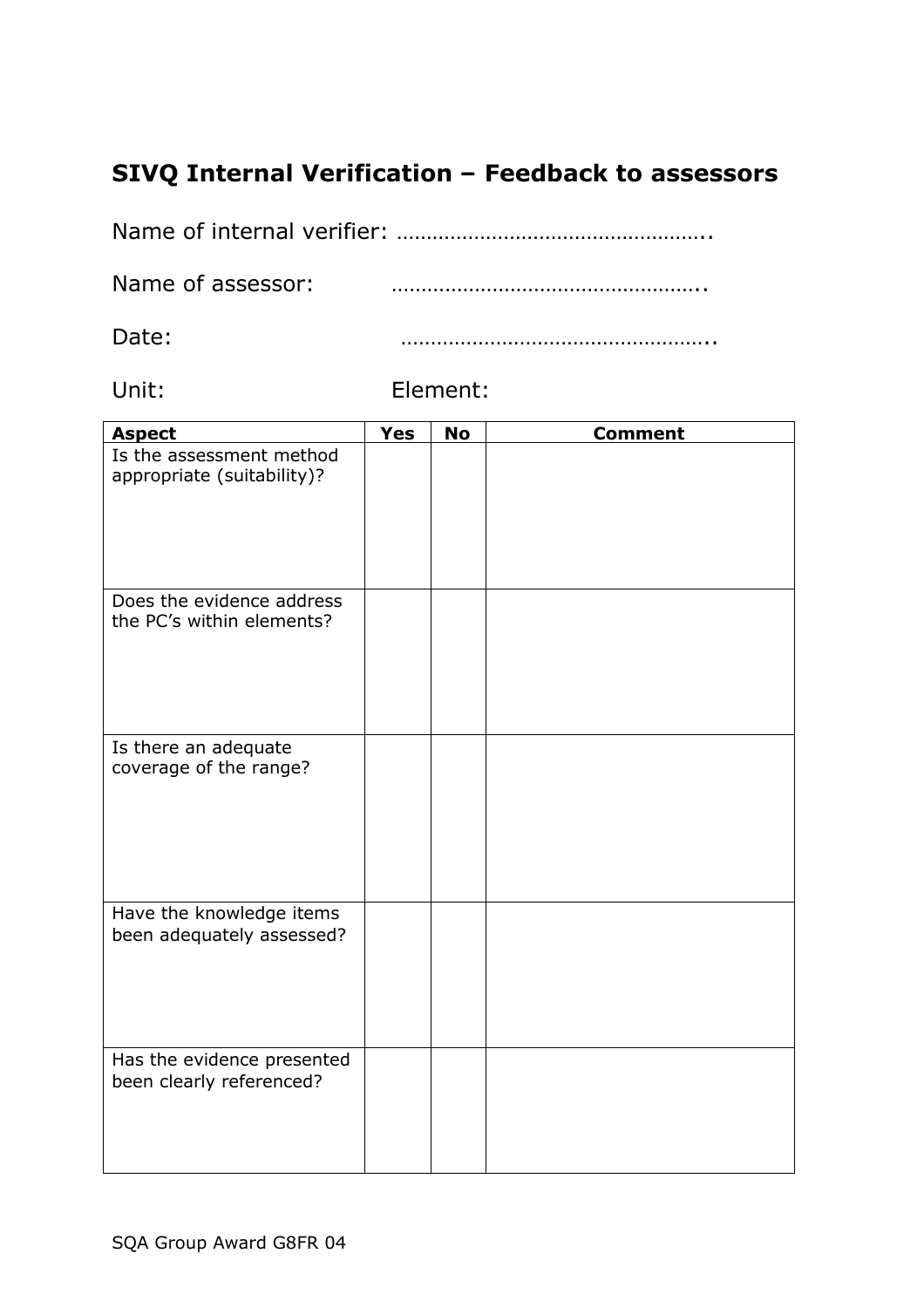## **Section D – Introduction to Internal Verification in the SIVQ**

When an organisation is approved to offer the SIVQ, the awarding body (SQA) is effectively delegating the running of these qualifications to the **approved Centre**. This approval will come with the condition that the Centre provides an adequate level of **internal verification**. Internal verification is the internal quality control of the qualification **and** its assessment and the management of the qualification processes including registration and certification of candidates.

The internal verification process is central to the success of the qualification as it provides a method of ensuring consistency in approaches to assessment as well as ensuring that planned assessments are carried out satisfactorily and that the qualification is progressing as it should.

The standards of performance expected by verifiers (and assessors) for the SIVQ are described in Booklet 1 (Getting Started) and competence is itemised in Appendix 2/1 and 2/2 of this booklet.

Internal verifiers in the spirits industry are likely to be departmental managers or specialists such as production or quality control managers. The essential point is that internal verifiers should be in a position to monitor the activities of the assessors for whom they are responsible and be able to carry out sample checks on both assessments and associated paperwork. It will also mean liaising with awarding body external verifiers and other representatives.

In addition to the above, internal verifiers are required to have personal occupational experience of the specific area they are verifying, gained within the five years preceding their commencement of verification.

#### **Relationships with assessors**

The relationship of the internal verifier to the assessor should essentially be a supportive one. While the internal verifier is checking the quality of the assessment, he or she should be taking steps to ensure that assessors are developing appropriate skills and knowledge and have the necessary support to carry out competent assessment.

The internal verifier may well be responsible for training assessors and should certainly have an involvement in their training. He or she may carry out regular meetings with individual assessors or conduct information briefings to share good practice or review progress. The internal verifier should not be seen as someone who checks every assessment and looks for errors. If assessors are competent and qualified then it should be sufficient for the internal verifier to **sample** assessments as appropriate. The size of the sample would not be fixed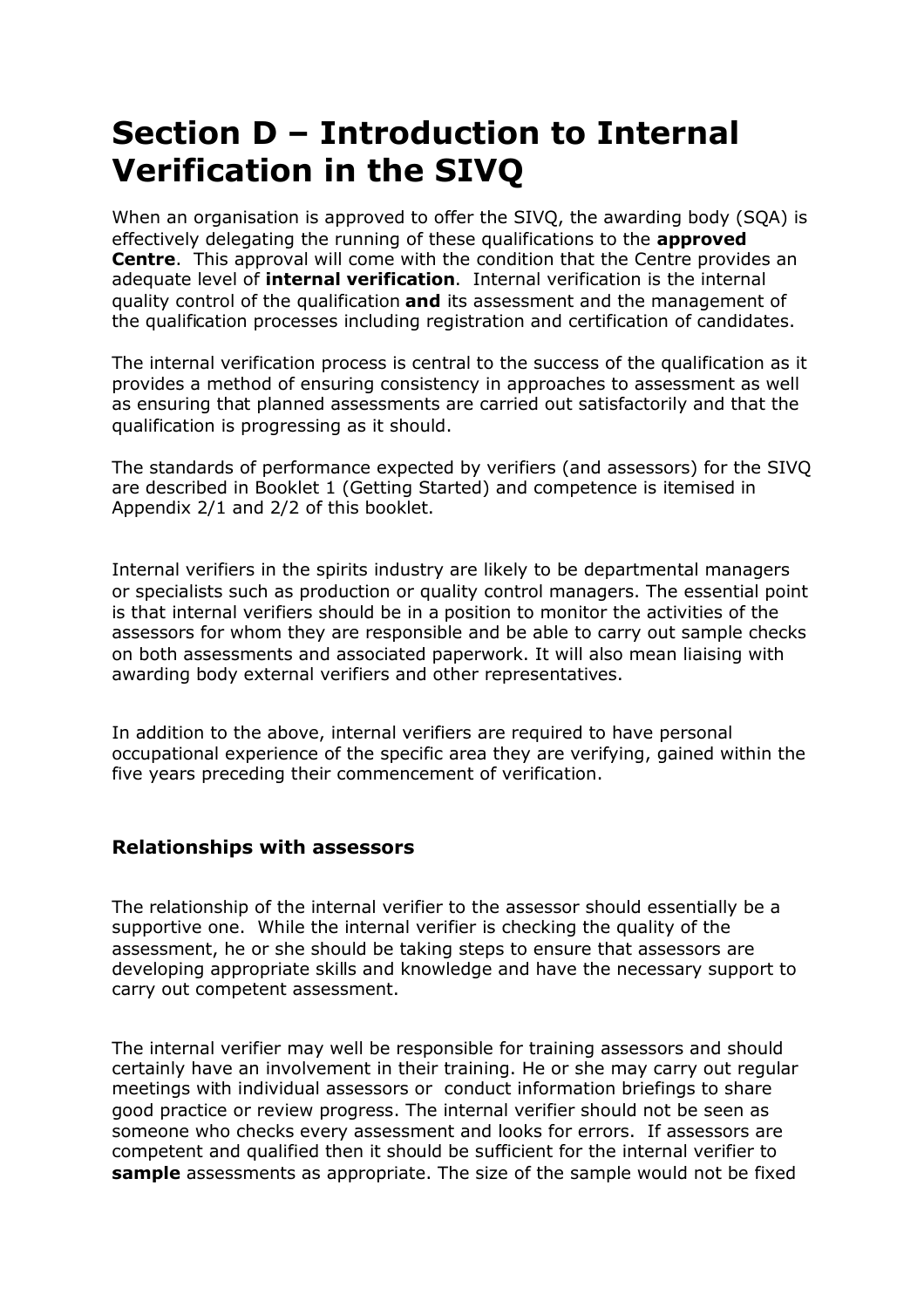but be determined by the experience of the assessor and the number of assessments carried out. The rule would be that the internal verifier should have sufficient evidence to show competent assessment without over verifying.

Checking assessments should be as much about discussing problems and giving advice, taking problems to the external verifier and feeding back. It is a wide role and implies a wide range of skills and knowledge which would be covered on a course for internal verifiers.

The internal verifier should also be consulted upon and be prepared to give advice on any simulations to be carried out (i.e. for Element 4 of the unit 'Health & Safety of Self and Others' and Element 2 of the unit 'Environmental Controls.'

#### **Relationships with external verifiers**

The external verifier represents the awarding body SQA and is responsible for checking the quality of assessment and therefore the quality of internal verification. External verifiers usually have significant experience of the distilling industry gained within the preceding ten years.

Through internal verification, awarding bodies devolve quality control of qualifications to the organisations which have been approved to offer them. This responsibility means that organisations must carry out their quality monitoring role to the highest standard. Experience has shown that when this is done then the development of qualifications is much smoother with external verifier visits concentrating on development issues and problem solving.

There should be a good working relationship between the internal and external verifier. The external verifier should know that any problems will not be hidden and that he or she may be called upon to give advice or solve problems between visits.

The internal verifier should know that the visit of the external verifier should not be a harrowing experience but an opportunity to discuss any problems and plan for future development.

The role of internal verifiers should be covered more fully in training courses and the performance standards expected for internal verifiers is shown in appendix 2/2 of this booklet. The following checklist covers the main points to be considered during internal verification.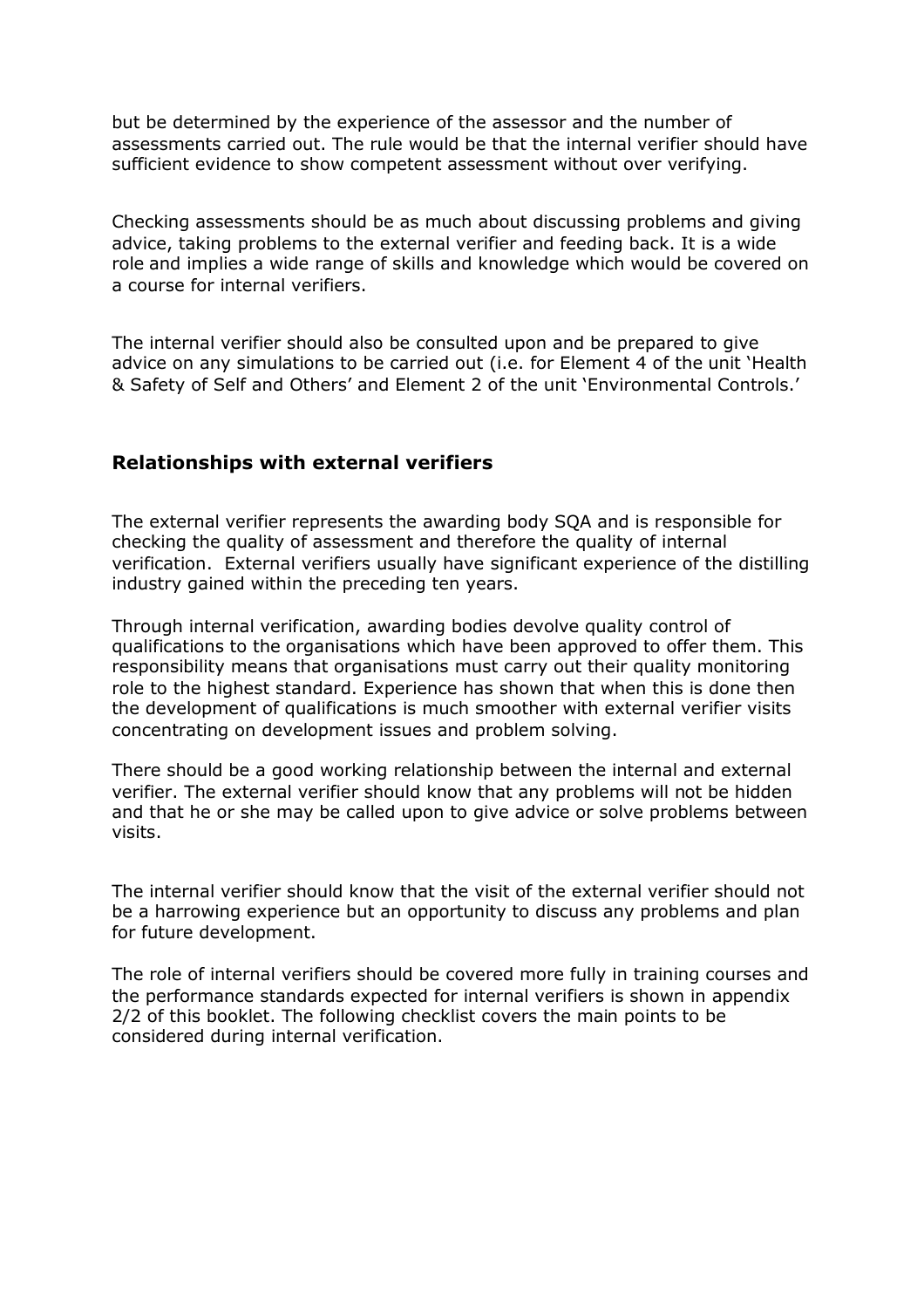### **Checklist for internal verification**

#### **Management systems**

- Are records of assessment up-to-date and accurate?
- Are awarding body requirements adhered to?
- Are records readily accessible to both the internal and external verifiers?
- Are administrative or other staff trained to deal with awarding body paperwork?
- Is the programme of assessment managed so that candidates are aware of the opportunities for assessment available to them and not hindered from making progress?
- Are units properly recorded and notifications made to the awarding body without delay?
- Is there a satisfactory system of introducing candidates to the SIVQ?
- Is it clear to the candidates who will be involved in the process of assisting them through the units?
- Is this shown in an induction document or by an alternative method?
- Are there clear arrangements for communication between satellite Centres?
- Are there clear arrangements for communication between assessors and internal verifiers?

#### **Resources**

- Are there adequate supplies of assessment records, assessment plans and awarding body paperwork?
- Have adequate staff resources been set aside for the expected demand for assessment?
- Has this demand been estimated?
- Are assessors competent in the skills area being assessed and are they working towards assessor awards?
- Have the development needs of assessors been identified and steps taken to meet the identified needs?
- Has adequate time been set aside for all activities connected with supporting and assessing candidates?

#### **Assessment**

- Is assessment planned or on demand and are candidates clear as to when assessment will take place?
- Are candidates totally clear as to the need to provide evidence of competence which meets the performance criteria of the SIVQ?
- Do candidates have copies of the units and elements of the SIVQ?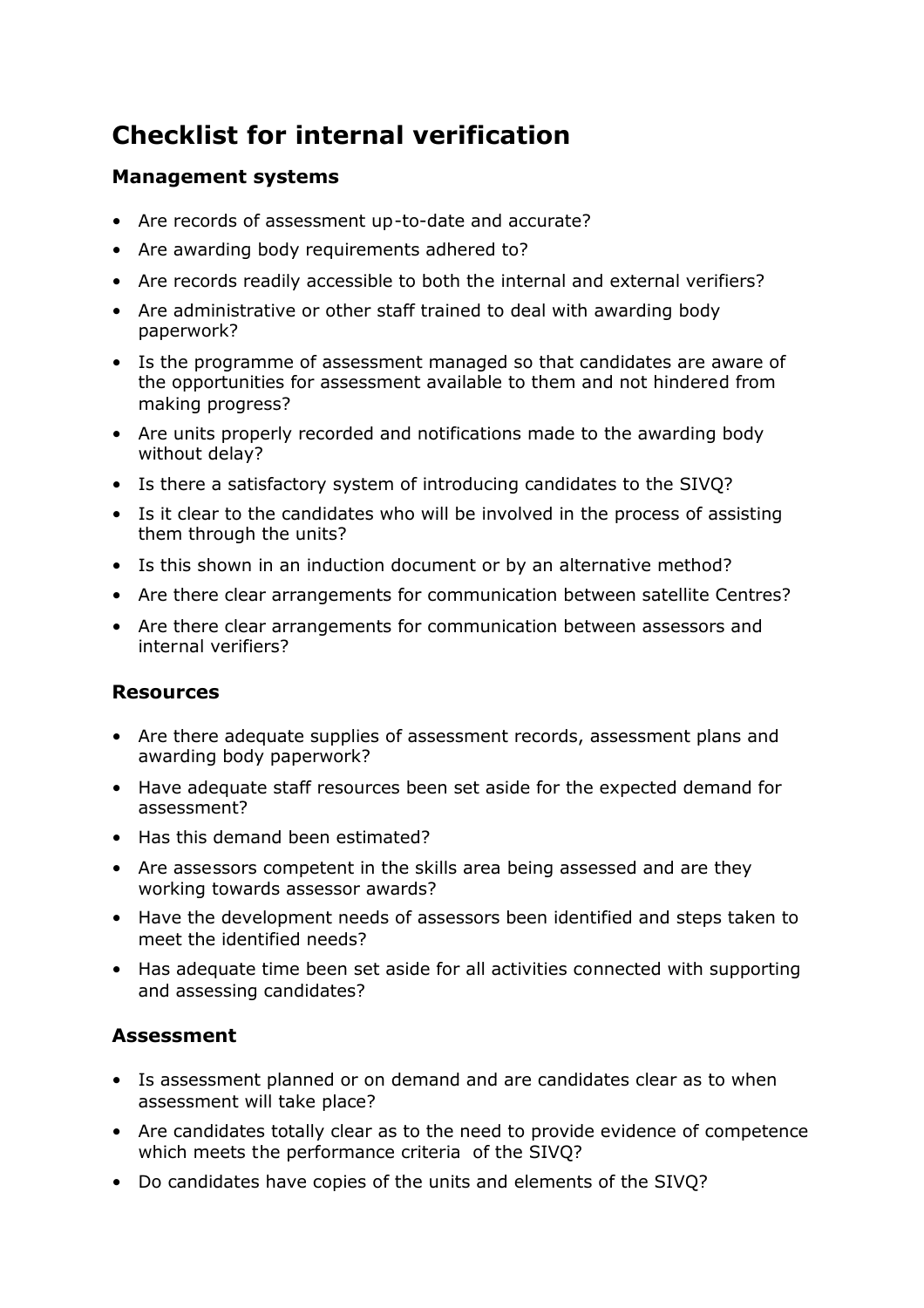- Are the units appropriate to the candidates?
- Are the candidates encouraged to keep a portfolio of their evidence?
- Does the preparation for assessment show a clear understanding of the process?
- Is it clear that candidates are competent before assessment or does further learning have to take place?
- Is there provision for coping with gaps in skill or knowledge?
- When assessments take place is the assessor unobtrusive?
- Are candidates given feedback as soon as possible after assessment?
- Do assessors use open questions to check the knowledge evidence and to cover the range?
- Are assessors objective in their assessments?
- Are appropriate assessment methods used?

#### **Quality assurance and control**

- Is there a system of internal verification?
- Does the checking role of the internal verifier cover all aspects of the SIVQ?
- Are internal verifiers trained and working towards the appropriate internal verification standards?
- Are there good working relationships between the internal verifier and awarding body external verifiers?
- Are internal verifiers records kept and are these readily available to the external verifier?
- Do internal verifiers meet in order to reach a common understanding and to achieve a common quality level?
- Is there an adequate level of sampling to ensure competent assessment?
- Does verification include discussions with candidates to confirm a quality level?
- Is it clear why candidates give up or do not achieve units?

### **Recording internal verification activity**

On pages 51 to 54 there are some worked examples of simple forms which can be created by the internal verifier to record internal verification activity. (Blank versions of these forms can be found at the end of Section C)

The first 2 forms 'SIVQ Records of Assessments Sampled' and 'SIVQ Record of Other Verifying Activity' are general records to be kept by the internal verifier and might be shown to the external verifier to give an overview of internal verification activities carried out.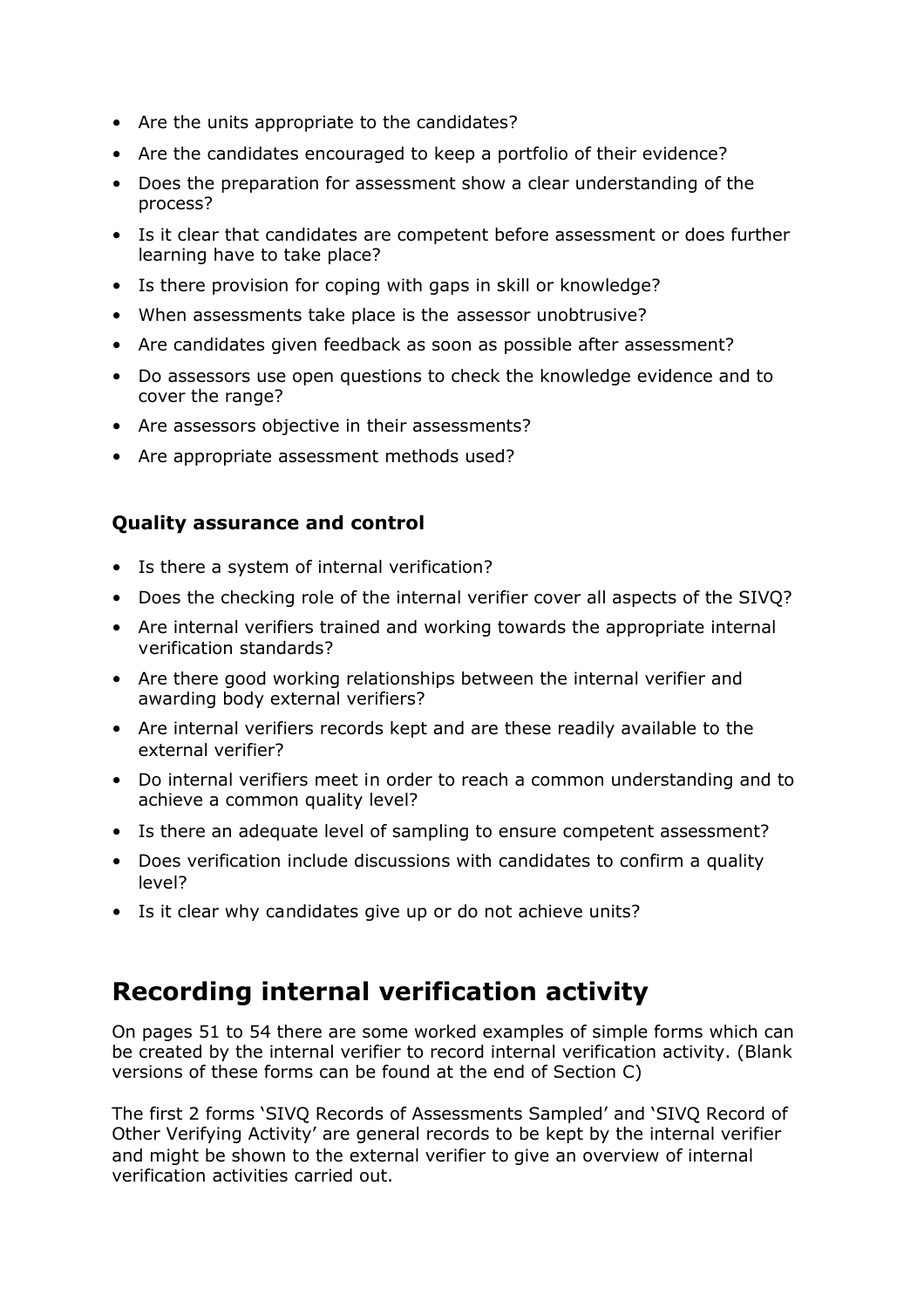The following two forms would be placed inside the candidates portfolios as a record of internal verification having been carried out. The 'SIVQ Internal Verification Report' is a record of an internal verifier attending an observation and feedback session and verifying that the assessor had conducted the session correctly. The 'SIVQ Supplementary Sheets' are records of sampling activity which would be inserted into the candidate's portfolio. In this example the internal verifier has verified a Unit/Element across 4 candidates (and maybe 2 or more assessors) to check for parity and validity on the assessment of this unit. Finally, there is a form 'SIVQ Internal Verification – Feedback to assessors' which internal verifiers might give to candidates as evidence of their verification activity and to give then feedback after they have met with them to discuss the process.

Internal verifiers should both complete the internal verification forms and make any hand written comments in candidate's portfolios in red ink. This makes it easy for the external verifier to identify and track internal verifier activity.

### **Examples of records of verifying activity**

| <b>DATE</b> | <b>CANDIDATE</b> | <b>ASSESSOR</b> | UNIT(S)              | <b>COMMENTS</b>                                                                             | <b>VERIFIER</b> |
|-------------|------------------|-----------------|----------------------|---------------------------------------------------------------------------------------------|-----------------|
| 5.10        | R Conrad         | J Aitken        | F <sub>152</sub> 04  | Assessment seen.<br>Good throughout                                                         | A Davies        |
| 6.11        | R Mowat          | <b>B</b> Duncan | F <sub>156</sub> 04  | Record of<br>assessment not<br>given to<br>candidate.<br>Feedback could<br>be more specific | A Davies        |
| 15.11       | G Currie         | J Aitken        | F <sub>15</sub> Y 04 | Questions should<br>be prepared in<br>advance but the<br>assessment was<br>comprehensive    | A Davies        |

**SIVQ Internal Verification of Records of Assessments Sampled**

### **SIVQ Record of Other Verifying Activity**

**(To record discussions with assessors, candidates and external verifier, EV visits, document checks, meetings etc.)**

| <b>DATE</b> | <b>ACTIVITY</b>                   | <b>COMMENTS</b>                                                                                                          | <b>VERIFIER</b> |
|-------------|-----------------------------------|--------------------------------------------------------------------------------------------------------------------------|-----------------|
| 17.9        | Check of all candidate<br>records | 3 incorrectly completed. 1 not<br>sent to SQA                                                                            | A Davies        |
| 20.10       | Visit from external verifier      | Good report but the records<br>system needs improving<br>particularly in relation to the filing<br>of assessment records | A Davies        |
| 10.11       | Meeting with assessors            | Agreement to improve feedback,<br>questions and record keeping.                                                          | A Davies        |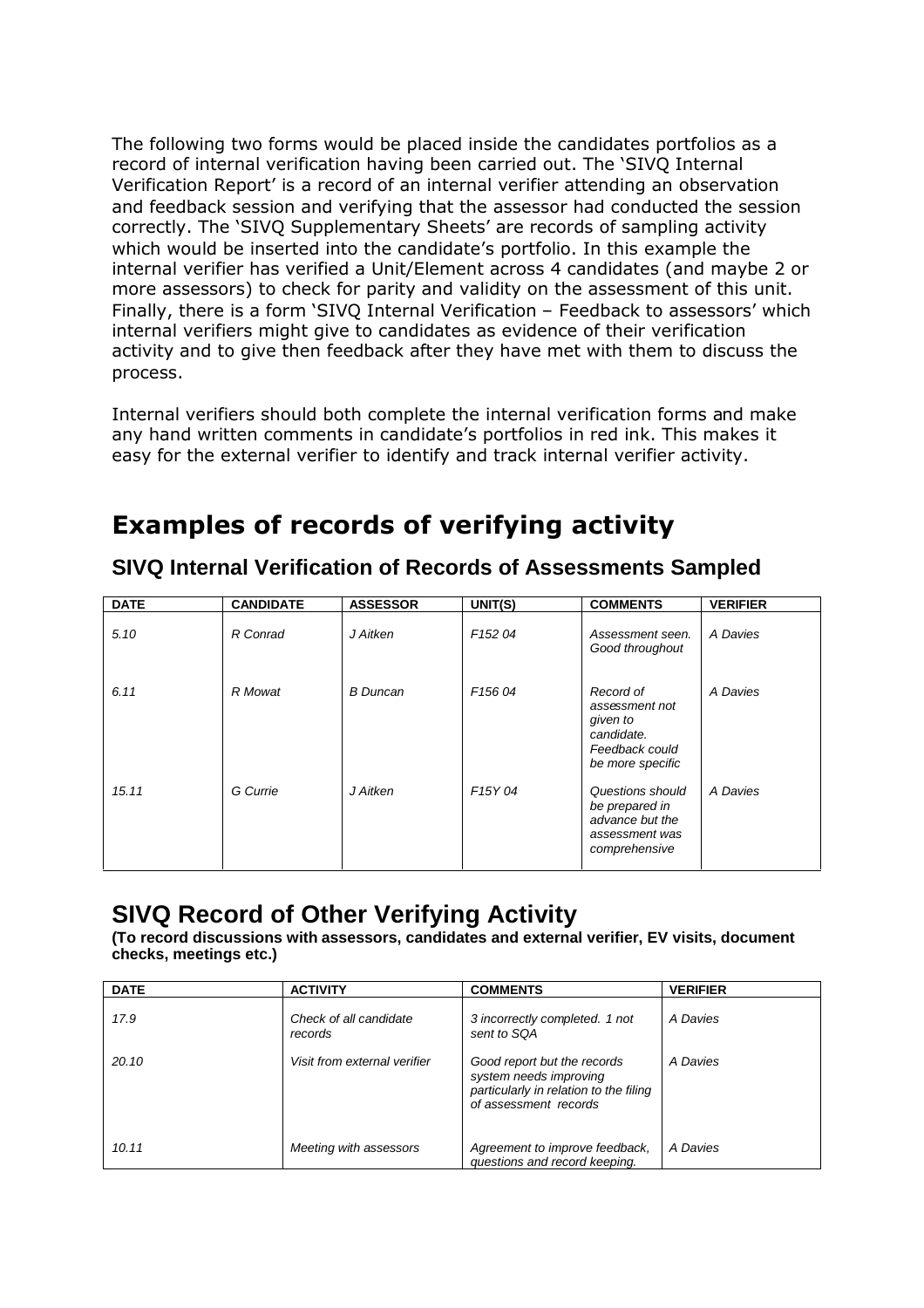Below is an example of a completed internal verification report. This is a straightforward report which illustrates the nature of the internal verification process:

| <b>SIVQ Internal Verification Report</b> |          |                         |           |  |
|------------------------------------------|----------|-------------------------|-----------|--|
| INTERNAL VERIFIER: J.P. Millar           |          |                         |           |  |
| ASSESSOR:                                | J. Bell  |                         |           |  |
| CANDIDATE:                               | S. Keith | <b>REGISTRATION NO:</b> | 935444241 |  |
| DATE:                                    | 8. 02.09 |                         |           |  |
| UNIT NO:                                 | F164 04  | ELEMENT NO:             | N/A       |  |

The assessor explained to me that he had previously assessed the other elements in the unit and that this final assessment would complete the candidate's assessments for qualification.

The assessor explained my presence; that I was there to observe the assessment procedure and not assess him.

We observed the candidate carrying out the intake procedure. He explained why he made certain checks as he carried them out. This indicated a good preparation of the candidate and the candidate's knowledge of what he was doing. We then returned to the candidate's rest room where the assessor asked the candidate questions which further illustrated the candidate's knowledge.

After the assessment was completed the candidate was informed that the assessment was satisfactory. The assessor then went through the questions to explain how they fitted with the knowledge evidence.

I asked the candidate, as he had now completed the SIVQ, how he felt about the system and also how he felt it affected his carrying out of his duties.

He said that he felt a sense of achievement on completing the units and that he had a greater awareness of why he carried out certain tasks and also of the safety aspects.

ASSESSOR'S SIGNATURE: \_\_\_\_\_\_\_\_\_\_\_\_\_\_\_\_\_\_\_\_\_\_\_\_\_\_\_ DATE: \_\_\_\_\_\_\_\_\_\_\_\_\_\_\_\_\_\_\_\_\_\_\_\_

VERIFIER'S SIGNATURE: \_\_\_\_\_\_\_\_\_\_\_\_\_\_\_\_\_\_\_\_\_ DATE: \_\_\_\_\_\_\_\_\_\_\_\_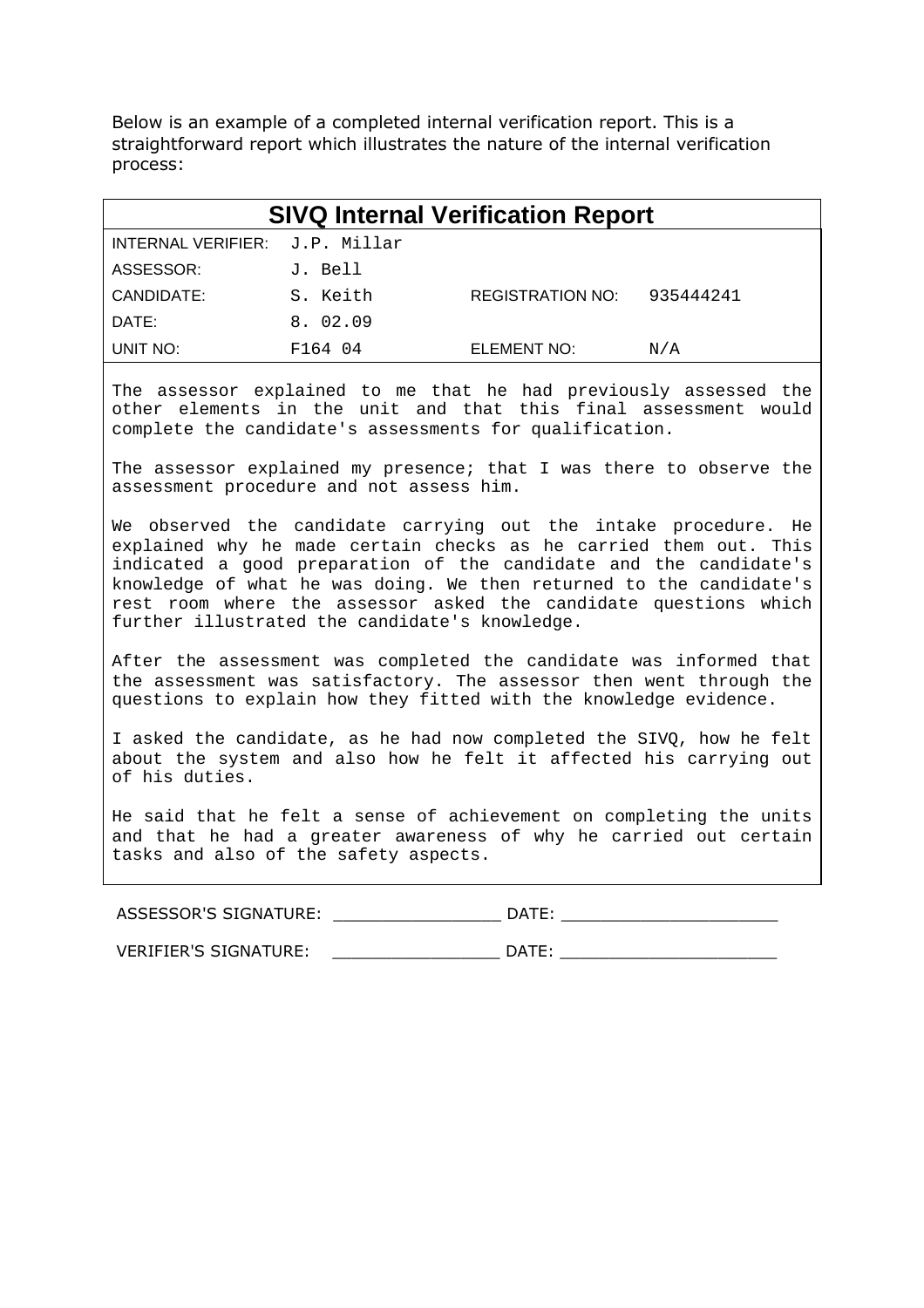### **SIVQ Supplementary Sheets (For Internal Verification Purposes)**

**UNIT: 1 Health and Safety of Self and Others (F161 04)**

**Element: 1.1 Lift and Handle Safely**

 $\mathbf{r}$ 

| Notes/Comments                                                                                                                                              |  |
|-------------------------------------------------------------------------------------------------------------------------------------------------------------|--|
| Evidence submitted included 1 observation record, 2 question and answer sheets, 1 witness<br>testimony.                                                     |  |
| Checked validity of witness testimony with witness - validity confirmed                                                                                     |  |
| Re-asked 2 questions from question and answer sheet - answered correctly                                                                                    |  |
| Checked amount and quality of evidence submitted for unit against candidates A Mann, T<br>Buckley and G Formosa. There was parity between all 4 candidates. |  |
|                                                                                                                                                             |  |
|                                                                                                                                                             |  |
|                                                                                                                                                             |  |

*The candidate has satisfied the Assessor and Internal Verifier that the performance evidence has been met*

| <b>Candidate:</b>         | Date: |  |
|---------------------------|-------|--|
| <b>Assessor:</b>          | Date: |  |
| <b>Internal Verifier:</b> | Date: |  |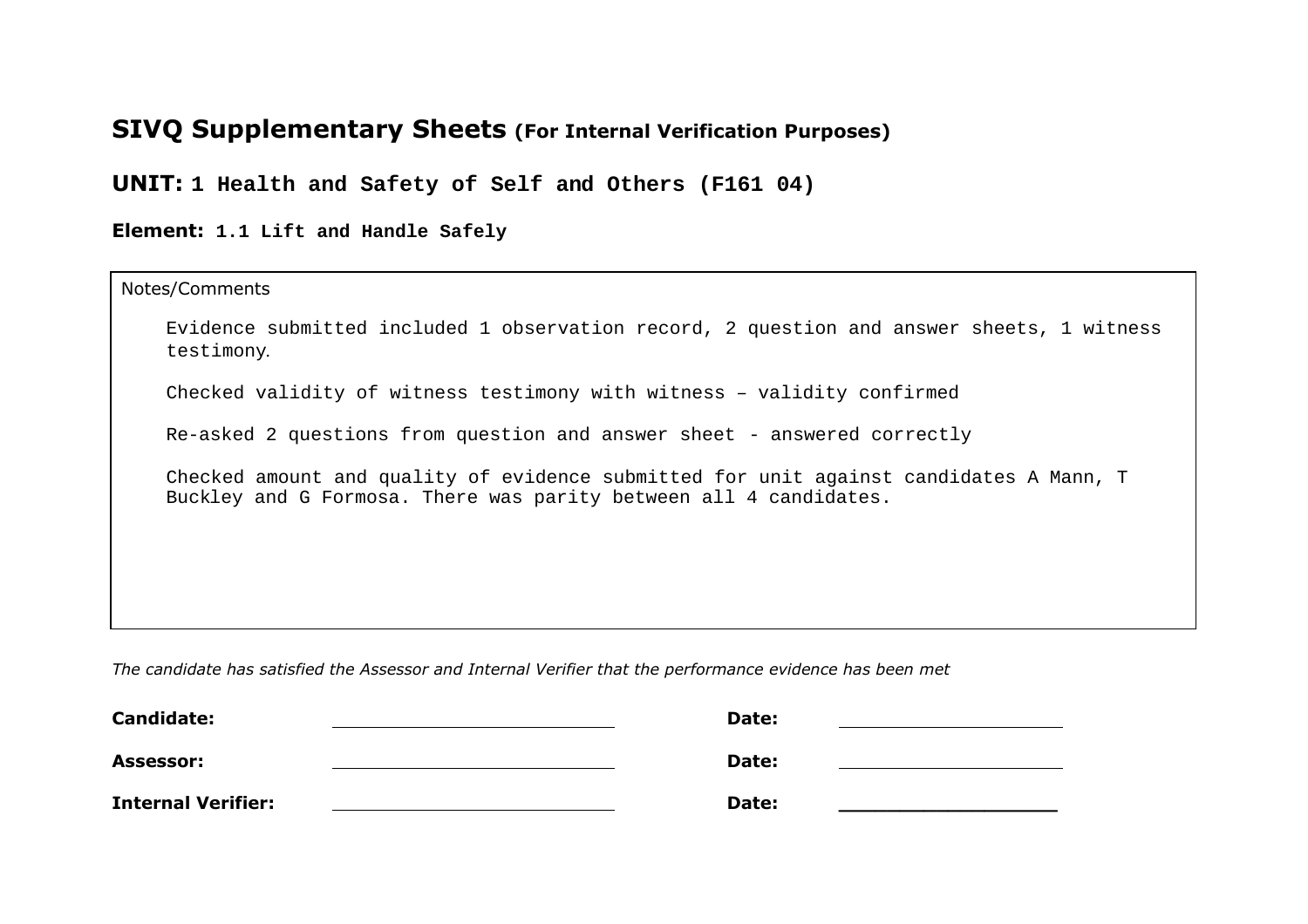### **SIVQ Internal Verification – Feedback to assessors**

Name of internal verifier: J.P. Millar

Name of assessor:  $J.$  Bell

Date: 18/02/09.

Unit: Health & Safety of Self & Others Element: 1.1

| <b>Aspect</b>                                          | <b>Yes</b>   | <b>No</b> | <b>Comment</b>                                                 |
|--------------------------------------------------------|--------------|-----------|----------------------------------------------------------------|
| Is the assessment method<br>appropriate (suitability)? | ✓            |           | Observation<br>Question and answer sheets<br>Witness testimony |
| Does the evidence address<br>the PC's within elements? | $\checkmark$ |           | Yes, fully                                                     |
| Is there an adequate<br>coverage of the range?         | $\checkmark$ |           | Not applicable for this unit                                   |
| Have the knowledge items<br>been adequately assessed?  | $\checkmark$ |           | Yes                                                            |
| Has the evidence presented<br>been clearly referenced? | $\checkmark$ |           | Yes                                                            |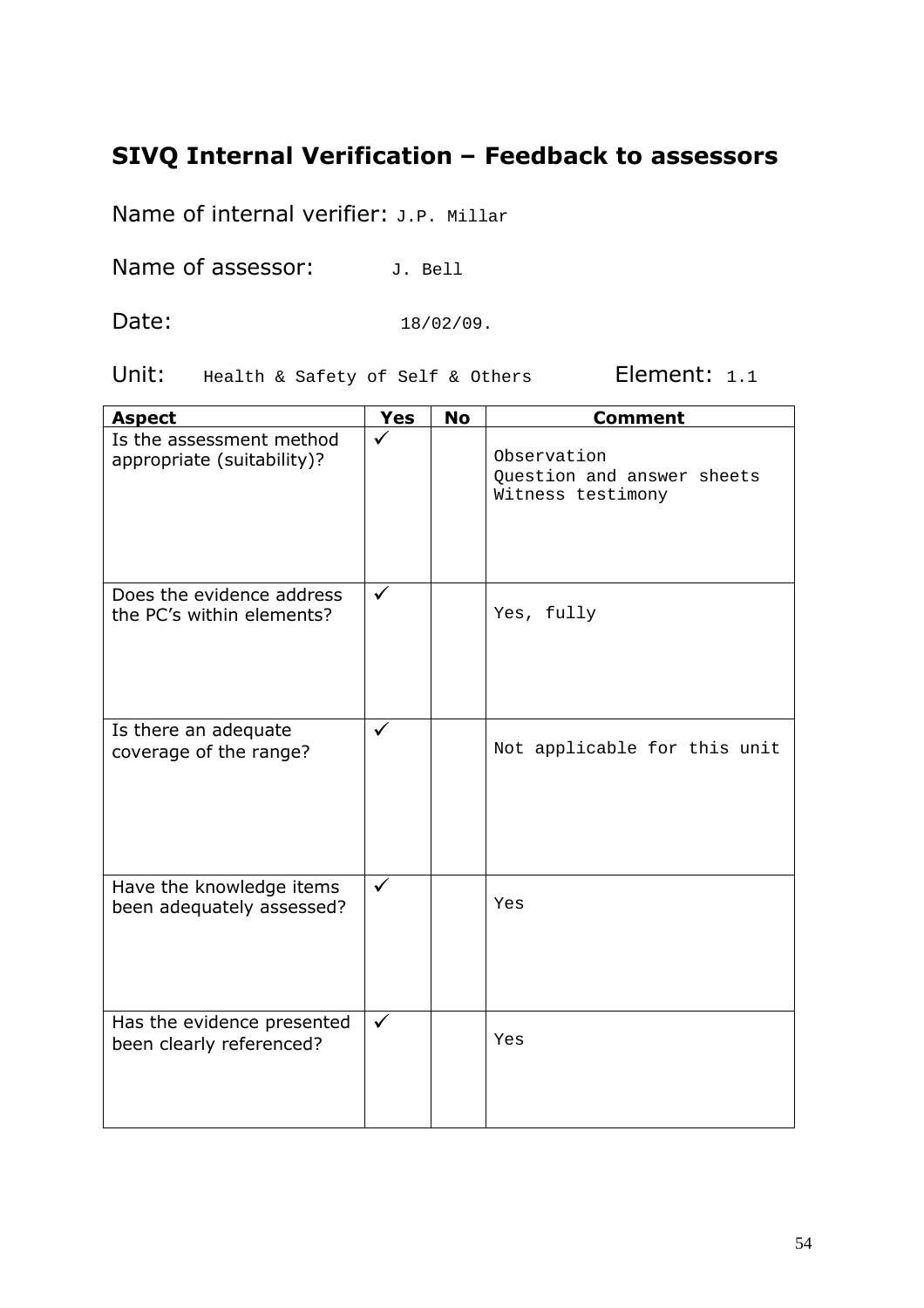### **Appendix 2/1 - The Role of the Assessor and their Standards of Performance in the SIVQ**

An assessor for the SIVQ award should be able to demonstrate that they can carry out their role as described in the next 3 pages.

#### **There are 4 key activities that an assessor should carry out:**

- 1. Planning assessments to make sure that the most appropriate assessment methods are used and that the assessment process is thorough but not too onerous for either the candidate or the assessor
- 2. Assessing candidates in a variety of ways, including:
	- \* Observation
	- \* Questioning
	- Gathering evidence from other appropriate people (witness statements)
	- Simulation
	- \* Product Assessment

And then judging the evidence against the standards

- 3. Giving candidates feedback on their progress, including when they have and when they haven't achieved the required standard
- 4. Co-operating with the internal verifier and the SQA external verifier and their procedures to ensure that assessment is:
	- \* Safe
	- Fair
	- Valid
	- \* Reliable

### **1. Making Plans:**

To show that you are working to the required standard, you must be able to demonstrate that you:

- 1 Make sure that all the candidates understand what the assessment process involves; what is expected from them; what support is available to them and what to do if they wish to complain or appeal against an assessment decision.
- 2 Develop and agree a plan of assessment with each candidate which includes
	- a. when assessment will take place
	- b. who else might be involved (see also 6)
	- c. when progress will be reviewed (see also 9)
- 3 Select, agree, plan and use a variety of appropriate assessment methods.
- 4 Make the most of all assessment opportunities and look for ways that evidence collected for one unit might also be appropriate for another
- 5 Identify and agree any special arrangements needed to make sure the assessment process is fair.
- 6 Identify how colleagues, supervisors or managers will contribute to assessments and what support they may need to do this effectively.
- 7 Protect confidentiality and agree arrangements to deal with any sensitive issues.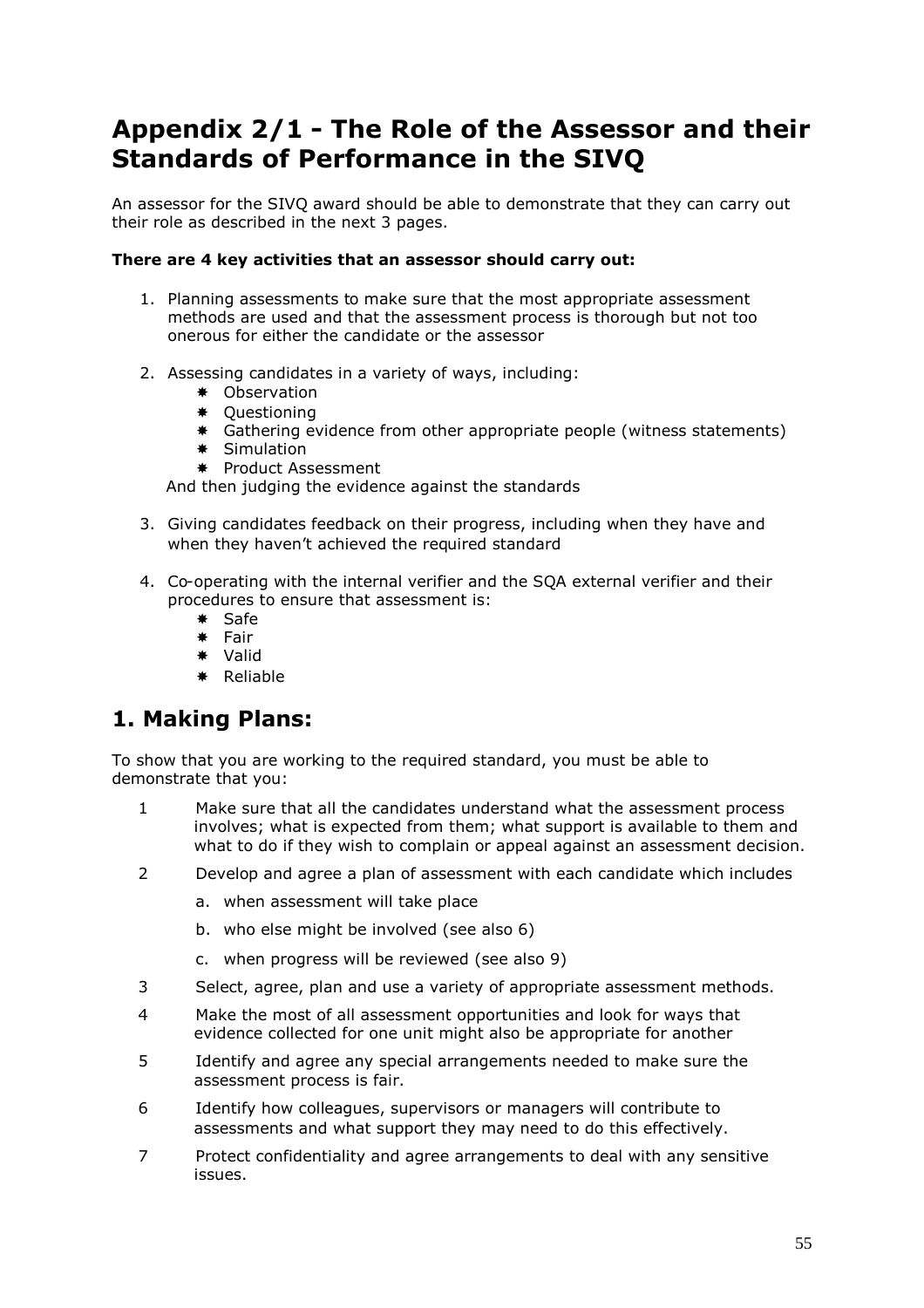- 8 Agree with the candidate how you will handle any difficulties or disputes during the assessment.
- 9 Review and update assessment plans to take account of what the candidates have achieved.

#### **2. Assessing and Judging:**

To show that you are working to the required standard, you must be able to demonstrate that you:

- 10 Assess candidates according to the agreed plan.
- 11 Ensure that all evidence is the candidate's own work.
- 12 Make safe, fair, valid and reliable decisions about the competence of candidates, only on the agreed standard (not below it and not to a higher standard)
- 13 Collect evidence from the other people involved in the assessment process.
- 14 Apply any agreed special arrangements to make sure the assessment is fair.
- 15 Base your decisions on all the relevant evidence of the candidate's performance and knowledge.
- 16 Investigate and resolve any inconsistencies in the evidence.
- 17 Keep internal records of the *outcomes* of assessments by using the agreed recording system.
- 18 Speak to the appropriate person if you and the candidate cannot agree on your assessment of their performance.

### **3. Giving Feedback:**

To show that you are working to the required standard, you must be able to demonstrate that you:

- 19 Give candidates feedback at an appropriate time and place, positively and in a way which is appropriate to the individual
- 20 Explain your assessment decisions clearly, including:
	- a. whether candidates' evidence of competence is or isn't good enough.
	- b. advice on how they can develop the necessary skills or provide more evidence
- 21 Encourage candidates to get advice on your assessment decisions.
- 22 Identify and agree the next steps in the assessment process and how candidates will achieve these.
- 23 Follow the agreed complaints and appeals procedures if candidates disagree with your assessment decisions.

#### **4. Quality:**

To show that you are working to the required standard, you must be able to demonstrate that you: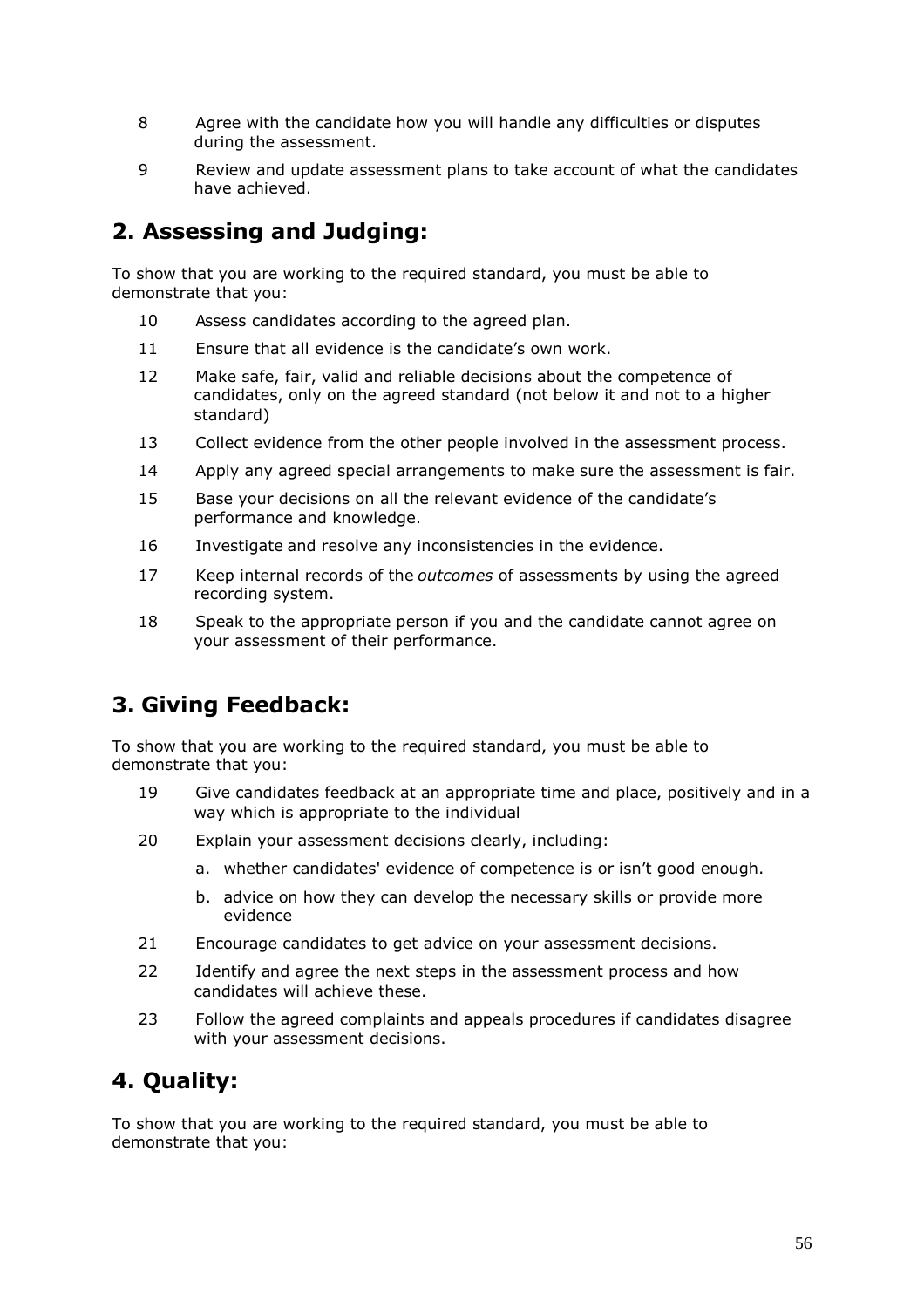- 24 Keep your assessment records accurate and up to date, and provide an audit trail of evidence.
- 25 Contribute to standardisation arrangements so that your assessment decisions are in line with others.
- 26 Give accurate information on assessments when it is needed
- 27 Contribute to the agreed quality assurance process.

#### **Knowledge requirements**

You also need to be able to show that you KNOW and UNDERSTAND the following:

Mostly this will be shown through the outcome of your assesment activities and through evaluations of systems and processes.

#### **HOW TO:**

- (a) identify, use and compare different types of evidence when carrying out assessments
- (b) collect evidence in ways that are cost-effective and timely
- (c) develop and agree assessment plans with candidates and the other people involved
- (d) accurately assess performance against specific parts of the standard
- (e) take appropriate action and help candidates develop their competence
- (f) change assessment procedures to meet the individual needs of candidates
- (g) identify the difficulties in making safe, fair, valid and reliable assessments of evidence and who to involve in such cases
- (h) follow standardisation and internal quality assurance procedures
- (i) measure existing levels of competence
- (j) make valid and reliable assessments of both the candidate's knowledge and performance
- (k) make sure you have covered all the agreed criteria during an assessment
- (l) check that the evidence is the candidate's own work
- (m) make sure that supporting evidence supplied by other people is reliable
- (n) give constructive feedback on existing levels of competence and what candidates need to do to be fully competent
- (o) keep to the Data Protection Act
- (p) use language and behaviour which does not discriminate against any candidate
- (q) meet the different needs of candidates
- (r) encourage candidates to ask questions and get advice
- (s) monitor and review progress with candidates
- (t) use opportunities to update your skills and experience
- (u) identify and use information on current assessment best practice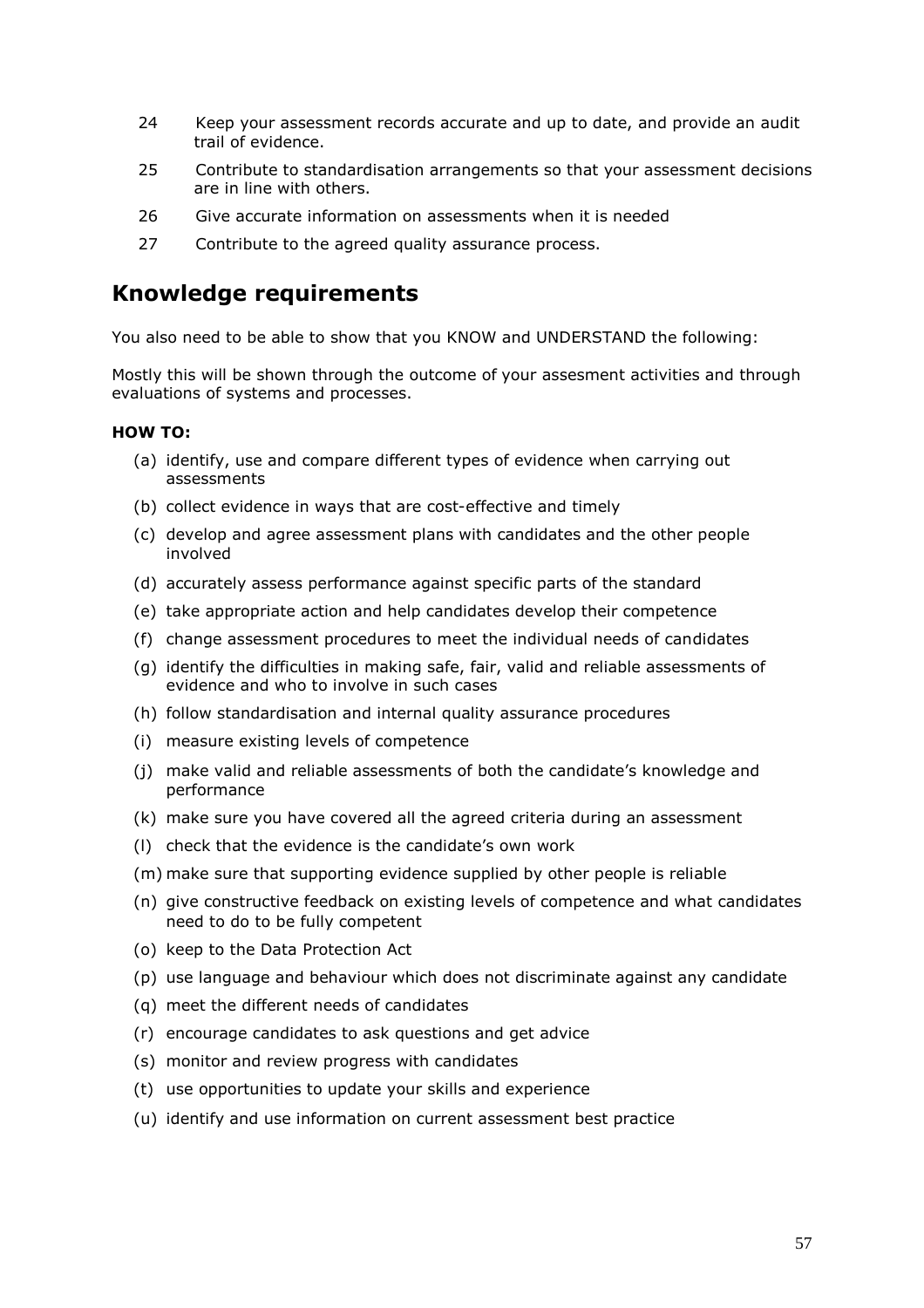### **Appendix 2/2 - The Role of the Internal Verifier and their Standards of Performance in the SIVQ**

Internal verifiers for the SIVQ should be able to demonstrate that they can carry out their role as described in the next 3 pages.

#### **There are 4 key activities that an internal verifier should carry out:**

- 1. evaluating internal assessment and monitoring the quality of assessors' performance
- 2. applying internal quality assurance systems
- 3. supporting assessors
- 4. meeting external quality assurance requirements (SQA)

#### **1. Evaluate and Monitor Assessment:**

To show that you are working to the required standard, you must be able to demonstrate that you:

- 1 Put in place your organisation's requirements for auditing assessments which meet the requirements of SQA.
- 2 Identify the outcomes needed by the SIVQ and their consequences for internal auditing.
- 3 Carry out the administrative and recording arrangements specified by SQA.
- 4 Identify and ensure agreed criteria for choosing assessors is applied.
- 5 Carry out assessment standardisation arrangements.
- 6 Ensure a procedure for complaints and appeals is in place and that it is followed when necessary.
- 7 Identify and use internal and external measures of performance to adjust internal systems.
- 8 Make recommendations to improve internal quality assurance arrangements and implement where agreed by company and external verifiers.

#### **2. Support assessors**

To show that you are working to the required standard, you must be able to demonstrate that you:

- 9 Ensure assessors:
	- a. have technical and vocational experience which reflects the requirements of the SIVQ
	- b. are familiar with and can carry out specific assessments and follow the internal recording and audit procedures.
- 10 Identify the development needs of assessors in line with:
	- a. principles of assessment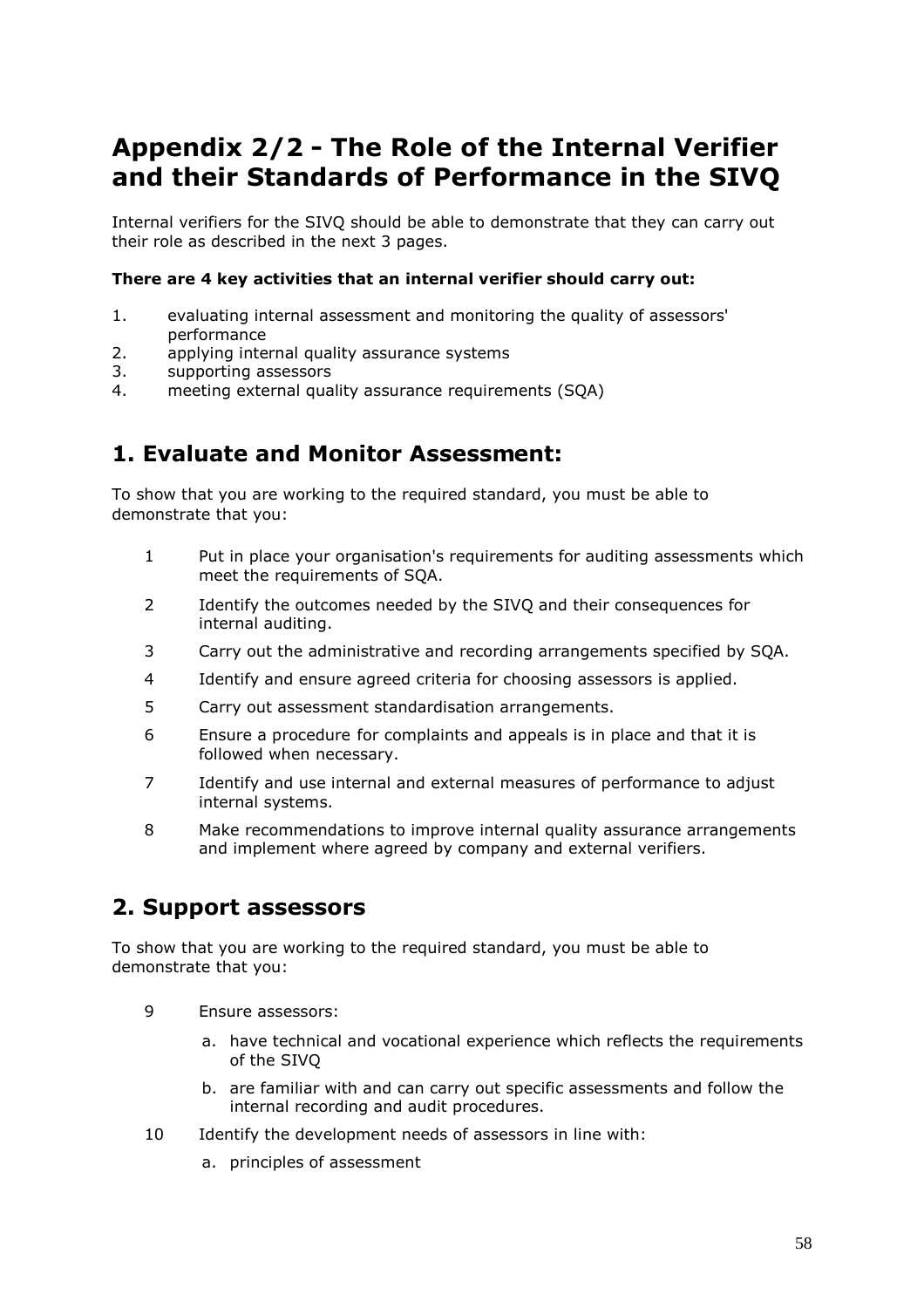- b. the needs of their candidates
- c. their technical expertise and competence
- 11 Give assessors the chance to develop their assessment experience and competence; and monitor their progress.
- 12 Ensure assessors have opportunities to discuss and standardise assessment decisions.
- 13 Ensure assessors have sufficient time and other resources to carry out assessments properly

#### **3. Monitor assessors' performance**

To show that you are working to the required standard, you must be able to demonstrate that you:

- 14 Ensure that individual assessors
	- a. are preparing for and planning assessments effectively.
	- b. have effective processes for making assessment decisions.
	- c. understand the necessary outcomes.
	- d. apply safe, fair, valid and reliable methods of assessing candidates' competence.
	- e. Make consistent judgements over time and with different candidates, including watching them carry out assessments.
- 15 Check an appropriate sample of assessors to ensure consistency between assessors over time and with different candidates.
- 16 Where applicable check different assessment sites to ensure assessment decisions are consistent across the organisation
- 17 Ensure that assessors set up and maintain effective working relationships with candidates at all stages of the assessment process.
- 18 Ensure assessors apply relevant health, safety and environmental protection procedures, as well as equality and access criteria.
- 19 Monitor the frequency and effectiveness of
	- a. assessment reviews
	- b. feedback to candidates
- 20 Monitor how accurate and secure assessors' record-keeping is.
- 21 Give assessors accurate and helpful feedback on their assessment decisions.

#### **4. External quality assurance**

To show that you are working to the required standard, you must be able to demonstrate that you:

- 22 Identify how internal assessments will be checked externally by SQA and the information needed for this purpose.
- 23 Plan, collect and analyse information on internal assessment decisions.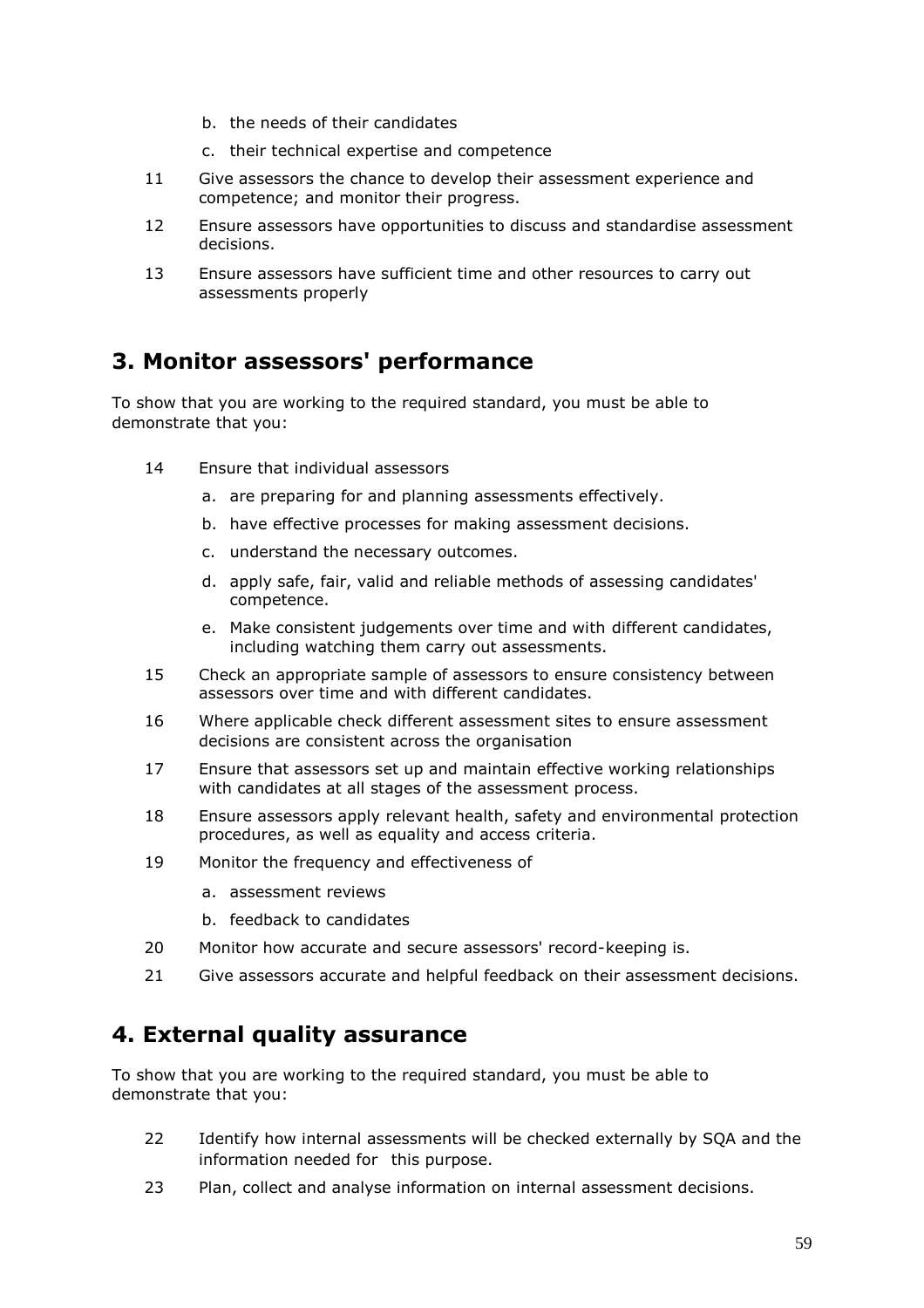- 24 Co-operate with the external verification process by:
	- a. Taking part in external verifier's assessment audit arrangements.
	- b. Providing information to the external verifier about the assessment process
	- c. Explaining any issues raised by the external verifier and supplying information as necessary.
	- d. Raise concerns and disagreements about external audit decisions in a clear and constructive way.
	- e. Refer any questions or concerns, which could not be dealt with internally, to SQA.
- 25 Give assessors feedback on external verifier decisions.
- 26 Ensure that external verifier decisions are included in internal reviews of procedures.

#### **Knowledge requirements**

You also need to be able to show that you KNOW and UNDERSTAND the following:

Mostly this will be demonstated through the successful outcome of your verification activities and through evaluation of your systems and processes.

#### **HOW TO:**

- (a) monitor and review how candidate competence is assessed and recorded
- (b) ensure that individual assessors are consistent and accurate in their assessment judgements over time and with different candidates
- (c) ensure that assessment decisions between assessors are monitored so that assessment standards are applied consistently
- (d) set up effective internal assessment evaluation methods & systems and systems for reviewing assessment decisions and the progress of candidates which are in line with
	- a. the requirements of awarding bodies
	- b. legislation
	- c. requirements of your organisation
- (e) monitor equality and access to assessments and practices that do not discriminate
- (f) set and apply clear and effective criteria for choosing assessors
- (g) use assessment decisions as a way of evaluating internal audit arrangements
- (h) use different ways of collecting evidence and how to choose appropriate and efficient methods of doing this
- (i) choose different ways of presenting evidence for assessment
- (j) ensure candidates' knowledge and performance is assessed
- (k) evaluate assessors' technical competence against the agreed standards and assessment procedures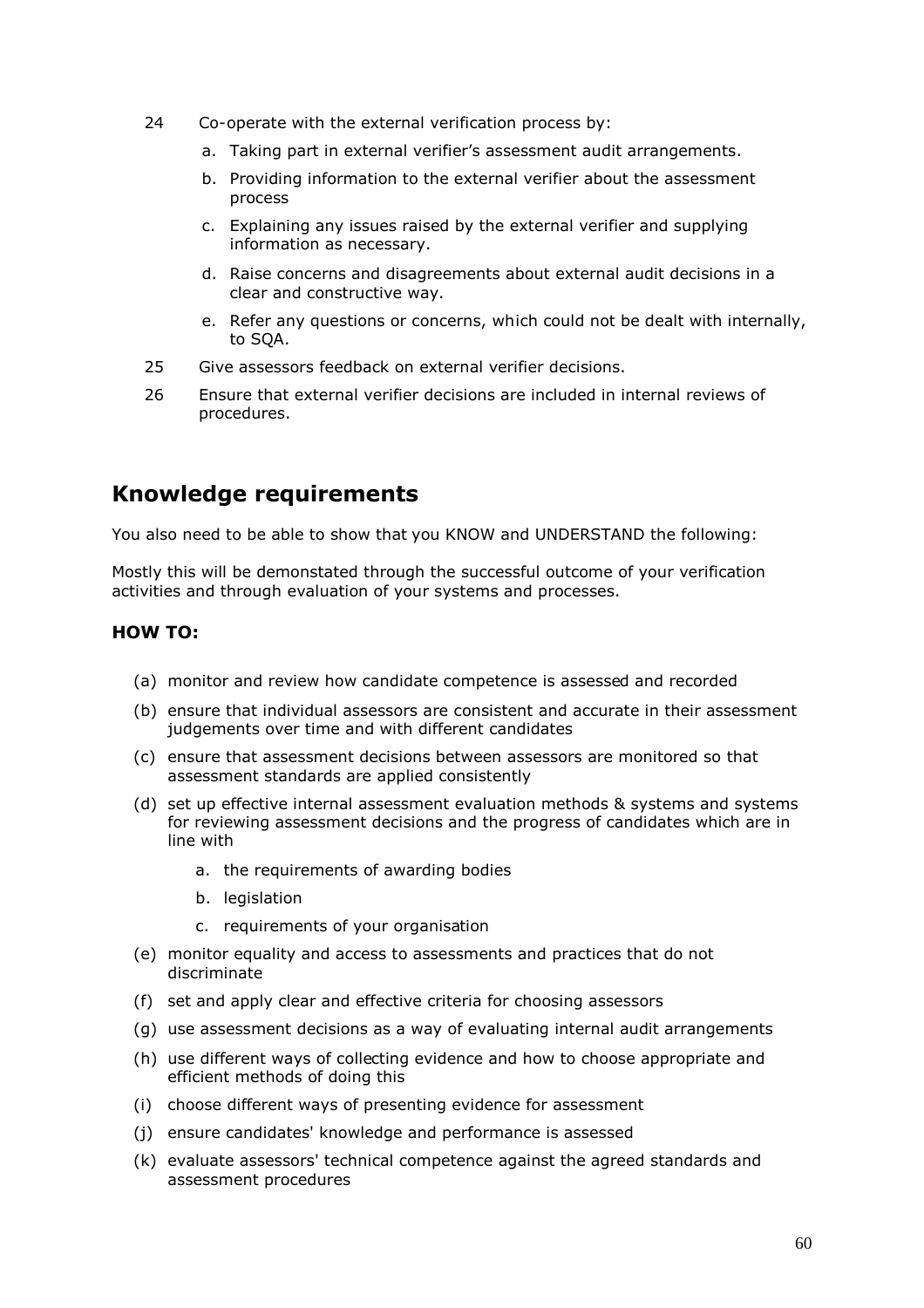- (l) identify assessment principles and make these clear to assessors
- (m) ensure that enough resources are available to meet the needs of assessors
- (n) ensure assessors keep up to date with assessment practices and procedures
- (o) give constructive feedback and support to assessors
- (p) identify the development needs of assessors and where they can find support
- (q) identify and evaluate external factors that influence changes in your own area of competence and appropriate sources of support for your own development
- (r) plan for the requirements, order and timing of external verifier visits including extra information the external verifier is likely to need
- (s) identify and represent internal concerns to the external verifier in a constructive way
- (t) give effective feedback to candidates and assessors on the external audit decisions
- (u) use external audit information in a constructive way to improve internal systems
- (v) identify where and how changes to internal assessment audit arrangements can and should be made in response to external audit recommendations
- (w) identify and plan for issues of confidentiality and data protection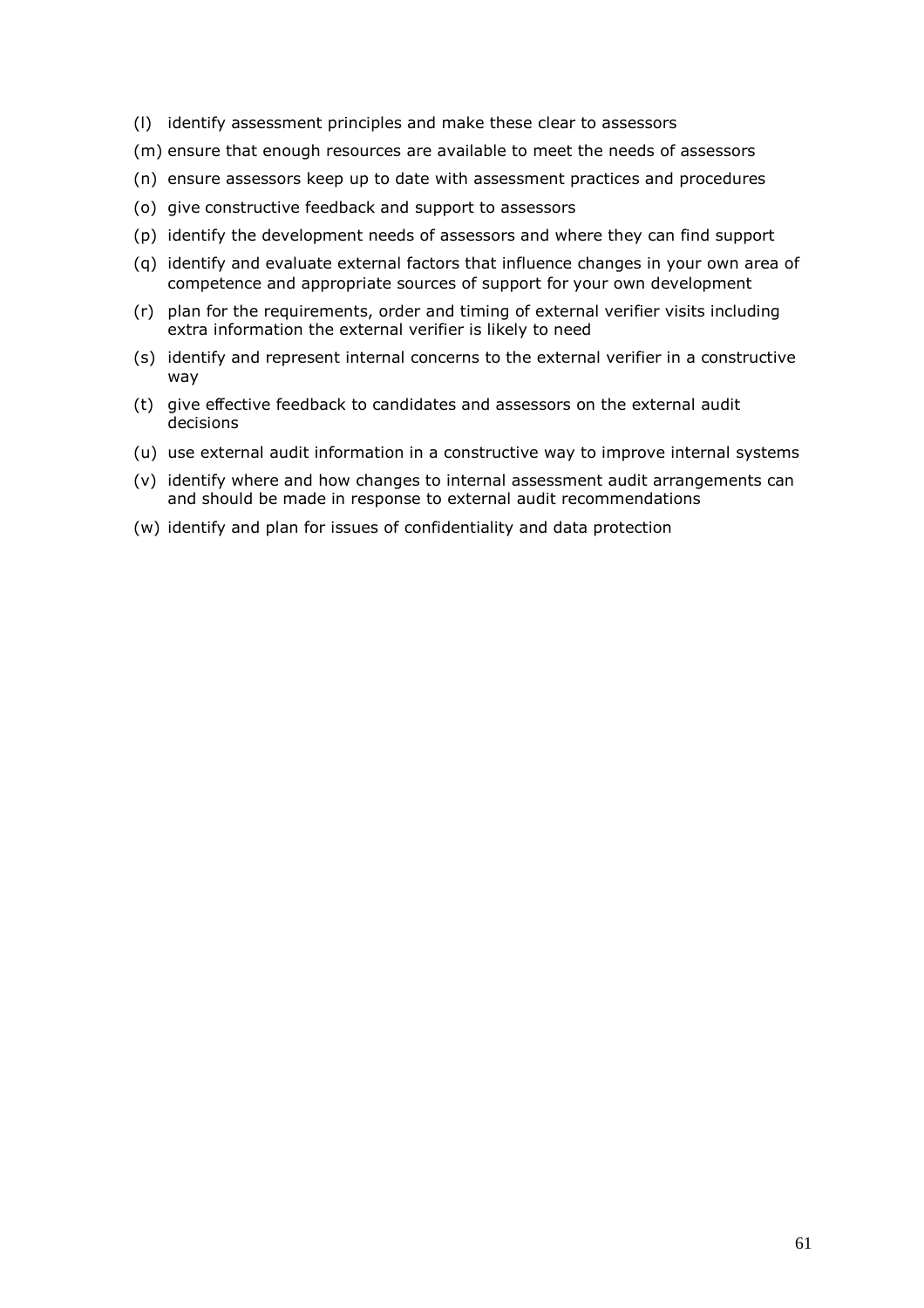### **Appendix 2/2 - MAP OF UNITS**

### **THE SPIRITS INDUSTRY VOCATIONAL QUALIFICATIONS**

#### **SQA Group Award No. G8FR 04**

| No. | <b>COMPULSORY UNITS</b>                                    | SQA No. |
|-----|------------------------------------------------------------|---------|
| 11  | Health and safety of self and others                       | F161 04 |
|     | 1.1 Lift and handle safely                                 |         |
|     | 1.2 Use tools and work equipment safely                    |         |
|     | 1.3 Maintain a healthy and safe working environment        |         |
|     | 1.4 Respond to emergencies                                 |         |
| 2   | <b>Work With Others</b>                                    | F14B 04 |
|     | 2.1 Establish and maintain effective working relationships |         |
|     | 2.2 Work with others to meet objectives                    |         |

| No. | <b>GENERAL UNITS</b>                                                |               |
|-----|---------------------------------------------------------------------|---------------|
| 3   | <b>Maintain Quality Standards</b>                                   | F165 04       |
| 4   | Handover & Takeover Procedures                                      | F160 04       |
| 5   | <b>Diagnose &amp; Overcome Operating Problems</b>                   | F154 04       |
|     | 5.1 Diagnose operating problems                                     |               |
|     | 5.2 Overcome operating problems                                     |               |
| 6   | <b>Hygiene Cleaning</b>                                             | F162 04       |
| 7   | Clean in-Place (CIP)                                                | F14G 04       |
| 8   | <b>Transfer Materials</b>                                           | F16T 04       |
| 9   | <b>Bulk Intake</b>                                                  | F14D 04       |
| 10  | <b>Intake Goods and Materials</b>                                   | F163 04       |
| 11  | <b>Changeovers</b>                                                  | F14F 04       |
| 12  | <b>Control Systems</b>                                              | F150 04       |
|     | 12.1 Operate process using control systems                          |               |
|     | 12.2 Overcome problems using control systems                        |               |
| 13  | <b>Environmental Controls</b>                                       | F15E 04       |
|     | 13.1 Work in ways which support environmental safety                |               |
|     | 13.2 Deal with risks arising from potential environmental incidents |               |
| 14  | Security                                                            | <b>F16N04</b> |

(Continued)